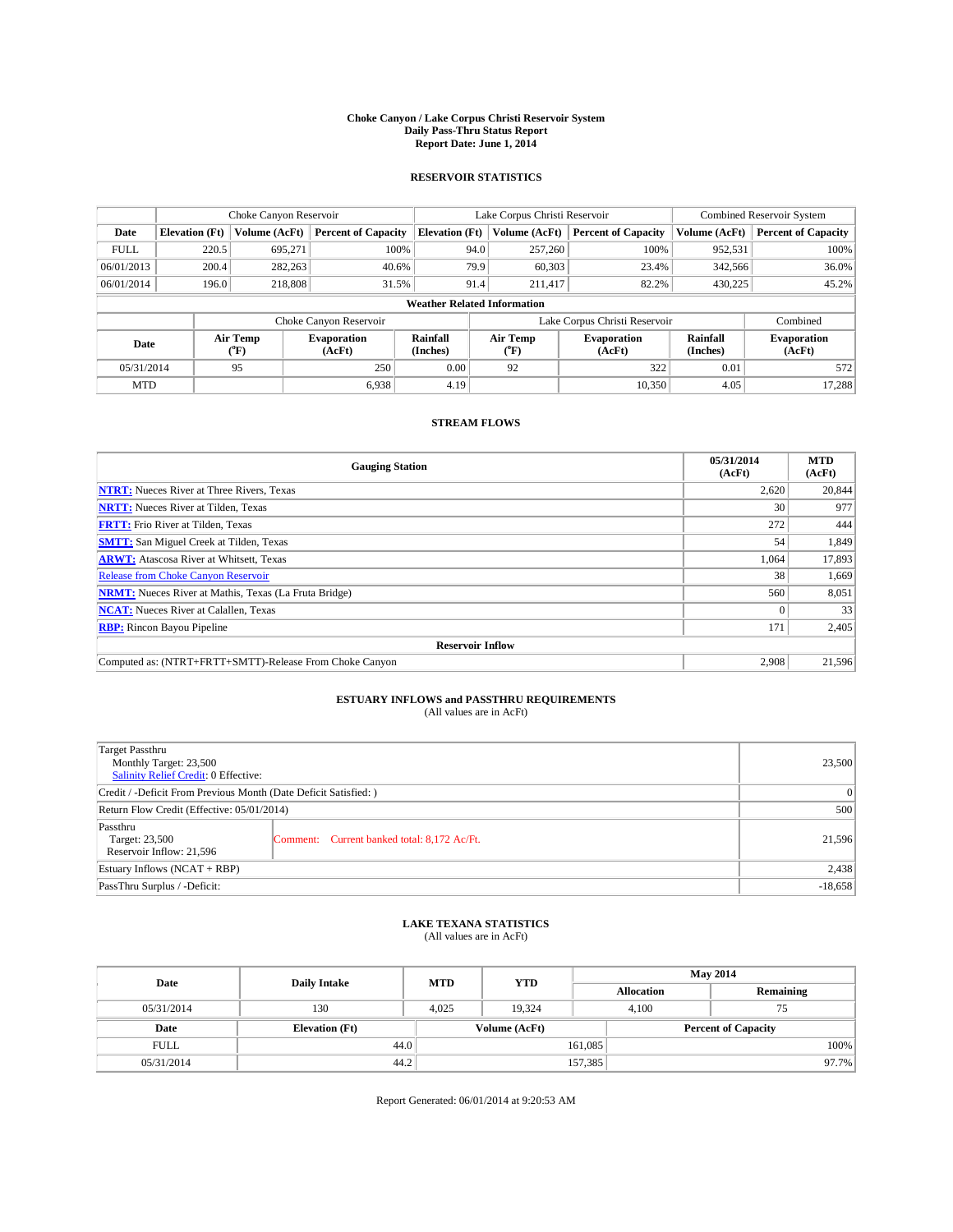#### **Choke Canyon / Lake Corpus Christi Reservoir System Daily Pass-Thru Status Report Report Date: June 2, 2014**

### **RESERVOIR STATISTICS**

|             | Choke Canyon Reservoir             |                  |                              |                       | Lake Corpus Christi Reservoir | <b>Combined Reservoir System</b> |                      |                              |  |
|-------------|------------------------------------|------------------|------------------------------|-----------------------|-------------------------------|----------------------------------|----------------------|------------------------------|--|
| Date        | <b>Elevation</b> (Ft)              | Volume (AcFt)    | <b>Percent of Capacity</b>   | <b>Elevation (Ft)</b> | Volume (AcFt)                 | <b>Percent of Capacity</b>       | Volume (AcFt)        | Percent of Capacity          |  |
| <b>FULL</b> | 220.5                              | 695,271          | 100%                         | 94.0                  | 257,260                       | 100%                             | 952,531              | 100%                         |  |
| 06/02/2013  | 200.5                              | 283,200          | 40.7%                        | 79.9                  | 60,547                        | 23.5%                            | 343,747              | $36.1\%$                     |  |
| 06/02/2014  | 196.0                              | 219,458          | 31.6%                        | 91.4                  | 210,726                       | 81.9%                            | 430.184              | $45.2\%$                     |  |
|             | <b>Weather Related Information</b> |                  |                              |                       |                               |                                  |                      |                              |  |
|             |                                    |                  | Choke Canyon Reservoir       |                       |                               | Lake Corpus Christi Reservoir    |                      | Combined                     |  |
| Date        |                                    | Air Temp<br>(°F) | <b>Evaporation</b><br>(AcFt) | Rainfall<br>(Inches)  | Air Temp<br>(°F)              | <b>Evaporation</b><br>(AcFt)     | Rainfall<br>(Inches) | <b>Evaporation</b><br>(AcFt) |  |
| 06/01/2014  |                                    | 91               | 258                          | 0.00                  | 88                            | 372                              | 0.00                 | 630                          |  |
| <b>MTD</b>  |                                    |                  | 258                          | 0.00                  |                               | 372                              | 0.00                 | 630                          |  |

### **STREAM FLOWS**

| <b>Gauging Station</b>                                       | 06/01/2014<br>(AcFt) | <b>MTD</b><br>(AcFt) |  |  |  |  |
|--------------------------------------------------------------|----------------------|----------------------|--|--|--|--|
| <b>NTRT:</b> Nueces River at Three Rivers, Texas             | 4                    |                      |  |  |  |  |
| <b>NRTT:</b> Nueces River at Tilden, Texas                   | 20                   | 20                   |  |  |  |  |
| <b>FRTT:</b> Frio River at Tilden, Texas                     | 1,155                | 1,155                |  |  |  |  |
| <b>SMTT:</b> San Miguel Creek at Tilden, Texas               | 32                   | 32                   |  |  |  |  |
| <b>ARWT:</b> Atascosa River at Whitsett, Texas               | 957                  | 957                  |  |  |  |  |
| Release from Choke Canyon Reservoir                          | 58                   | 58                   |  |  |  |  |
| <b>NRMT:</b> Nueces River at Mathis, Texas (La Fruta Bridge) | 639                  | 639                  |  |  |  |  |
| <b>NCAT:</b> Nueces River at Calallen, Texas                 | 30                   | 30                   |  |  |  |  |
| <b>RBP:</b> Rincon Bayou Pipeline                            | 103                  | 103                  |  |  |  |  |
| <b>Reservoir Inflow</b>                                      |                      |                      |  |  |  |  |
| Computed as: NRTT+FRTT+SMTT+ARWT                             | 2,164                | 2,164                |  |  |  |  |

# **ESTUARY INFLOWS and PASSTHRU REQUIREMENTS**<br>(All values are in AcFt)

| Target Passthru<br>Monthly Target: 23,000<br>Salinity Relief Credit: 0 Effective: |                                             | 23,000    |
|-----------------------------------------------------------------------------------|---------------------------------------------|-----------|
| Credit / -Deficit From Previous Month (Date Deficit Satisfied: )                  | $-18,658$                                   |           |
| Return Flow Credit (Effective: )                                                  |                                             |           |
| Passthru<br>Target: 23,000<br>Reservoir Inflow: 2,164                             | Comment: Current banked total: 8,172 Ac/Ft. | 2.164     |
| Estuary Inflows (NCAT + RBP)                                                      |                                             | 133       |
| PassThru Surplus / -Deficit:                                                      |                                             | $-20,689$ |

# **LAKE TEXANA STATISTICS** (All values are in AcFt)

| Date        | <b>Daily Intake</b>   | <b>MTD</b> | <b>YTD</b>    | <b>June 2014</b>  |                            |           |  |
|-------------|-----------------------|------------|---------------|-------------------|----------------------------|-----------|--|
|             |                       |            |               | <b>Allocation</b> |                            | Remaining |  |
| 06/01/2014  | 130                   | 130        | 19.455        | 4,100             |                            | 3,970     |  |
| Date        | <b>Elevation</b> (Ft) |            | Volume (AcFt) |                   | <b>Percent of Capacity</b> |           |  |
| <b>FULL</b> | 44.0                  |            |               | 161,085           |                            | 100%      |  |
| 06/01/2014  | 44.2                  |            |               | 163,121           |                            | 101.3%    |  |

Report Generated: 06/02/2014 at 8:35:55 AM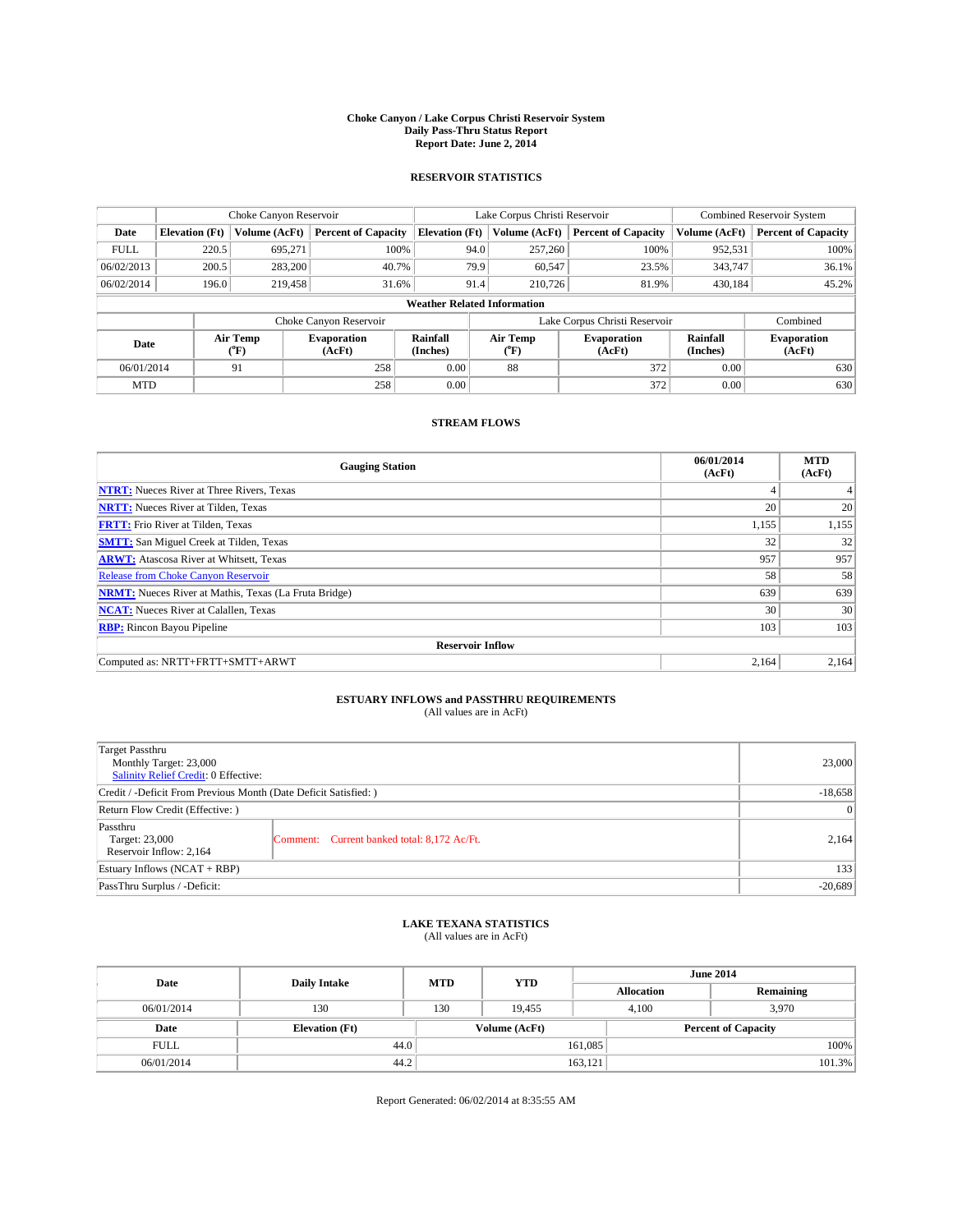#### **Choke Canyon / Lake Corpus Christi Reservoir System Daily Pass-Thru Status Report Report Date: June 3, 2014**

### **RESERVOIR STATISTICS**

|             | Choke Canyon Reservoir             |                  |                              |                       | Lake Corpus Christi Reservoir | <b>Combined Reservoir System</b> |                      |                              |  |
|-------------|------------------------------------|------------------|------------------------------|-----------------------|-------------------------------|----------------------------------|----------------------|------------------------------|--|
| Date        | <b>Elevation</b> (Ft)              | Volume (AcFt)    | <b>Percent of Capacity</b>   | <b>Elevation (Ft)</b> | Volume (AcFt)                 | <b>Percent of Capacity</b>       | Volume (AcFt)        | <b>Percent of Capacity</b>   |  |
| <b>FULL</b> | 220.5                              | 695.271          | 100%                         | 94.0                  | 257,260                       | 100%                             | 952,531              | 100%                         |  |
| 06/03/2013  | 200.5                              | 283,044          | 40.7%                        |                       | 79.9<br>60,466                | 23.5%                            | 343,510              | 36.1%                        |  |
| 06/03/2014  | 196.1                              | 220.631          | 31.7%                        | 91.3                  | 210,036                       | 81.6%                            | 430,667              | 45.2%                        |  |
|             | <b>Weather Related Information</b> |                  |                              |                       |                               |                                  |                      |                              |  |
|             |                                    |                  | Choke Canyon Reservoir       |                       |                               | Lake Corpus Christi Reservoir    |                      | Combined                     |  |
| Date        |                                    | Air Temp<br>(°F) | <b>Evaporation</b><br>(AcFt) | Rainfall<br>(Inches)  | Air Temp<br>(°F)              | <b>Evaporation</b><br>(AcFt)     | Rainfall<br>(Inches) | <b>Evaporation</b><br>(AcFt) |  |
| 06/02/2014  |                                    | 92               | 251                          | 0.00                  | 88                            | 362                              | 0.00                 | 613                          |  |
| <b>MTD</b>  |                                    |                  | 509                          | 0.00                  |                               | 734                              | 0.00                 | 1,243                        |  |

### **STREAM FLOWS**

| <b>Gauging Station</b>                                       | 06/02/2014<br>(AcFt) | <b>MTD</b><br>(AcFt) |  |  |  |  |
|--------------------------------------------------------------|----------------------|----------------------|--|--|--|--|
| <b>NTRT:</b> Nueces River at Three Rivers, Texas             | 234                  | 238                  |  |  |  |  |
| <b>NRTT:</b> Nueces River at Tilden, Texas                   | 12                   | 32                   |  |  |  |  |
| <b>FRTT:</b> Frio River at Tilden, Texas                     | 1,927                | 3,083                |  |  |  |  |
| <b>SMTT:</b> San Miguel Creek at Tilden, Texas               | 22                   | 54                   |  |  |  |  |
| <b>ARWT:</b> Atascosa River at Whitsett, Texas               | 171                  | 1,127                |  |  |  |  |
| <b>Release from Choke Canyon Reservoir</b>                   | 58                   | 115                  |  |  |  |  |
| <b>NRMT:</b> Nueces River at Mathis, Texas (La Fruta Bridge) | 725                  | 1,364                |  |  |  |  |
| <b>NCAT:</b> Nueces River at Calallen, Texas                 | 143                  | 173                  |  |  |  |  |
| <b>RBP:</b> Rincon Bayou Pipeline                            | 169                  | 272                  |  |  |  |  |
| <b>Reservoir Inflow</b>                                      |                      |                      |  |  |  |  |
| Computed as: (NTRT+FRTT+SMTT)-Release From Choke Canyon      | 2,126                | 4,290                |  |  |  |  |

# **ESTUARY INFLOWS and PASSTHRU REQUIREMENTS**<br>(All values are in AcFt)

| Target Passthru<br>Monthly Target: 23,000<br>Salinity Relief Credit: 0 Effective: |                                             | 23,000 |
|-----------------------------------------------------------------------------------|---------------------------------------------|--------|
| Credit / -Deficit From Previous Month (Date Deficit Satisfied: )                  | $-18,658$                                   |        |
| Return Flow Credit (Effective: )                                                  | $\vert 0 \vert$                             |        |
| Passthru<br>Target: 23,000<br>Reservoir Inflow: 4,290                             | Comment: Current banked total: 8,172 Ac/Ft. | 4.290  |
| Estuary Inflows (NCAT + RBP)                                                      |                                             | 445    |
| PassThru Surplus / -Deficit:                                                      | $-22,503$                                   |        |

# **LAKE TEXANA STATISTICS** (All values are in AcFt)

| Date        | <b>Daily Intake</b>   | <b>MTD</b> | <b>YTD</b>    | <b>June 2014</b>  |                            |  |  |
|-------------|-----------------------|------------|---------------|-------------------|----------------------------|--|--|
|             |                       |            |               | <b>Allocation</b> | Remaining                  |  |  |
| 06/02/2014  | 130                   | 260        | 19.585        | 4,100             | 3,840                      |  |  |
| Date        | <b>Elevation</b> (Ft) |            | Volume (AcFt) |                   | <b>Percent of Capacity</b> |  |  |
| <b>FULL</b> | 44.0                  |            |               | 161,085           | 100%                       |  |  |
| 06/02/2014  | 44.2                  |            |               | 163,121           | 101.3%                     |  |  |

Report Generated: 06/03/2014 at 7:54:36 AM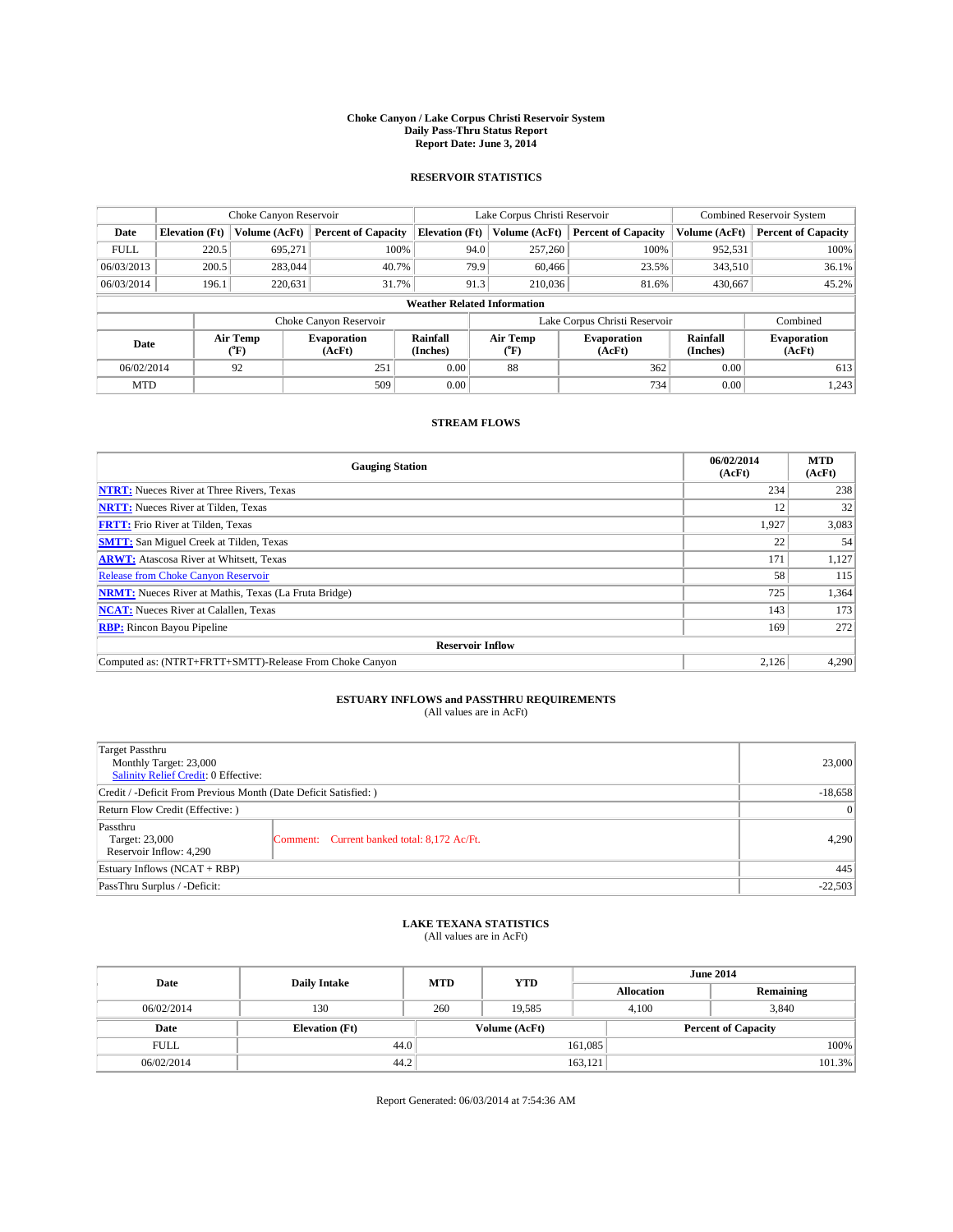#### **Choke Canyon / Lake Corpus Christi Reservoir System Daily Pass-Thru Status Report Report Date: June 4, 2014**

### **RESERVOIR STATISTICS**

|                   |                                    | Choke Canyon Reservoir |                              |                       | Lake Corpus Christi Reservoir | Combined Reservoir System     |               |                              |  |
|-------------------|------------------------------------|------------------------|------------------------------|-----------------------|-------------------------------|-------------------------------|---------------|------------------------------|--|
| Date              | <b>Elevation</b> (Ft)              | Volume (AcFt)          | <b>Percent of Capacity</b>   | <b>Elevation (Ft)</b> | Volume (AcFt)                 | <b>Percent of Capacity</b>    | Volume (AcFt) | <b>Percent of Capacity</b>   |  |
| <b>FULL</b>       | 220.5                              | 695,271                | 100%                         | 94.0                  | 257,260                       | 100%                          | 952,531       | 100%                         |  |
| 06/04/2013        | 200.4                              | 281,951                | 40.6%                        | 79.9                  | 59,978                        | 23.3%                         | 341,929       | 35.9%                        |  |
| 06/04/2014        | 196.2                              | 221,678                | 31.9%                        | 91.3                  | 208,485                       | 81.0%                         | 430.163       | 45.2%                        |  |
|                   | <b>Weather Related Information</b> |                        |                              |                       |                               |                               |               |                              |  |
|                   |                                    |                        | Choke Canyon Reservoir       |                       |                               | Lake Corpus Christi Reservoir |               | Combined                     |  |
| Date              |                                    | Air Temp<br>(°F)       | <b>Evaporation</b><br>(AcFt) | Rainfall<br>(Inches)  | Air Temp<br>(°F)              | <b>Evaporation</b><br>(AcFt)  |               | <b>Evaporation</b><br>(AcFt) |  |
|                   | 92<br>267<br>06/03/2014            |                        |                              | 0.00                  | 88                            | 271                           | 0.00          | 538                          |  |
| 776<br><b>MTD</b> |                                    | 0.00                   |                              | 1,005                 | 0.00                          | 1,781                         |               |                              |  |

### **STREAM FLOWS**

| <b>Gauging Station</b>                                       | 06/03/2014<br>(AcFt) | <b>MTD</b><br>(AcFt) |  |  |  |  |
|--------------------------------------------------------------|----------------------|----------------------|--|--|--|--|
| <b>NTRT:</b> Nueces River at Three Rivers, Texas             | 185                  | 422                  |  |  |  |  |
| <b>NRTT:</b> Nueces River at Tilden, Texas                   |                      | 38                   |  |  |  |  |
| <b>FRTT:</b> Frio River at Tilden, Texas                     | 1,652                | 4,734                |  |  |  |  |
| <b>SMTT:</b> San Miguel Creek at Tilden, Texas               | 15                   | 68                   |  |  |  |  |
| <b>ARWT:</b> Atascosa River at Whitsett, Texas               | 137                  | 1,264                |  |  |  |  |
| <b>Release from Choke Canyon Reservoir</b>                   | 58                   | 173                  |  |  |  |  |
| <b>NRMT:</b> Nueces River at Mathis, Texas (La Fruta Bridge) | 1,376                | 2,739                |  |  |  |  |
| <b>NCAT:</b> Nueces River at Calallen, Texas                 | 264                  | 437                  |  |  |  |  |
| <b>RBP:</b> Rincon Bayou Pipeline                            | 58                   | 331                  |  |  |  |  |
| <b>Reservoir Inflow</b>                                      |                      |                      |  |  |  |  |
| Computed as: (NTRT+FRTT+SMTT)-Release From Choke Canyon      | 1,793                | 6,083                |  |  |  |  |

# **ESTUARY INFLOWS and PASSTHRU REQUIREMENTS**<br>(All values are in AcFt)

| Target Passthru<br>Monthly Target: 23,000<br>Salinity Relief Credit: 0 Effective: |                                             | 23,000 |
|-----------------------------------------------------------------------------------|---------------------------------------------|--------|
| Credit / -Deficit From Previous Month (Date Deficit Satisfied: )                  | $-18,658$                                   |        |
| Return Flow Credit (Effective: )                                                  | $\vert$ 0                                   |        |
| Passthru<br>Target: 23,000<br>Reservoir Inflow: 6,083                             | Comment: Current banked total: 8,172 Ac/Ft. | 6,083  |
| Estuary Inflows (NCAT + RBP)                                                      |                                             | 767    |
| PassThru Surplus / -Deficit:                                                      | $-23,974$                                   |        |

# **LAKE TEXANA STATISTICS** (All values are in AcFt)

| Date        | <b>Daily Intake</b>   | <b>MTD</b> | <b>YTD</b>    | <b>June 2014</b>  |                            |           |  |
|-------------|-----------------------|------------|---------------|-------------------|----------------------------|-----------|--|
|             |                       |            |               | <b>Allocation</b> |                            | Remaining |  |
| 06/03/2014  | 130                   | 390        | 19.715        | 4,100             | 3,710                      |           |  |
| Date        | <b>Elevation</b> (Ft) |            | Volume (AcFt) |                   | <b>Percent of Capacity</b> |           |  |
| <b>FULL</b> | 44.0                  |            |               | 161,085           |                            | 100%      |  |
| 06/03/2014  | 44.2                  |            |               | 163,121           |                            | 101.3%    |  |

Report Generated: 06/04/2014 at 8:48:22 AM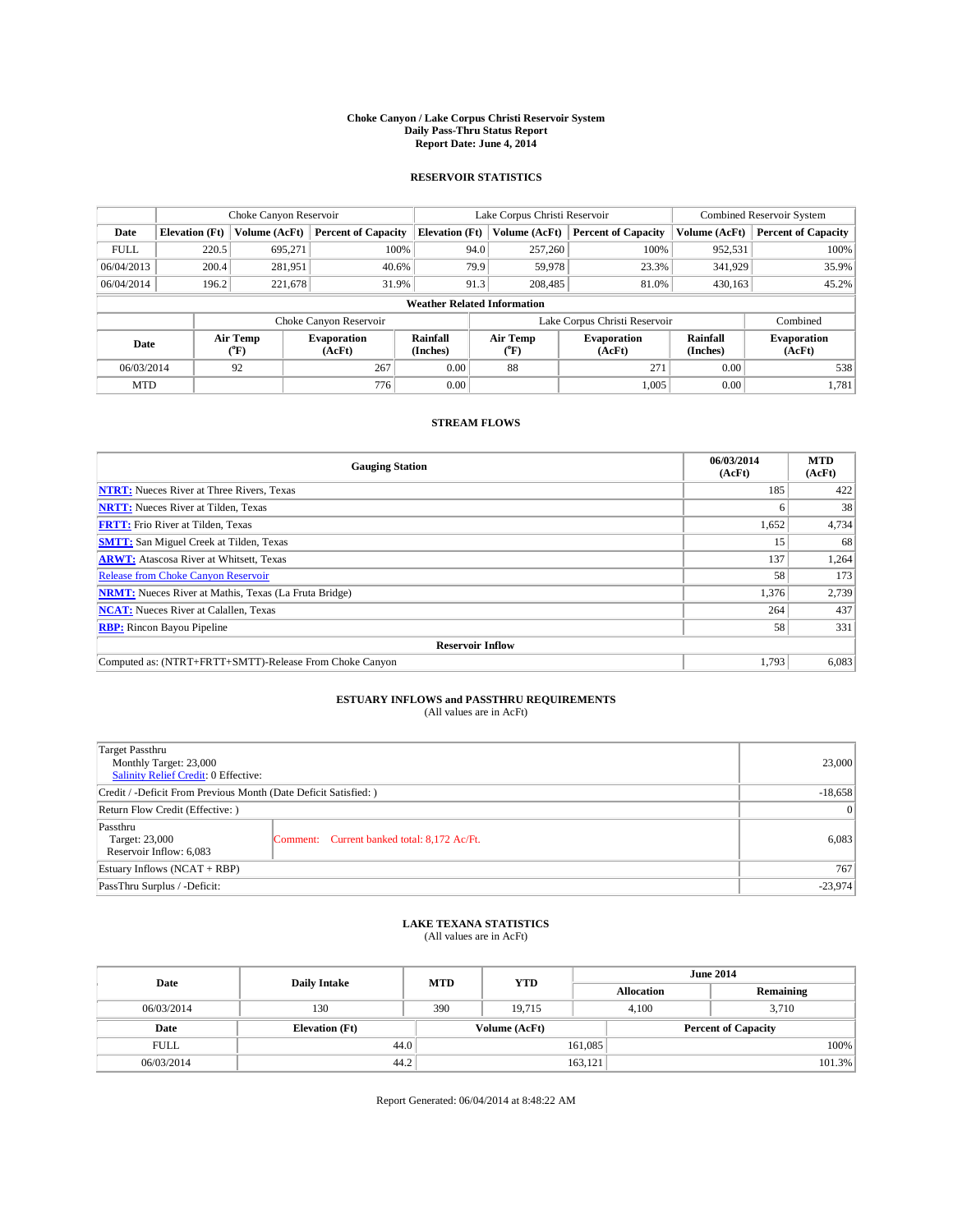#### **Choke Canyon / Lake Corpus Christi Reservoir System Daily Pass-Thru Status Report Report Date: June 5, 2014**

### **RESERVOIR STATISTICS**

|                     |                                    | Choke Canyon Reservoir |                              |                       | Lake Corpus Christi Reservoir | <b>Combined Reservoir System</b> |               |                              |  |
|---------------------|------------------------------------|------------------------|------------------------------|-----------------------|-------------------------------|----------------------------------|---------------|------------------------------|--|
| Date                | <b>Elevation</b> (Ft)              | Volume (AcFt)          | <b>Percent of Capacity</b>   | <b>Elevation (Ft)</b> | Volume (AcFt)                 | <b>Percent of Capacity</b>       | Volume (AcFt) | <b>Percent of Capacity</b>   |  |
| <b>FULL</b>         | 220.5                              | 695,271                | 100%                         | 94.0                  | 257,260                       | 100%                             | 952,531       | 100%                         |  |
| 06/05/2013          | 200.4                              | 282,263                | 40.6%                        | 79.8                  | 59,493                        | 23.1%                            | 341,756       | 35.9%                        |  |
| 06/05/2014          | 196.1                              | 220,893                | 31.8%                        | 91.2                  | 206,938                       | 80.4%                            | 427,831       | 44.9%                        |  |
|                     | <b>Weather Related Information</b> |                        |                              |                       |                               |                                  |               |                              |  |
|                     |                                    |                        | Choke Canyon Reservoir       |                       |                               | Lake Corpus Christi Reservoir    |               | Combined                     |  |
| Date                |                                    | Air Temp<br>(°F)       | <b>Evaporation</b><br>(AcFt) | Rainfall<br>(Inches)  | Air Temp<br>(°F)              | <b>Evaporation</b><br>(AcFt)     |               | <b>Evaporation</b><br>(AcFt) |  |
|                     | 92<br>06/04/2014                   |                        | 266                          | 0.00                  | 89                            | 350                              | 0.00          | 616                          |  |
| 1.042<br><b>MTD</b> |                                    | 0.00                   |                              | 1,355                 | 0.00                          | 2,397                            |               |                              |  |

### **STREAM FLOWS**

| <b>Gauging Station</b>                                       | 06/04/2014<br>(AcFt) | <b>MTD</b><br>(AcFt) |  |  |  |  |
|--------------------------------------------------------------|----------------------|----------------------|--|--|--|--|
| <b>NTRT:</b> Nueces River at Three Rivers, Texas             | 155                  | 577                  |  |  |  |  |
| <b>NRTT:</b> Nueces River at Tilden, Texas                   |                      | 41                   |  |  |  |  |
| <b>FRTT:</b> Frio River at Tilden, Texas                     | 403                  | 5,137                |  |  |  |  |
| <b>SMTT:</b> San Miguel Creek at Tilden, Texas               | 12                   | 80                   |  |  |  |  |
| <b>ARWT:</b> Atascosa River at Whitsett, Texas               | 127                  | 1,391                |  |  |  |  |
| <b>Release from Choke Canyon Reservoir</b>                   | 58                   | 230                  |  |  |  |  |
| <b>NRMT:</b> Nueces River at Mathis, Texas (La Fruta Bridge) | 1,755                | 4,494                |  |  |  |  |
| <b>NCAT:</b> Nueces River at Calallen, Texas                 | 645                  | 1,082                |  |  |  |  |
| <b>RBP:</b> Rincon Bayou Pipeline                            | $\Omega$             | 331                  |  |  |  |  |
| <b>Reservoir Inflow</b>                                      |                      |                      |  |  |  |  |
| Computed as: (NTRT+FRTT+SMTT)-Release From Choke Canyon      | 512                  | 6,595                |  |  |  |  |

# **ESTUARY INFLOWS and PASSTHRU REQUIREMENTS**<br>(All values are in AcFt)

| Target Passthru<br>Monthly Target: 23,000<br>Salinity Relief Credit: 0 Effective: |                                             | 23,000 |
|-----------------------------------------------------------------------------------|---------------------------------------------|--------|
| Credit / -Deficit From Previous Month (Date Deficit Satisfied: )                  | $-18,658$                                   |        |
| Return Flow Credit (Effective: )                                                  |                                             |        |
| Passthru<br>Target: 23,000<br>Reservoir Inflow: 6,595                             | Comment: Current banked total: 8,172 Ac/Ft. | 6,595  |
| Estuary Inflows (NCAT + RBP)                                                      |                                             |        |
| PassThru Surplus / -Deficit:                                                      | $-23,841$                                   |        |

## **LAKE TEXANA STATISTICS** (All values are in AcFt)

| Date        | <b>Daily Intake</b>   | <b>MTD</b> | <b>YTD</b>    | <b>June 2014</b>  |                            |  |  |
|-------------|-----------------------|------------|---------------|-------------------|----------------------------|--|--|
|             |                       |            |               | <b>Allocation</b> | Remaining                  |  |  |
| 06/04/2014  | 130                   | 520        | 19.844        | 4,100             | 3,580                      |  |  |
| Date        | <b>Elevation</b> (Ft) |            | Volume (AcFt) |                   | <b>Percent of Capacity</b> |  |  |
| <b>FULL</b> | 44.0                  |            |               | 161,085           | 100%                       |  |  |
| 06/04/2014  | 44.2                  |            |               | 163,121           | 101.3%                     |  |  |

Report Generated: 06/05/2014 at 7:57:28 AM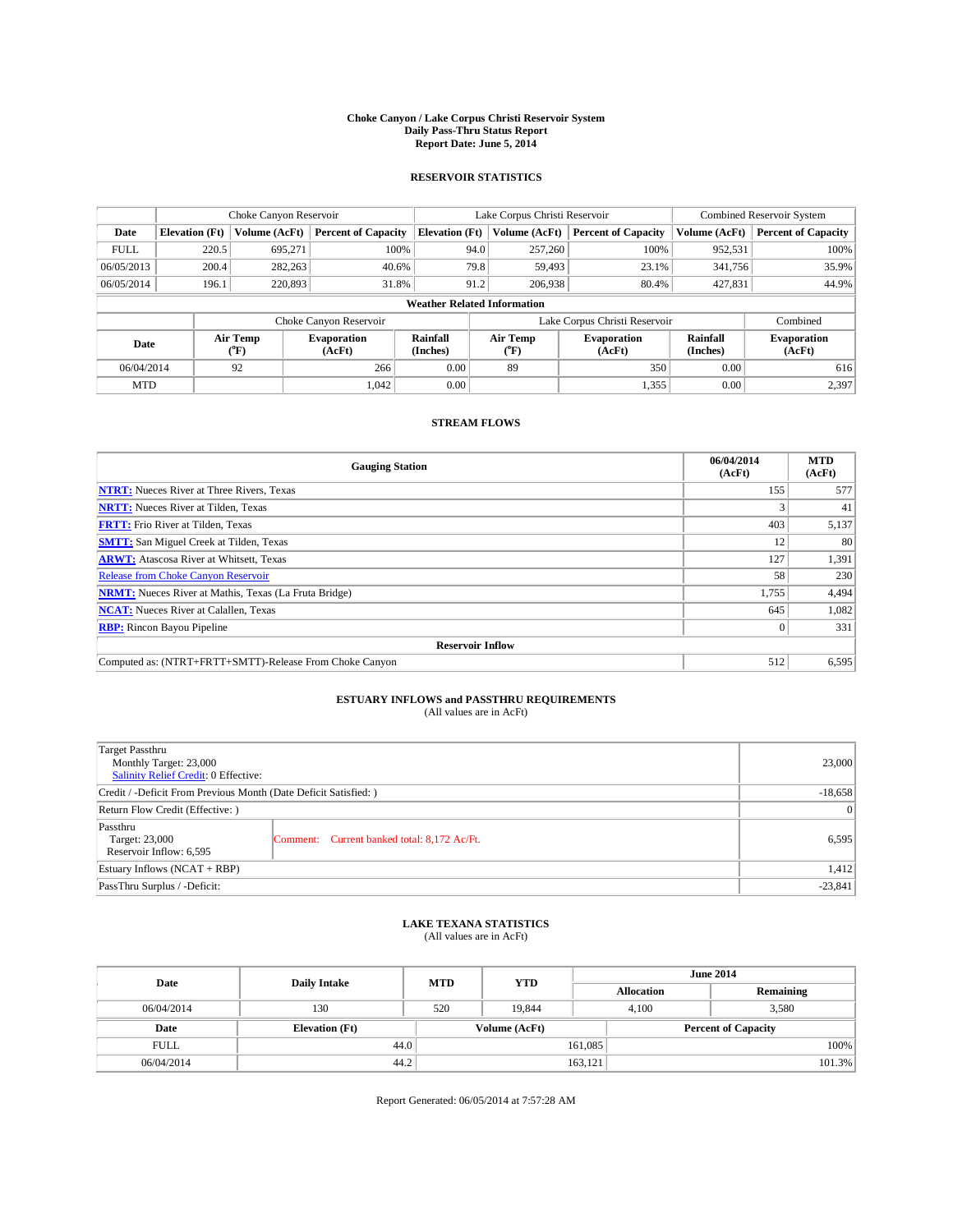#### **Choke Canyon / Lake Corpus Christi Reservoir System Daily Pass-Thru Status Report Report Date: June 6, 2014**

### **RESERVOIR STATISTICS**

|             |                                    | Choke Canyon Reservoir |                              |                       | Lake Corpus Christi Reservoir | <b>Combined Reservoir System</b> |                      |                              |  |
|-------------|------------------------------------|------------------------|------------------------------|-----------------------|-------------------------------|----------------------------------|----------------------|------------------------------|--|
| Date        | <b>Elevation</b> (Ft)              | Volume (AcFt)          | <b>Percent of Capacity</b>   | <b>Elevation (Ft)</b> | Volume (AcFt)                 | <b>Percent of Capacity</b>       | Volume (AcFt)        | Percent of Capacity          |  |
| <b>FULL</b> | 220.5                              | 695,271                | 100%                         | 94.0                  | 257,260                       | 100%                             | 952,531              | 100%                         |  |
| 06/06/2013  | 200.4                              | 281,795                | 40.5%                        | 79.7                  | 59,091                        | 23.0%                            | 340,886              | 35.8%                        |  |
| 06/06/2014  | 196.1                              | 220,370                | 31.7%                        | 91.1                  | 205.221                       | 79.8%                            | 425,591              | 44.7%                        |  |
|             | <b>Weather Related Information</b> |                        |                              |                       |                               |                                  |                      |                              |  |
|             |                                    |                        | Choke Canyon Reservoir       |                       |                               | Lake Corpus Christi Reservoir    |                      | Combined                     |  |
| Date        |                                    | Air Temp<br>(°F)       | <b>Evaporation</b><br>(AcFt) | Rainfall<br>(Inches)  | Air Temp<br>("F)              | <b>Evaporation</b><br>(AcFt)     | Rainfall<br>(Inches) | <b>Evaporation</b><br>(AcFt) |  |
| 06/05/2014  |                                    | 93                     | 251                          | 0.00                  | 91                            | 359                              | 0.00                 | 610                          |  |
| <b>MTD</b>  |                                    |                        | 1,293                        | 0.00                  |                               | 1.714                            | 0.00                 | 3.007                        |  |

### **STREAM FLOWS**

| <b>Gauging Station</b>                                       | 06/05/2014<br>(AcFt) | <b>MTD</b><br>(AcFt) |  |  |  |  |
|--------------------------------------------------------------|----------------------|----------------------|--|--|--|--|
| <b>NTRT:</b> Nueces River at Three Rivers, Texas             | 135                  | 712                  |  |  |  |  |
| <b>NRTT:</b> Nueces River at Tilden, Texas                   |                      | 42                   |  |  |  |  |
| <b>FRTT:</b> Frio River at Tilden, Texas                     | 125                  | 5,262                |  |  |  |  |
| <b>SMTT:</b> San Miguel Creek at Tilden, Texas               |                      | 88                   |  |  |  |  |
| <b>ARWT:</b> Atascosa River at Whitsett, Texas               | 119                  | 1,511                |  |  |  |  |
| <b>Release from Choke Canyon Reservoir</b>                   | 58                   | 288                  |  |  |  |  |
| <b>NRMT:</b> Nueces River at Mathis, Texas (La Fruta Bridge) | 1,798                | 6,292                |  |  |  |  |
| <b>NCAT:</b> Nueces River at Calallen, Texas                 | 949                  | 2,031                |  |  |  |  |
| <b>RBP:</b> Rincon Bayou Pipeline                            | $\Omega$             | 331                  |  |  |  |  |
| <b>Reservoir Inflow</b>                                      |                      |                      |  |  |  |  |
| Computed as: (NTRT+FRTT+SMTT)-Release From Choke Canyon      | 210                  | 6,805                |  |  |  |  |

# **ESTUARY INFLOWS and PASSTHRU REQUIREMENTS**<br>(All values are in AcFt)

| Target Passthru<br>Monthly Target: 23,000<br>Salinity Relief Credit: 0 Effective: |                                             | 23,000 |  |
|-----------------------------------------------------------------------------------|---------------------------------------------|--------|--|
| Credit / -Deficit From Previous Month (Date Deficit Satisfied: )                  |                                             |        |  |
| Return Flow Credit (Effective: )                                                  |                                             |        |  |
| Passthru<br>Target: 23,000<br>Reservoir Inflow: 6,805                             | Comment: Current banked total: 8,172 Ac/Ft. | 6,805  |  |
| Estuary Inflows (NCAT + RBP)                                                      |                                             | 2,361  |  |
| PassThru Surplus / -Deficit:                                                      |                                             |        |  |

# **LAKE TEXANA STATISTICS** (All values are in AcFt)

| Date        | <b>Daily Intake</b>   | <b>MTD</b> | <b>YTD</b>    | <b>June 2014</b>  |                            |           |  |
|-------------|-----------------------|------------|---------------|-------------------|----------------------------|-----------|--|
|             |                       |            |               | <b>Allocation</b> |                            | Remaining |  |
| 06/05/2014  | 129                   | 649        | 19.974        |                   | 4.100<br>3,451             |           |  |
| Date        | <b>Elevation</b> (Ft) |            | Volume (AcFt) |                   | <b>Percent of Capacity</b> |           |  |
| <b>FULL</b> | 44.0                  |            |               | 161,085           |                            | 100%      |  |
| 06/05/2014  | 44.2                  |            |               | 163,121           |                            | 101.3%    |  |

Report Generated: 06/06/2014 at 8:05:48 AM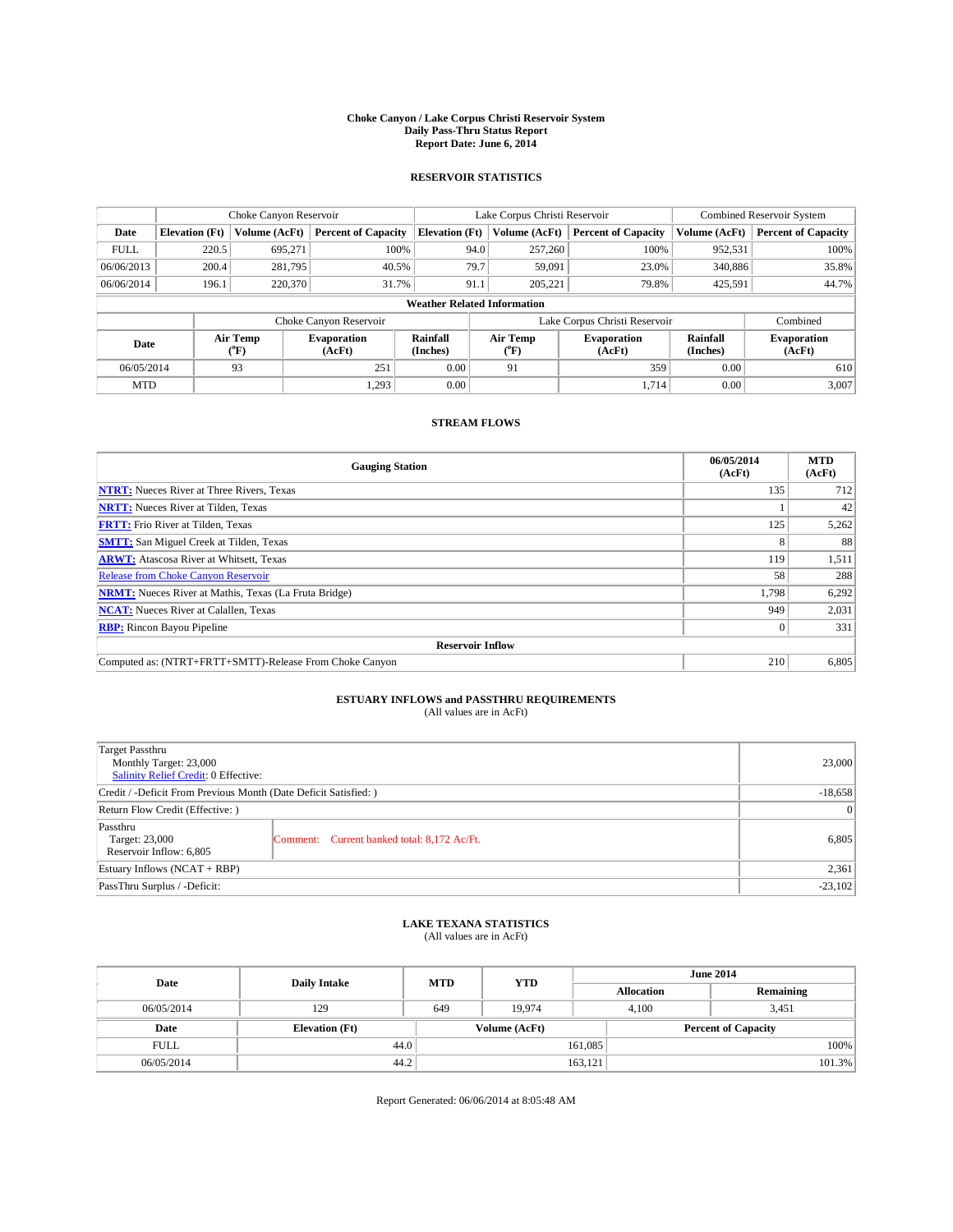#### **Choke Canyon / Lake Corpus Christi Reservoir System Daily Pass-Thru Status Report Report Date: June 7, 2014**

### **RESERVOIR STATISTICS**

|             |                                    | Choke Canyon Reservoir |                              |                       | Lake Corpus Christi Reservoir | <b>Combined Reservoir System</b> |                      |                              |  |
|-------------|------------------------------------|------------------------|------------------------------|-----------------------|-------------------------------|----------------------------------|----------------------|------------------------------|--|
| Date        | <b>Elevation</b> (Ft)              | Volume (AcFt)          | <b>Percent of Capacity</b>   | <b>Elevation (Ft)</b> | Volume (AcFt)                 | <b>Percent of Capacity</b>       | Volume (AcFt)        | <b>Percent of Capacity</b>   |  |
| <b>FULL</b> | 220.5                              | 695,271                | 100%                         | 94.0                  | 257,260                       | 100%                             | 952,531              | 100%                         |  |
| 06/07/2013  | 200.3                              | 280,565                | 40.4%                        | 79.7                  | 58,610                        | 22.8%                            | 339,175              | 35.6%                        |  |
| 06/07/2014  | 196.1                              | 219,979                | 31.6%                        | 90.9                  | 203.167                       | 79.0%                            | 423,146              | 44.4%                        |  |
|             | <b>Weather Related Information</b> |                        |                              |                       |                               |                                  |                      |                              |  |
|             |                                    |                        | Choke Canyon Reservoir       |                       |                               | Lake Corpus Christi Reservoir    |                      | Combined                     |  |
| Date        | Air Temp<br>(°F)                   |                        | <b>Evaporation</b><br>(AcFt) | Rainfall<br>(Inches)  | Air Temp<br>(°F)              | <b>Evaporation</b><br>(AcFt)     | Rainfall<br>(Inches) | <b>Evaporation</b><br>(AcFt) |  |
|             | 304<br>93<br>06/06/2014            |                        | 0.00                         | 91                    | 378                           | 0.00                             | 682                  |                              |  |
| <b>MTD</b>  |                                    |                        | 1,597                        | 0.00                  |                               | 2,092                            | 0.00                 | 3,689                        |  |

### **STREAM FLOWS**

| <b>Gauging Station</b>                                       | 06/06/2014<br>(AcFt) | <b>MTD</b><br>(AcFt) |  |  |  |  |
|--------------------------------------------------------------|----------------------|----------------------|--|--|--|--|
| <b>NTRT:</b> Nueces River at Three Rivers, Texas             | 121                  | 833                  |  |  |  |  |
| <b>NRTT:</b> Nueces River at Tilden, Texas                   |                      | 42                   |  |  |  |  |
| <b>FRTT:</b> Frio River at Tilden, Texas                     | 71                   | 5,334                |  |  |  |  |
| <b>SMTT:</b> San Miguel Creek at Tilden, Texas               |                      | 92                   |  |  |  |  |
| <b>ARWT:</b> Atascosa River at Whitsett, Texas               | 115                  | 1,626                |  |  |  |  |
| Release from Choke Canyon Reservoir                          | 58                   | 345                  |  |  |  |  |
| <b>NRMT:</b> Nueces River at Mathis, Texas (La Fruta Bridge) | 1,840                | 8,133                |  |  |  |  |
| <b>NCAT:</b> Nueces River at Calallen, Texas                 | 1,124                | 3,154                |  |  |  |  |
| <b>RBP:</b> Rincon Bayou Pipeline                            | $_{0}$               | 331                  |  |  |  |  |
| <b>Reservoir Inflow</b>                                      |                      |                      |  |  |  |  |
| Computed as: (NTRT+FRTT+SMTT)-Release From Choke Canyon      | 139                  | 6,944                |  |  |  |  |

# **ESTUARY INFLOWS and PASSTHRU REQUIREMENTS**<br>(All values are in AcFt)

| Target Passthru<br>Monthly Target: 23,000<br>Salinity Relief Credit: 0 Effective: |                                             | 23,000    |
|-----------------------------------------------------------------------------------|---------------------------------------------|-----------|
| Credit / -Deficit From Previous Month (Date Deficit Satisfied: )                  | $-18,658$                                   |           |
| Return Flow Credit (Effective: )                                                  |                                             |           |
| Passthru<br>Target: 23,000<br>Reservoir Inflow: 6,944                             | Comment: Current banked total: 8,172 Ac/Ft. | 6,944     |
| Estuary Inflows (NCAT + RBP)                                                      |                                             | 3,485     |
| PassThru Surplus / -Deficit:                                                      |                                             | $-22,117$ |

## **LAKE TEXANA STATISTICS** (All values are in AcFt)

| Date        | <b>Daily Intake</b>   | <b>MTD</b> | <b>YTD</b>    |                   | <b>June 2014</b>           |  |
|-------------|-----------------------|------------|---------------|-------------------|----------------------------|--|
|             |                       |            |               | <b>Allocation</b> | Remaining                  |  |
| 06/06/2014  | 129                   | 779        | 20,103        | 4,100             | 3,321                      |  |
| Date        | <b>Elevation</b> (Ft) |            | Volume (AcFt) |                   | <b>Percent of Capacity</b> |  |
| <b>FULL</b> | 44.0                  |            |               | 161,085           | 100%                       |  |
| 06/06/2014  | 44.2                  |            |               | 163,121           | 101.3%                     |  |

Report Generated: 06/07/2014 at 7:29:18 AM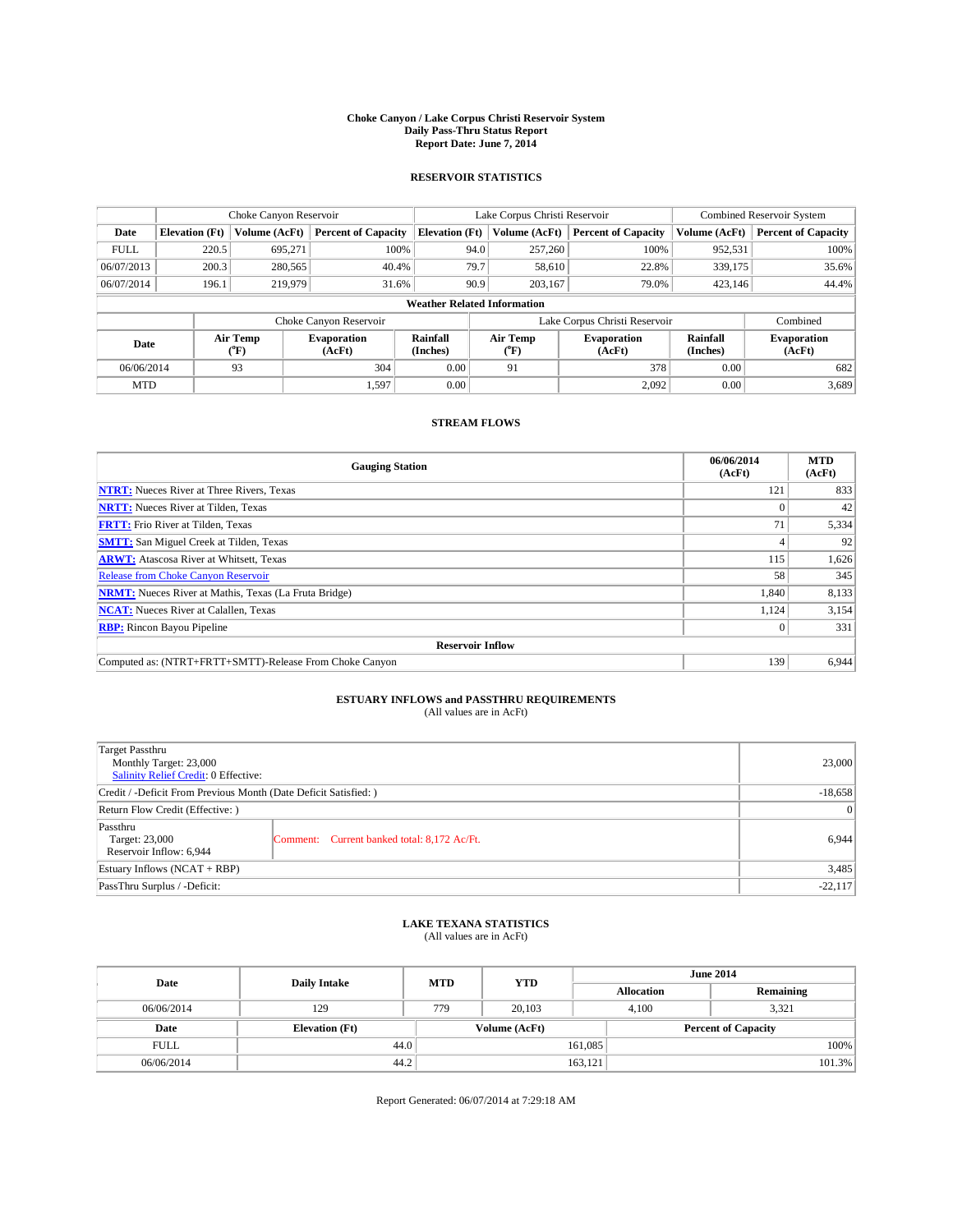#### **Choke Canyon / Lake Corpus Christi Reservoir System Daily Pass-Thru Status Report Report Date: June 8, 2014**

### **RESERVOIR STATISTICS**

|             |                                    | Choke Canyon Reservoir |                              |                       | Lake Corpus Christi Reservoir | <b>Combined Reservoir System</b> |                      |                              |  |
|-------------|------------------------------------|------------------------|------------------------------|-----------------------|-------------------------------|----------------------------------|----------------------|------------------------------|--|
| Date        | <b>Elevation</b> (Ft)              | Volume (AcFt)          | <b>Percent of Capacity</b>   | <b>Elevation (Ft)</b> | Volume (AcFt)                 | <b>Percent of Capacity</b>       | Volume (AcFt)        | Percent of Capacity          |  |
| <b>FULL</b> | 220.5                              | 695,271                | 100%                         | 94.0                  | 257,260                       | 100%                             | 952,531              | 100%                         |  |
| 06/08/2013  | 200.4                              | 281,180                | 40.4%                        | 79.7                  | 58,530                        | 22.8%                            | 339,710              | 35.7%                        |  |
| 06/08/2014  | 196.0                              | 219,588                | 31.6%                        | 90.9                  | 201.801                       | 78.4%                            | 421,389              | 44.2%                        |  |
|             | <b>Weather Related Information</b> |                        |                              |                       |                               |                                  |                      |                              |  |
|             |                                    |                        | Choke Canyon Reservoir       |                       |                               | Lake Corpus Christi Reservoir    |                      | Combined                     |  |
| Date        |                                    | Air Temp<br>(°F)       | <b>Evaporation</b><br>(AcFt) | Rainfall<br>(Inches)  | Air Temp<br>("F)              | <b>Evaporation</b><br>(AcFt)     | Rainfall<br>(Inches) | <b>Evaporation</b><br>(AcFt) |  |
|             | 06/07/2014<br>296<br>94            |                        | 0.00                         | 93                    | 457                           | 0.00                             | 753                  |                              |  |
| <b>MTD</b>  |                                    |                        | 1.893                        | 0.00                  |                               | 2,549                            | 0.00                 | 4.442                        |  |

### **STREAM FLOWS**

| <b>Gauging Station</b>                                       | 06/07/2014<br>(AcFt) | <b>MTD</b><br>(AcFt) |  |  |  |
|--------------------------------------------------------------|----------------------|----------------------|--|--|--|
| <b>NTRT:</b> Nueces River at Three Rivers, Texas             | 113                  | 946                  |  |  |  |
| <b>NRTT:</b> Nueces River at Tilden, Texas                   |                      | 43                   |  |  |  |
| <b>FRTT:</b> Frio River at Tilden, Texas                     | 48                   | 5,381                |  |  |  |
| <b>SMTT:</b> San Miguel Creek at Tilden, Texas               |                      | 94                   |  |  |  |
| <b>ARWT:</b> Atascosa River at Whitsett, Texas               | 107                  | 1,733                |  |  |  |
| <b>Release from Choke Canyon Reservoir</b>                   | 58                   | 403                  |  |  |  |
| <b>NRMT:</b> Nueces River at Mathis, Texas (La Fruta Bridge) | 1,804                | 9,937                |  |  |  |
| <b>NCAT:</b> Nueces River at Calallen, Texas                 | 1.147                | 4,301                |  |  |  |
| <b>RBP:</b> Rincon Bayou Pipeline                            | $\Omega$             | 331                  |  |  |  |
| <b>Reservoir Inflow</b>                                      |                      |                      |  |  |  |
| Computed as: (NTRT+FRTT+SMTT)-Release From Choke Canyon      | 105                  | 7,049                |  |  |  |

# **ESTUARY INFLOWS and PASSTHRU REQUIREMENTS**<br>(All values are in AcFt)

| Target Passthru<br>Monthly Target: 23,000<br>Salinity Relief Credit: 0 Effective: |                                             | 23,000    |
|-----------------------------------------------------------------------------------|---------------------------------------------|-----------|
| Credit / -Deficit From Previous Month (Date Deficit Satisfied: )                  | $-18,658$                                   |           |
| Return Flow Credit (Effective: )                                                  | $\vert 0 \vert$                             |           |
| Passthru<br>Target: 23,000<br>Reservoir Inflow: 7,049                             | Comment: Current banked total: 8,172 Ac/Ft. | 7,049     |
| Estuary Inflows (NCAT + RBP)                                                      |                                             | 4,632     |
| PassThru Surplus / -Deficit:                                                      |                                             | $-21,075$ |

## **LAKE TEXANA STATISTICS** (All values are in AcFt)

| Date        | <b>Daily Intake</b>   | <b>MTD</b>    | <b>YTD</b> |                   | <b>June 2014</b>           |  |  |
|-------------|-----------------------|---------------|------------|-------------------|----------------------------|--|--|
|             |                       |               |            | <b>Allocation</b> | Remaining                  |  |  |
| 06/07/2014  | 129                   | 908           | 20,233     | 4,100             | 3,192                      |  |  |
| Date        | <b>Elevation</b> (Ft) | Volume (AcFt) |            |                   | <b>Percent of Capacity</b> |  |  |
| <b>FULL</b> | 44.0                  |               |            | 161,085           | 100%                       |  |  |
| 06/07/2014  | 44.2                  |               |            | 163,121           | 101.3%                     |  |  |

Report Generated: 06/08/2014 at 7:41:50 AM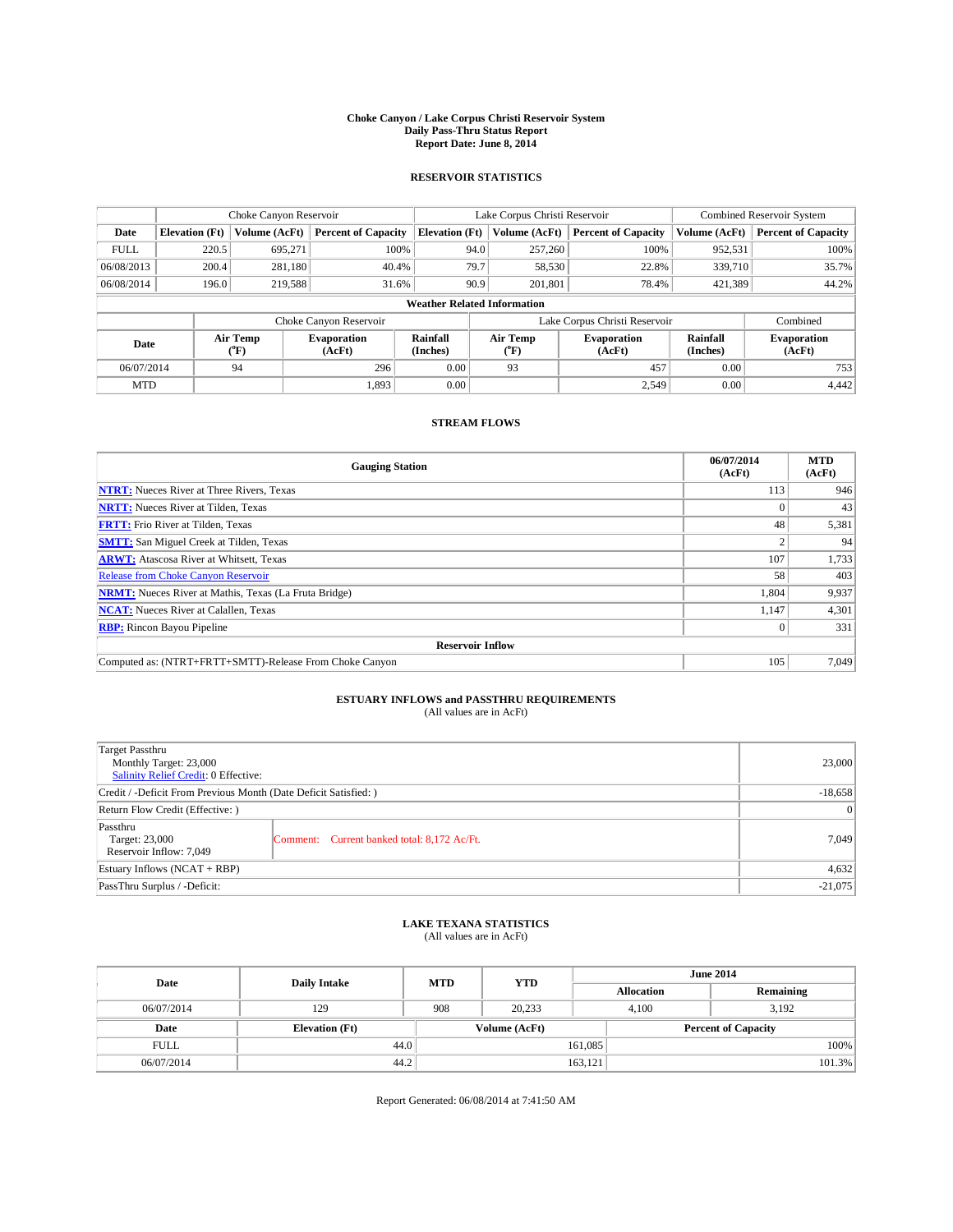#### **Choke Canyon / Lake Corpus Christi Reservoir System Daily Pass-Thru Status Report Report Date: June 9, 2014**

### **RESERVOIR STATISTICS**

|             |                                    | Choke Canyon Reservoir |                            |                       | Lake Corpus Christi Reservoir | <b>Combined Reservoir System</b> |                      |                              |  |
|-------------|------------------------------------|------------------------|----------------------------|-----------------------|-------------------------------|----------------------------------|----------------------|------------------------------|--|
| Date        | <b>Elevation</b> (Ft)              | Volume (AcFt)          | <b>Percent of Capacity</b> | <b>Elevation (Ft)</b> | Volume (AcFt)                 | <b>Percent of Capacity</b>       | Volume (AcFt)        | Percent of Capacity          |  |
| <b>FULL</b> | 220.5                              | 695,271                | 100%                       | 94.0                  | 257,260                       | 100%                             | 952,531              | 100%                         |  |
| 06/09/2013  | 200.3                              | 280,411                | 40.3%                      | 79.6                  | 58,052                        | 22.6%                            | 338,463              | 35.5%                        |  |
| 06/09/2014  | 196.0                              | 219,458                | 31.6%                      | 90.7                  | 199.587                       | 77.6%                            | 419,045              | 44.0%                        |  |
|             | <b>Weather Related Information</b> |                        |                            |                       |                               |                                  |                      |                              |  |
|             |                                    |                        | Choke Canyon Reservoir     |                       |                               | Lake Corpus Christi Reservoir    |                      | Combined                     |  |
| Date        |                                    | Air Temp<br>(°F)       | Evaporation<br>(AcFt)      | Rainfall<br>(Inches)  | Air Temp<br>("F)              | <b>Evaporation</b><br>(AcFt)     | Rainfall<br>(Inches) | <b>Evaporation</b><br>(AcFt) |  |
| 06/08/2014  |                                    | 89                     | 212                        | 0.15                  | 90                            | 367                              | 0.00                 | 579                          |  |
| <b>MTD</b>  |                                    |                        | 2.105                      | 0.15                  |                               | 2,916                            | 0.00                 | 5,021                        |  |

### **STREAM FLOWS**

| <b>Gauging Station</b>                                       | 06/08/2014<br>(AcFt) | <b>MTD</b><br>(AcFt) |  |  |  |  |
|--------------------------------------------------------------|----------------------|----------------------|--|--|--|--|
| <b>NTRT:</b> Nueces River at Three Rivers, Texas             | 107                  | 1,054                |  |  |  |  |
| <b>NRTT:</b> Nueces River at Tilden, Texas                   |                      | 43                   |  |  |  |  |
| <b>FRTT:</b> Frio River at Tilden, Texas                     | 30                   | 5,411                |  |  |  |  |
| <b>SMTT:</b> San Miguel Creek at Tilden, Texas               |                      | 94                   |  |  |  |  |
| <b>ARWT:</b> Atascosa River at Whitsett, Texas               | 105                  | 1,838                |  |  |  |  |
| <b>Release from Choke Canyon Reservoir</b>                   | 58                   | 461                  |  |  |  |  |
| <b>NRMT:</b> Nueces River at Mathis, Texas (La Fruta Bridge) | 1,725                | 11,662               |  |  |  |  |
| <b>NCAT:</b> Nueces River at Calallen, Texas                 | 1,181                | 5,483                |  |  |  |  |
| <b>RBP:</b> Rincon Bayou Pipeline                            | $\Omega$             | 331                  |  |  |  |  |
| <b>Reservoir Inflow</b>                                      |                      |                      |  |  |  |  |
| Computed as: (NTRT+FRTT+SMTT)-Release From Choke Canyon      | 80                   | 7,129                |  |  |  |  |

# **ESTUARY INFLOWS and PASSTHRU REQUIREMENTS** (All values are in AcFt)

| Target Passthru<br>Monthly Target: 23,000<br>Salinity Relief Credit: 0 Effective: |                                             | 23,000    |
|-----------------------------------------------------------------------------------|---------------------------------------------|-----------|
| Credit / -Deficit From Previous Month (Date Deficit Satisfied: )                  | $-18,658$                                   |           |
| Return Flow Credit (Effective: )                                                  |                                             |           |
| Passthru<br>Target: 23,000<br>Reservoir Inflow: 7,129                             | Comment: Current banked total: 8,172 Ac/Ft. | 7,129     |
| Estuary Inflows (NCAT + RBP)                                                      |                                             | 5,813     |
| PassThru Surplus / -Deficit:                                                      |                                             | $-19,974$ |

## **LAKE TEXANA STATISTICS** (All values are in AcFt)

| Date        | <b>Daily Intake</b>   | <b>YTD</b><br><b>MTD</b> |               | <b>June 2014</b>  |                            |           |
|-------------|-----------------------|--------------------------|---------------|-------------------|----------------------------|-----------|
|             |                       |                          |               | <b>Allocation</b> |                            | Remaining |
| 06/08/2014  | 130                   | 1,038                    | 20,362        |                   | 3,062<br>4,100             |           |
| Date        | <b>Elevation</b> (Ft) |                          | Volume (AcFt) |                   | <b>Percent of Capacity</b> |           |
| <b>FULL</b> | 44.0                  |                          |               | 161,085           |                            | 100%      |
| 06/08/2014  | 44.1                  |                          |               | 163,121           |                            | 101.3%    |

Report Generated: 06/09/2014 at 8:20:59 AM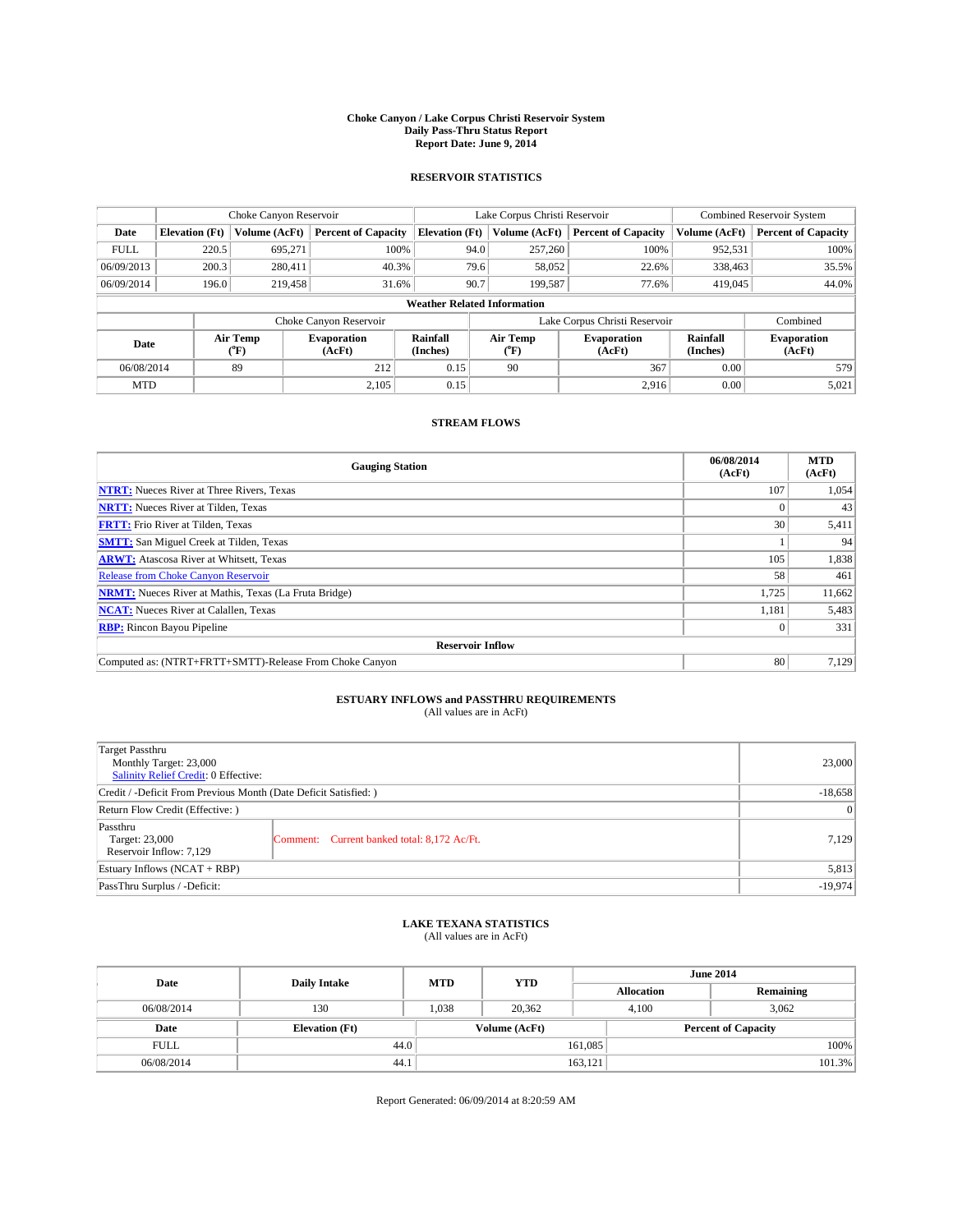#### **Choke Canyon / Lake Corpus Christi Reservoir System Daily Pass-Thru Status Report Report Date: June 10, 2014**

### **RESERVOIR STATISTICS**

|             |                                    | Choke Canyon Reservoir |                              |                       | Lake Corpus Christi Reservoir | <b>Combined Reservoir System</b> |                      |                              |  |
|-------------|------------------------------------|------------------------|------------------------------|-----------------------|-------------------------------|----------------------------------|----------------------|------------------------------|--|
| Date        | <b>Elevation</b> (Ft)              | Volume (AcFt)          | <b>Percent of Capacity</b>   | <b>Elevation (Ft)</b> | Volume (AcFt)                 | <b>Percent of Capacity</b>       | Volume (AcFt)        | <b>Percent of Capacity</b>   |  |
| <b>FULL</b> | 220.5                              | 695,271                | 100%                         | 94.0                  | 257,260                       | 100%                             | 952,531              | 100%                         |  |
| 06/10/2013  | 200.4                              | 281,180                | 40.4%                        | 79.6                  | 57,893                        | 22.5%                            | 339,073              | 35.6%                        |  |
| 06/10/2014  | 196.0                              | 219,588                | 31.6%                        | 90.7                  | 198,906                       | 77.3%                            | 418,494              | 43.9%                        |  |
|             | <b>Weather Related Information</b> |                        |                              |                       |                               |                                  |                      |                              |  |
|             |                                    |                        | Choke Canyon Reservoir       |                       | Lake Corpus Christi Reservoir |                                  | Combined             |                              |  |
| Date        |                                    | Air Temp<br>(°F)       | <b>Evaporation</b><br>(AcFt) | Rainfall<br>(Inches)  | Air Temp<br>(°F)              | <b>Evaporation</b><br>(AcFt)     | Rainfall<br>(Inches) | <b>Evaporation</b><br>(AcFt) |  |
| 06/09/2014  |                                    | 94                     | 228                          | 0.00                  | 94                            | 376                              | 0.00                 | 604                          |  |
| <b>MTD</b>  |                                    |                        | 2,333                        | 0.15                  |                               | 3,292                            | 0.00                 | 5,625                        |  |

### **STREAM FLOWS**

| <b>Gauging Station</b>                                       | 06/09/2014<br>(AcFt) | <b>MTD</b><br>(AcFt) |  |  |  |  |
|--------------------------------------------------------------|----------------------|----------------------|--|--|--|--|
| <b>NTRT:</b> Nueces River at Three Rivers, Texas             | 103                  | 1,157                |  |  |  |  |
| <b>NRTT:</b> Nueces River at Tilden, Texas                   |                      | 43                   |  |  |  |  |
| <b>FRTT:</b> Frio River at Tilden, Texas                     | 15                   | 5,426                |  |  |  |  |
| <b>SMTT:</b> San Miguel Creek at Tilden, Texas               |                      | 95                   |  |  |  |  |
| <b>ARWT:</b> Atascosa River at Whitsett, Texas               | 361                  | 2,199                |  |  |  |  |
| <b>Release from Choke Canyon Reservoir</b>                   | 58                   | 518                  |  |  |  |  |
| <b>NRMT:</b> Nueces River at Mathis, Texas (La Fruta Bridge) | 643                  | 12,305               |  |  |  |  |
| <b>NCAT:</b> Nueces River at Calallen, Texas                 | 1,002                | 6,485                |  |  |  |  |
| <b>RBP:</b> Rincon Bayou Pipeline                            | $\Omega$             | 331                  |  |  |  |  |
| <b>Reservoir Inflow</b>                                      |                      |                      |  |  |  |  |
| Computed as: (NTRT+FRTT+SMTT)-Release From Choke Canyon      | 61                   | 7,190                |  |  |  |  |

# **ESTUARY INFLOWS and PASSTHRU REQUIREMENTS**<br>(All values are in AcFt)

| Target Passthru<br>Monthly Target: 23,000<br>Salinity Relief Credit: 0 Effective: | 23,000                                      |       |  |  |
|-----------------------------------------------------------------------------------|---------------------------------------------|-------|--|--|
| Credit / -Deficit From Previous Month (Date Deficit Satisfied: )                  |                                             |       |  |  |
| Return Flow Credit (Effective: )                                                  | $\vert$ 0                                   |       |  |  |
| Passthru<br>Target: 23,000<br>Reservoir Inflow: 7,190                             | Comment: Current banked total: 8,172 Ac/Ft. | 7,190 |  |  |
| Estuary Inflows (NCAT + RBP)                                                      | 6,816                                       |       |  |  |
| PassThru Surplus / -Deficit:                                                      | $-19,033$                                   |       |  |  |

# **LAKE TEXANA STATISTICS** (All values are in AcFt)

| Date        | <b>Daily Intake</b>   | <b>MTD</b> | <b>YTD</b>    | <b>June 2014</b>  |                            |           |  |
|-------------|-----------------------|------------|---------------|-------------------|----------------------------|-----------|--|
|             |                       |            |               | <b>Allocation</b> |                            | Remaining |  |
| 06/09/2014  | 130                   | 1,168      | 20,492        |                   | 2,932<br>4,100             |           |  |
| Date        | <b>Elevation</b> (Ft) |            | Volume (AcFt) |                   | <b>Percent of Capacity</b> |           |  |
| <b>FULL</b> | 44.0                  |            |               | 161,085           |                            | 100%      |  |
| 06/09/2014  | 44.1                  |            |               | 162,101           |                            | 100.6%    |  |

Report Generated: 06/10/2014 at 8:07:38 AM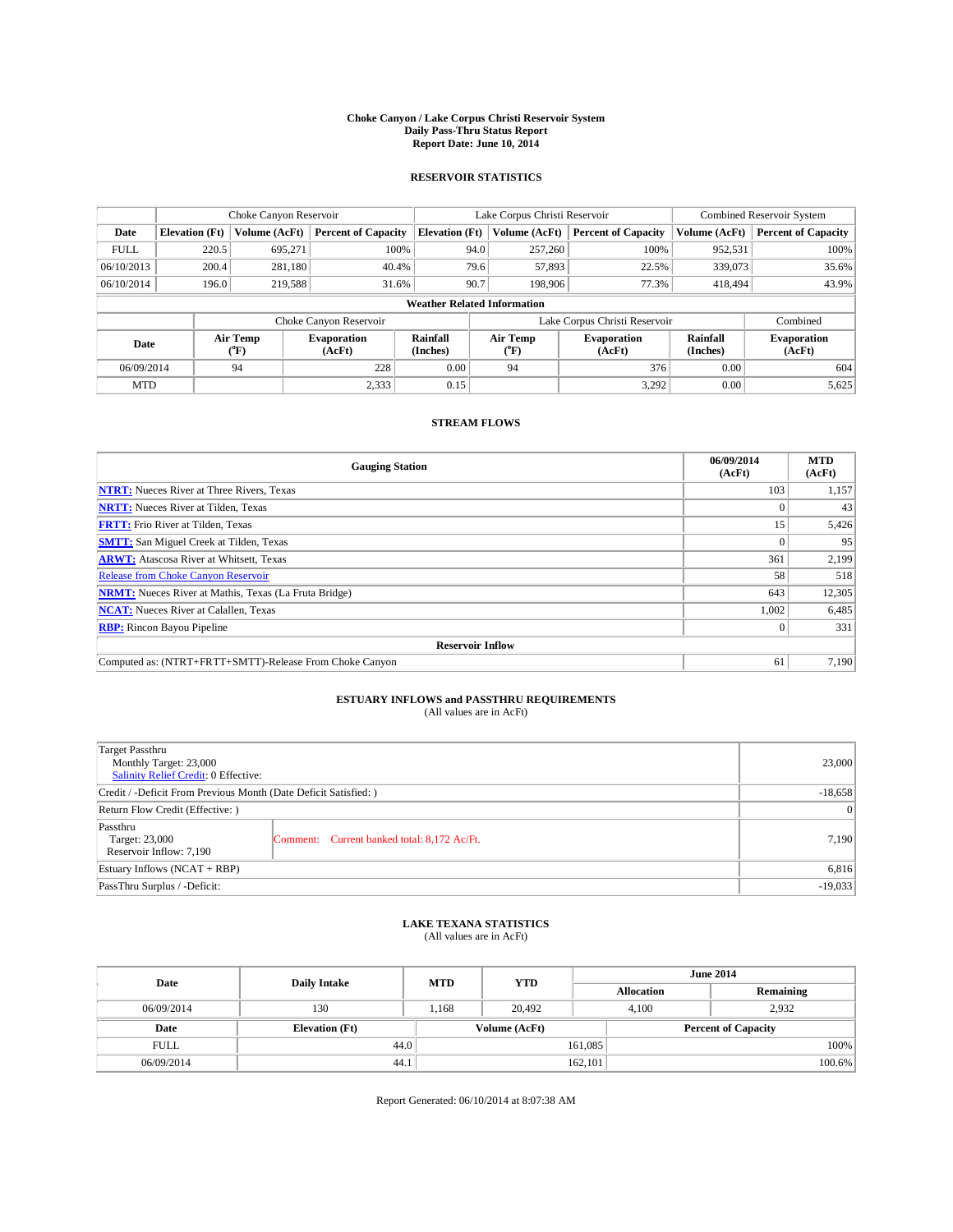#### **Choke Canyon / Lake Corpus Christi Reservoir System Daily Pass-Thru Status Report Report Date: June 11, 2014**

### **RESERVOIR STATISTICS**

|             |                                    | Choke Canyon Reservoir |                              |                       | Lake Corpus Christi Reservoir | <b>Combined Reservoir System</b> |               |                              |  |
|-------------|------------------------------------|------------------------|------------------------------|-----------------------|-------------------------------|----------------------------------|---------------|------------------------------|--|
| Date        | <b>Elevation</b> (Ft)              | Volume (AcFt)          | <b>Percent of Capacity</b>   | <b>Elevation (Ft)</b> | Volume (AcFt)                 | <b>Percent of Capacity</b>       | Volume (AcFt) | <b>Percent of Capacity</b>   |  |
| <b>FULL</b> | 220.5                              | 695,271                | 100%                         | 94.0                  | 257,260                       | 100%                             | 952,531       | 100%                         |  |
| 06/11/2013  | 200.3                              | 280,872                | 40.4%                        | 79.6                  | 57,577                        | 22.4%                            | 338,449       | 35.5%                        |  |
| 06/11/2014  | 196.1                              | 220,370                | 31.7%                        | 90.6                  | 198,057                       | 77.0%                            | 418,427       | 43.9%                        |  |
|             | <b>Weather Related Information</b> |                        |                              |                       |                               |                                  |               |                              |  |
|             |                                    |                        | Choke Canyon Reservoir       |                       | Lake Corpus Christi Reservoir | Combined                         |               |                              |  |
| Date        |                                    | Air Temp<br>(°F)       | <b>Evaporation</b><br>(AcFt) | Rainfall<br>(Inches)  | Air Temp<br>(°F)              | <b>Evaporation</b><br>(AcFt)     |               | <b>Evaporation</b><br>(AcFt) |  |
| 06/10/2014  |                                    | 97                     | 0.00<br>97<br>342            |                       | 356                           | 0.00                             | 698           |                              |  |
| <b>MTD</b>  |                                    |                        | 2,675                        | 0.15                  |                               | 3,648                            | 0.00          | 6,323                        |  |

### **STREAM FLOWS**

| <b>Gauging Station</b>                                       | 06/10/2014<br>(AcFt) | <b>MTD</b><br>(AcFt) |  |  |  |  |
|--------------------------------------------------------------|----------------------|----------------------|--|--|--|--|
| <b>NTRT:</b> Nueces River at Three Rivers, Texas             | 157                  | 1,314                |  |  |  |  |
| <b>NRTT:</b> Nueces River at Tilden, Texas                   |                      | 43                   |  |  |  |  |
| <b>FRTT:</b> Frio River at Tilden, Texas                     | 13                   | 5,440                |  |  |  |  |
| <b>SMTT:</b> San Miguel Creek at Tilden, Texas               |                      | 95                   |  |  |  |  |
| <b>ARWT:</b> Atascosa River at Whitsett, Texas               | 359                  | 2,559                |  |  |  |  |
| <b>Release from Choke Canyon Reservoir</b>                   | 58                   | 576                  |  |  |  |  |
| <b>NRMT:</b> Nueces River at Mathis, Texas (La Fruta Bridge) | 798                  | 13,103               |  |  |  |  |
| <b>NCAT:</b> Nueces River at Calallen, Texas                 | 879                  | 7,364                |  |  |  |  |
| <b>RBP:</b> Rincon Bayou Pipeline                            | $\Omega$             | 331                  |  |  |  |  |
| <b>Reservoir Inflow</b>                                      |                      |                      |  |  |  |  |
| Computed as: (NTRT+FRTT+SMTT)-Release From Choke Canyon      | 113                  | 7,303                |  |  |  |  |

# **ESTUARY INFLOWS and PASSTHRU REQUIREMENTS**<br>(All values are in AcFt)

| Target Passthru<br>Monthly Target: 23,000<br>Salinity Relief Credit: 0 Effective: | 23,000                                      |       |  |  |
|-----------------------------------------------------------------------------------|---------------------------------------------|-------|--|--|
| Credit / -Deficit From Previous Month (Date Deficit Satisfied: )                  |                                             |       |  |  |
| Return Flow Credit (Effective: )                                                  | $\vert$ 0                                   |       |  |  |
| Passthru<br>Target: 23,000<br>Reservoir Inflow: 7,303                             | Comment: Current banked total: 8,172 Ac/Ft. | 7,303 |  |  |
| Estuary Inflows (NCAT + RBP)                                                      | 7,695                                       |       |  |  |
| PassThru Surplus / -Deficit:                                                      | $-18,266$                                   |       |  |  |

# **LAKE TEXANA STATISTICS** (All values are in AcFt)

| Date        | <b>Daily Intake</b>   | <b>MTD</b> | <b>YTD</b>    | <b>June 2014</b>  |                            |           |  |
|-------------|-----------------------|------------|---------------|-------------------|----------------------------|-----------|--|
|             |                       |            |               | <b>Allocation</b> |                            | Remaining |  |
| 06/10/2014  | 131                   | 1,299      | 20.623        |                   | 2,801<br>4,100             |           |  |
| Date        | <b>Elevation</b> (Ft) |            | Volume (AcFt) |                   | <b>Percent of Capacity</b> |           |  |
| <b>FULL</b> | 44.0                  |            |               | 161,085           |                            | 100%      |  |
| 06/10/2014  | 44.2                  |            |               | 163,121           |                            | 101.3%    |  |

Report Generated: 06/11/2014 at 8:15:14 AM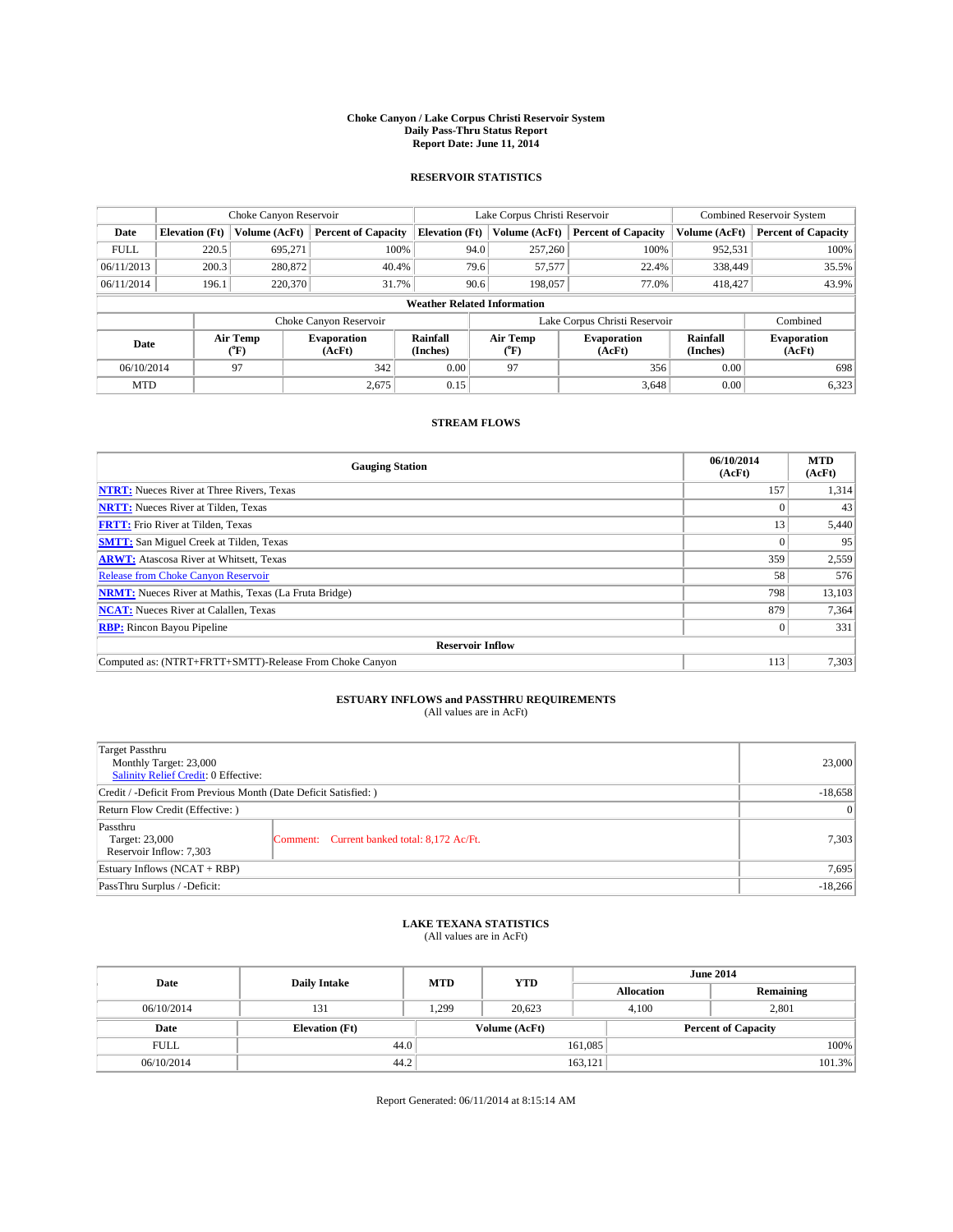#### **Choke Canyon / Lake Corpus Christi Reservoir System Daily Pass-Thru Status Report Report Date: June 12, 2014**

### **RESERVOIR STATISTICS**

|             |                                    | Choke Canyon Reservoir |                              |                       | Lake Corpus Christi Reservoir | <b>Combined Reservoir System</b> |                      |                              |  |
|-------------|------------------------------------|------------------------|------------------------------|-----------------------|-------------------------------|----------------------------------|----------------------|------------------------------|--|
| Date        | <b>Elevation</b> (Ft)              | Volume (AcFt)          | <b>Percent of Capacity</b>   | <b>Elevation (Ft)</b> | Volume (AcFt)                 | <b>Percent of Capacity</b>       | Volume (AcFt)        | <b>Percent of Capacity</b>   |  |
| <b>FULL</b> | 220.5                              | 695,271                | 100%                         | 94.0                  | 257,260                       | 100%                             | 952,531              | 100%                         |  |
| 06/12/2013  | 200.3                              | 280,718                | 40.4%                        | 79.5                  | 57,340                        | 22.3%                            | 338,058              | 35.5%                        |  |
| 06/12/2014  | 196.0                              | 219,067                | 31.5%                        | 90.6                  | 196,701                       | 76.5%                            | 415,768              | 43.6%                        |  |
|             | <b>Weather Related Information</b> |                        |                              |                       |                               |                                  |                      |                              |  |
|             |                                    |                        | Choke Canyon Reservoir       |                       | Lake Corpus Christi Reservoir |                                  | Combined             |                              |  |
| Date        |                                    | Air Temp<br>(°F)       | <b>Evaporation</b><br>(AcFt) | Rainfall<br>(Inches)  | Air Temp<br>(°F)              | <b>Evaporation</b><br>(AcFt)     | Rainfall<br>(Inches) | <b>Evaporation</b><br>(AcFt) |  |
| 06/11/2014  |                                    | 99                     | 311                          | 0.00                  | 97                            | 424                              | 0.00                 | 735                          |  |
| <b>MTD</b>  |                                    |                        | 2.986                        | 0.15                  |                               | 4.072                            | 0.00                 | 7,058                        |  |

### **STREAM FLOWS**

| <b>Gauging Station</b>                                       | 06/11/2014<br>(AcFt) | <b>MTD</b><br>(AcFt) |  |  |  |  |
|--------------------------------------------------------------|----------------------|----------------------|--|--|--|--|
| <b>NTRT:</b> Nueces River at Three Rivers, Texas             | 387                  | 1,701                |  |  |  |  |
| <b>NRTT:</b> Nueces River at Tilden, Texas                   |                      | 43                   |  |  |  |  |
| <b>FRTT:</b> Frio River at Tilden, Texas                     | 8                    | 5,448                |  |  |  |  |
| <b>SMTT:</b> San Miguel Creek at Tilden, Texas               |                      | 95                   |  |  |  |  |
| <b>ARWT:</b> Atascosa River at Whitsett, Texas               | 212                  | 2,771                |  |  |  |  |
| <b>Release from Choke Canyon Reservoir</b>                   | 58                   | 633                  |  |  |  |  |
| <b>NRMT:</b> Nueces River at Mathis, Texas (La Fruta Bridge) | 901                  | 14,004               |  |  |  |  |
| <b>NCAT:</b> Nueces River at Calallen, Texas                 | 605                  | 7.970                |  |  |  |  |
| <b>RBP:</b> Rincon Bayou Pipeline                            | $\Omega$             | 331                  |  |  |  |  |
| <b>Reservoir Inflow</b>                                      |                      |                      |  |  |  |  |
| Computed as: (NTRT+FRTT+SMTT)-Release From Choke Canyon      | 338                  | 7,641                |  |  |  |  |

# **ESTUARY INFLOWS and PASSTHRU REQUIREMENTS**<br>(All values are in AcFt)

| Target Passthru<br>Monthly Target: 23,000<br>Salinity Relief Credit: 0 Effective: | 23,000                                      |       |  |  |
|-----------------------------------------------------------------------------------|---------------------------------------------|-------|--|--|
| Credit / -Deficit From Previous Month (Date Deficit Satisfied: )                  |                                             |       |  |  |
| Return Flow Credit (Effective: )                                                  | $\vert$ 0                                   |       |  |  |
| Passthru<br>Target: 23,000<br>Reservoir Inflow: 7,641                             | Comment: Current banked total: 8,172 Ac/Ft. | 7,641 |  |  |
| Estuary Inflows (NCAT + RBP)                                                      | 8,300                                       |       |  |  |
| PassThru Surplus / -Deficit:                                                      | $-17,998$                                   |       |  |  |

# **LAKE TEXANA STATISTICS** (All values are in AcFt)

| Date        | <b>Daily Intake</b>   | <b>MTD</b> | <b>YTD</b>    | <b>June 2014</b>  |                            |           |  |
|-------------|-----------------------|------------|---------------|-------------------|----------------------------|-----------|--|
|             |                       |            |               | <b>Allocation</b> |                            | Remaining |  |
| 06/11/2014  | 131                   | 1,429      | 20,754        |                   | 4,100<br>2,671             |           |  |
| Date        | <b>Elevation</b> (Ft) |            | Volume (AcFt) |                   | <b>Percent of Capacity</b> |           |  |
| <b>FULL</b> | 44.0                  |            |               | 161,085           |                            | 100%      |  |
| 06/11/2014  | 44.2                  |            |               | 163,121           |                            | 101.3%    |  |

Report Generated: 06/12/2014 at 9:31:27 AM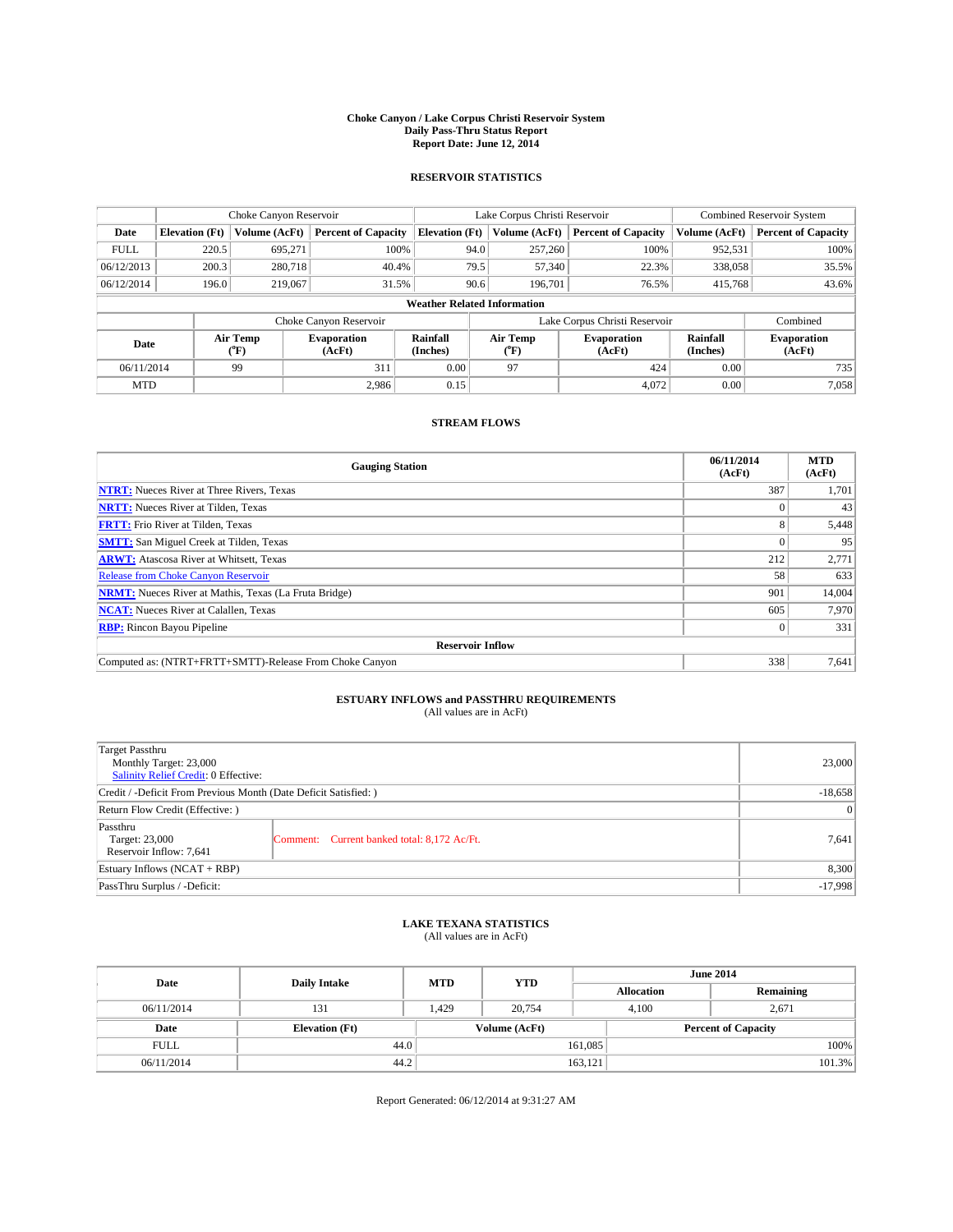#### **Choke Canyon / Lake Corpus Christi Reservoir System Daily Pass-Thru Status Report Report Date: June 13, 2014**

### **RESERVOIR STATISTICS**

|             | Choke Canyon Reservoir             |                  |                              |                       | Lake Corpus Christi Reservoir                    | <b>Combined Reservoir System</b> |                      |                              |  |
|-------------|------------------------------------|------------------|------------------------------|-----------------------|--------------------------------------------------|----------------------------------|----------------------|------------------------------|--|
| Date        | <b>Elevation</b> (Ft)              | Volume (AcFt)    | <b>Percent of Capacity</b>   | <b>Elevation (Ft)</b> | Volume (AcFt)                                    | <b>Percent of Capacity</b>       | Volume (AcFt)        | <b>Percent of Capacity</b>   |  |
| <b>FULL</b> | 220.5                              | 695,271          | 100%                         | 94.0                  | 257,260                                          | 100%                             | 952,531              | 100%                         |  |
| 06/13/2013  | 200.3                              | 280,257          | 40.3%                        | 79.5                  | 57,103                                           | 22.2%                            | 337,360              | 35.4%                        |  |
| 06/13/2014  | 196.0                              | 218,937          | 31.5%                        | 90.6                  | 196.531                                          | 76.4%                            | 415,468              | 43.6%                        |  |
|             | <b>Weather Related Information</b> |                  |                              |                       |                                                  |                                  |                      |                              |  |
|             |                                    |                  | Choke Canyon Reservoir       |                       |                                                  | Lake Corpus Christi Reservoir    |                      | Combined                     |  |
| Date        |                                    | Air Temp<br>(°F) | <b>Evaporation</b><br>(AcFt) | Rainfall<br>(Inches)  | Air Temp<br><b>Evaporation</b><br>(AcFt)<br>(°F) |                                  | Rainfall<br>(Inches) | <b>Evaporation</b><br>(AcFt) |  |
| 06/12/2014  |                                    | 101              | 341                          | 0.03                  | 99                                               | 444                              | 0.00                 | 785                          |  |
| <b>MTD</b>  |                                    |                  | 3,327                        | 0.18                  |                                                  | 4,516                            | 0.00                 | 7,843                        |  |

### **STREAM FLOWS**

| <b>Gauging Station</b>                                       | 06/12/2014<br>(AcFt) | <b>MTD</b><br>(AcFt) |  |  |  |
|--------------------------------------------------------------|----------------------|----------------------|--|--|--|
| <b>NTRT:</b> Nueces River at Three Rivers, Texas             | 200                  | 1,901                |  |  |  |
| <b>NRTT:</b> Nueces River at Tilden, Texas                   |                      | 43                   |  |  |  |
| <b>FRTT:</b> Frio River at Tilden, Texas                     |                      | 5,453                |  |  |  |
| <b>SMTT:</b> San Miguel Creek at Tilden, Texas               |                      | 95                   |  |  |  |
| <b>ARWT:</b> Atascosa River at Whitsett, Texas               | 145                  | 2,916                |  |  |  |
| <b>Release from Choke Canyon Reservoir</b>                   | 58                   | 691                  |  |  |  |
| <b>NRMT:</b> Nueces River at Mathis, Texas (La Fruta Bridge) | 856                  | 14,860               |  |  |  |
| <b>NCAT:</b> Nueces River at Calallen, Texas                 | 627                  | 8,597                |  |  |  |
| <b>RBP:</b> Rincon Bayou Pipeline                            | $\Omega$             | 331                  |  |  |  |
| <b>Reservoir Inflow</b>                                      |                      |                      |  |  |  |
| Computed as: (NTRT+FRTT+SMTT)-Release From Choke Canyon      | 148                  | 7,789                |  |  |  |

# **ESTUARY INFLOWS and PASSTHRU REQUIREMENTS**<br>(All values are in AcFt)

| Target Passthru<br>Monthly Target: 23,000<br>Salinity Relief Credit: 0 Effective: |                                             | 23,000 |  |
|-----------------------------------------------------------------------------------|---------------------------------------------|--------|--|
| Credit / -Deficit From Previous Month (Date Deficit Satisfied: )                  | $-18,658$                                   |        |  |
| Return Flow Credit (Effective: )                                                  | $\vert$ 0                                   |        |  |
| Passthru<br>Target: 23,000<br>Reservoir Inflow: 7,789                             | Comment: Current banked total: 8,172 Ac/Ft. | 7,789  |  |
| Estuary Inflows (NCAT + RBP)                                                      | 8,928                                       |        |  |
| PassThru Surplus / -Deficit:                                                      |                                             |        |  |

# **LAKE TEXANA STATISTICS** (All values are in AcFt)

| Date        | <b>Daily Intake</b>   | <b>MTD</b> | <b>YTD</b>    | <b>June 2014</b> |                            |           |  |
|-------------|-----------------------|------------|---------------|------------------|----------------------------|-----------|--|
|             |                       |            |               |                  | <b>Allocation</b>          | Remaining |  |
| 06/12/2014  | 131                   | .560       | 20,884        |                  | 2,540<br>4,100             |           |  |
| Date        | <b>Elevation</b> (Ft) |            | Volume (AcFt) |                  | <b>Percent of Capacity</b> |           |  |
| <b>FULL</b> | 44.0                  |            |               | 161,085          |                            | 100%      |  |
| 06/12/2014  | 44.2                  |            |               | 163,121          |                            | 101.3%    |  |

Report Generated: 06/13/2014 at 8:24:12 AM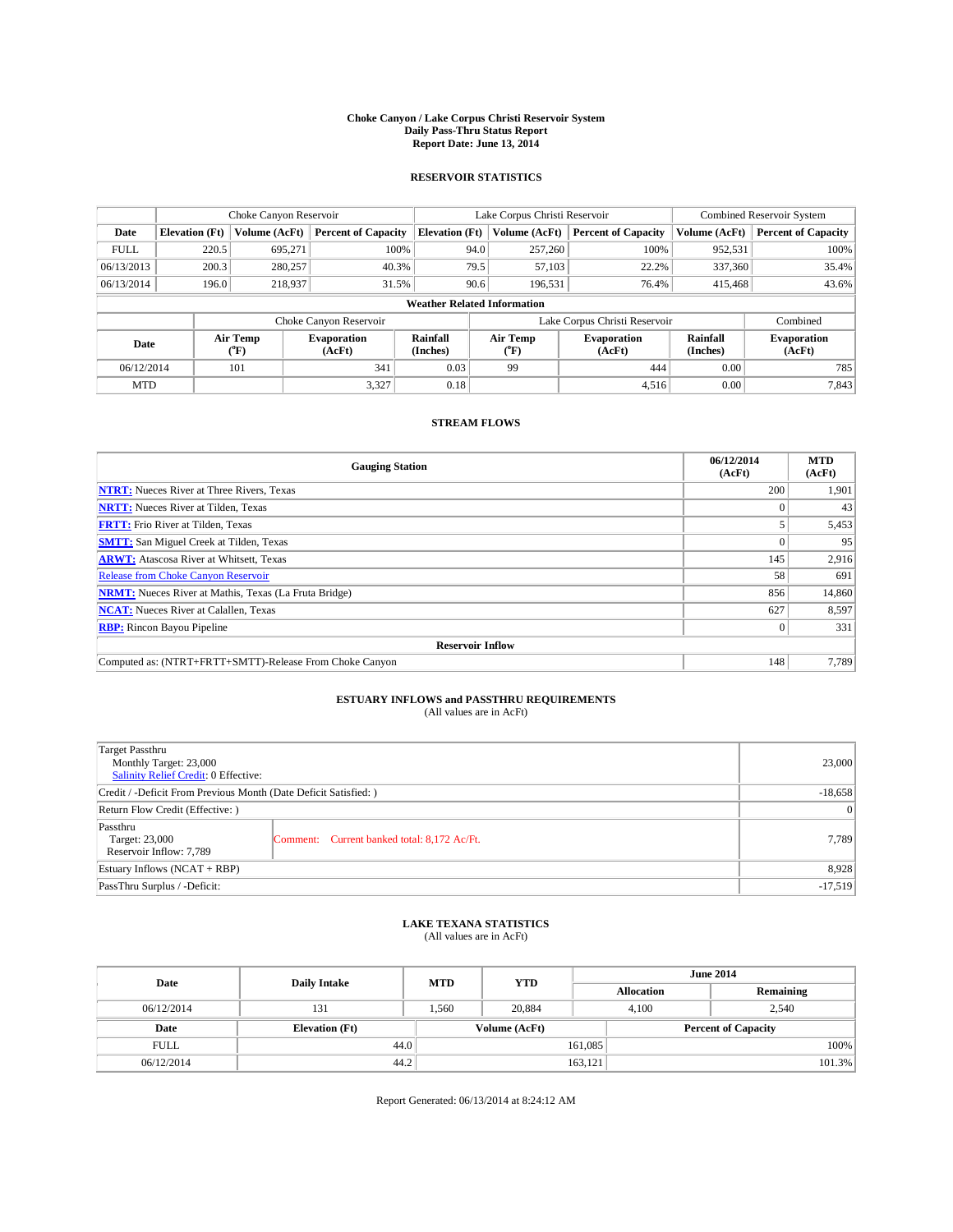#### **Choke Canyon / Lake Corpus Christi Reservoir System Daily Pass-Thru Status Report Report Date: June 14, 2014**

### **RESERVOIR STATISTICS**

|             | Choke Canyon Reservoir                                                                        |               |                              |                       | Lake Corpus Christi Reservoir | <b>Combined Reservoir System</b> |               |                     |  |
|-------------|-----------------------------------------------------------------------------------------------|---------------|------------------------------|-----------------------|-------------------------------|----------------------------------|---------------|---------------------|--|
| Date        | <b>Elevation</b> (Ft)                                                                         | Volume (AcFt) | <b>Percent of Capacity</b>   | <b>Elevation (Ft)</b> | Volume (AcFt)                 | <b>Percent of Capacity</b>       | Volume (AcFt) | Percent of Capacity |  |
| <b>FULL</b> | 220.5                                                                                         | 695,271       | 100%                         | 94.0                  | 257,260                       | 100%                             | 952,531       | 100%                |  |
| 06/14/2013  | 200.3                                                                                         | 280,565       | 40.4%                        | 79.5                  | 56,867                        | 22.1%                            | 337,432       | 35.4%               |  |
| 06/14/2014  | 196.0                                                                                         | 218,548       | 31.4%                        | 90.5                  | 195.347                       | 75.9%                            | 413.895       | 43.5%               |  |
|             | <b>Weather Related Information</b>                                                            |               |                              |                       |                               |                                  |               |                     |  |
|             |                                                                                               |               | Choke Canyon Reservoir       |                       |                               | Lake Corpus Christi Reservoir    |               | Combined            |  |
|             | Air Temp<br>Air Temp<br>Rainfall<br>Evaporation<br>Date<br>(Inches)<br>(AcFt)<br>(°F)<br>("F) |               | <b>Evaporation</b><br>(AcFt) | Rainfall<br>(Inches)  | <b>Evaporation</b><br>(AcFt)  |                                  |               |                     |  |
| 06/13/2014  |                                                                                               | 101           | 356                          | 0.67                  | 95                            | 345                              | 0.00          | 701                 |  |
| <b>MTD</b>  |                                                                                               |               | 3.683                        | 0.85                  |                               | 4,861                            | 0.00          | 8,544               |  |

### **STREAM FLOWS**

| <b>Gauging Station</b>                                       | 06/13/2014<br>(AcFt) | <b>MTD</b><br>(AcFt) |  |  |  |
|--------------------------------------------------------------|----------------------|----------------------|--|--|--|
| <b>NTRT:</b> Nueces River at Three Rivers, Texas             | 149                  | 2,050                |  |  |  |
| <b>NRTT:</b> Nueces River at Tilden, Texas                   |                      | 43                   |  |  |  |
| <b>FRTT:</b> Frio River at Tilden, Texas                     |                      | 5,456                |  |  |  |
| <b>SMTT:</b> San Miguel Creek at Tilden, Texas               |                      | 95                   |  |  |  |
| <b>ARWT:</b> Atascosa River at Whitsett, Texas               | 119                  | 3,035                |  |  |  |
| <b>Release from Choke Canyon Reservoir</b>                   | 58                   | 748                  |  |  |  |
| <b>NRMT:</b> Nueces River at Mathis, Texas (La Fruta Bridge) | 836                  | 15,695               |  |  |  |
| <b>NCAT:</b> Nueces River at Calallen, Texas                 | 597                  | 9,195                |  |  |  |
| <b>RBP:</b> Rincon Bayou Pipeline                            | $\Omega$             | 331                  |  |  |  |
| <b>Reservoir Inflow</b>                                      |                      |                      |  |  |  |
| Computed as: (NTRT+FRTT+SMTT)-Release From Choke Canyon      | 94                   | 7,883                |  |  |  |

# **ESTUARY INFLOWS and PASSTHRU REQUIREMENTS**<br>(All values are in AcFt)

| Target Passthru<br>Monthly Target: 23,000<br>Salinity Relief Credit: 0 Effective: |                                             | 23,000 |
|-----------------------------------------------------------------------------------|---------------------------------------------|--------|
| Credit / -Deficit From Previous Month (Date Deficit Satisfied: )                  | $-18,658$                                   |        |
| Return Flow Credit (Effective: )                                                  | $\vert 0 \vert$                             |        |
| Passthru<br>Target: 23,000<br>Reservoir Inflow: 7,883                             | Comment: Current banked total: 8,172 Ac/Ft. | 7,883  |
| Estuary Inflows (NCAT + RBP)                                                      | 9,525                                       |        |
| PassThru Surplus / -Deficit:                                                      | $-17,016$                                   |        |

# **LAKE TEXANA STATISTICS** (All values are in AcFt)

| Date        | <b>Daily Intake</b>   | <b>MTD</b> | <b>YTD</b>    | <b>June 2014</b>  |                            |           |  |
|-------------|-----------------------|------------|---------------|-------------------|----------------------------|-----------|--|
|             |                       |            |               | <b>Allocation</b> |                            | Remaining |  |
| 06/13/2014  | 130                   | 1,690      | 21,015        |                   | 4,100<br>2,410             |           |  |
| Date        | <b>Elevation</b> (Ft) |            | Volume (AcFt) |                   | <b>Percent of Capacity</b> |           |  |
| <b>FULL</b> | 44.0                  |            |               | 161,085           |                            | 100%      |  |
| 06/13/2014  | 44.2                  |            |               | 163,121           |                            | 101.3%    |  |

Report Generated: 06/14/2014 at 8:21:08 AM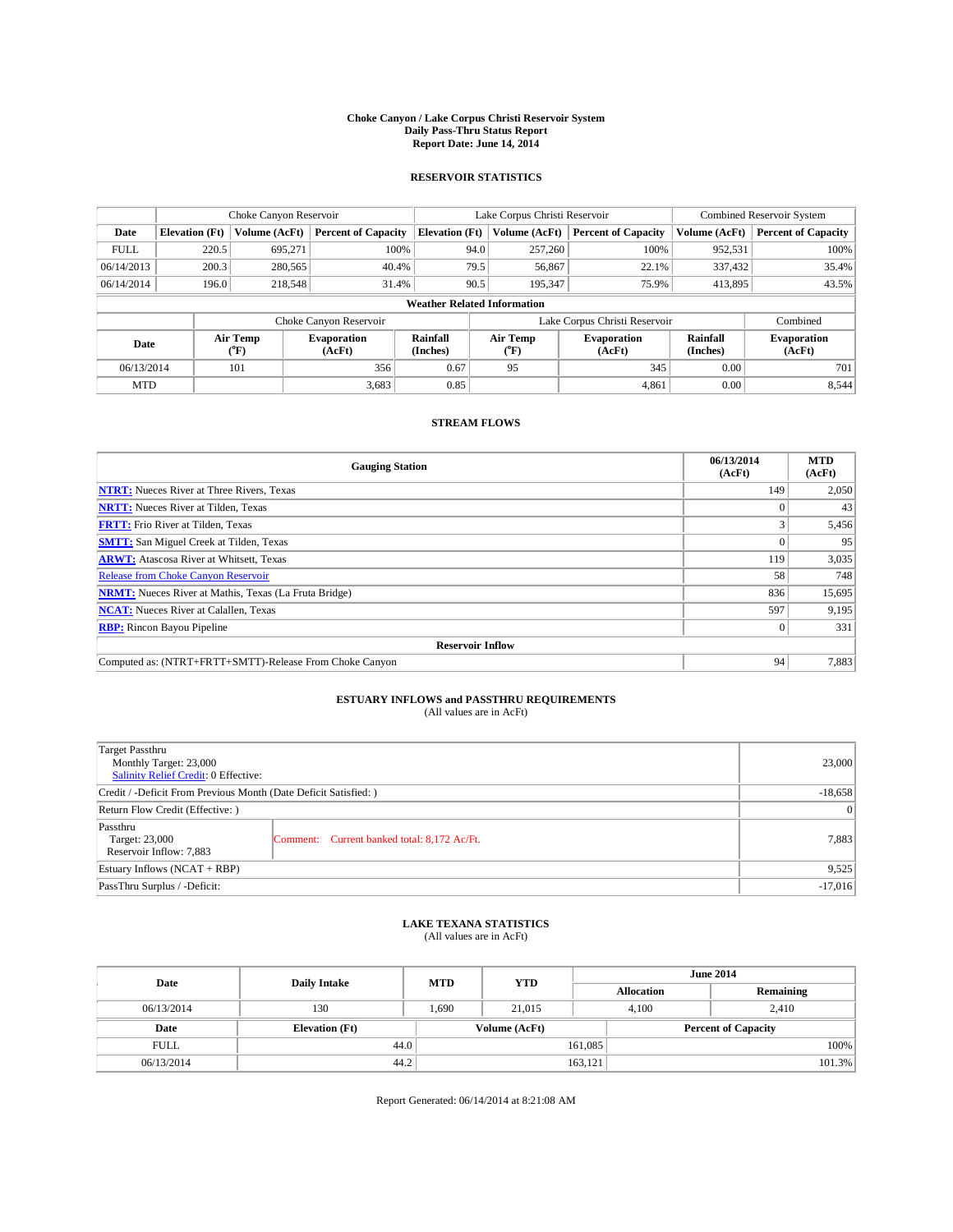#### **Choke Canyon / Lake Corpus Christi Reservoir System Daily Pass-Thru Status Report Report Date: June 15, 2014**

### **RESERVOIR STATISTICS**

|                                                                                                      | Choke Canyon Reservoir             |               |                              |                       | Lake Corpus Christi Reservoir | <b>Combined Reservoir System</b> |               |                     |  |
|------------------------------------------------------------------------------------------------------|------------------------------------|---------------|------------------------------|-----------------------|-------------------------------|----------------------------------|---------------|---------------------|--|
| Date                                                                                                 | <b>Elevation</b> (Ft)              | Volume (AcFt) | <b>Percent of Capacity</b>   | <b>Elevation (Ft)</b> | Volume (AcFt)                 | <b>Percent of Capacity</b>       | Volume (AcFt) | Percent of Capacity |  |
| <b>FULL</b>                                                                                          | 220.5                              | 695,271       | 100%                         | 94.0                  | 257,260                       | 100%                             | 952,531       | 100%                |  |
| 06/15/2013                                                                                           | 200.3                              | 280,565       | 40.4%                        | 79.5                  | 56,946                        | 22.1%                            | 337,511       | $35.4\%$            |  |
| 06/15/2014                                                                                           | 195.9                              | 217,899       | 31.3%                        | 90.4                  | 194.672                       | 75.7%                            | 412.571       | 43.3%               |  |
|                                                                                                      | <b>Weather Related Information</b> |               |                              |                       |                               |                                  |               |                     |  |
|                                                                                                      |                                    |               | Choke Canyon Reservoir       |                       |                               | Lake Corpus Christi Reservoir    |               | Combined            |  |
| Rainfall<br>Air Temp<br>Air Temp<br><b>Evaporation</b><br>Date<br>(Inches)<br>(AcFt)<br>(°F)<br>("F) |                                    |               | <b>Evaporation</b><br>(AcFt) | Rainfall<br>(Inches)  | <b>Evaporation</b><br>(AcFt)  |                                  |               |                     |  |
| 06/14/2014                                                                                           |                                    | 95            | 279                          | 0.00                  | 95                            | 443                              | 0.00          | 722                 |  |
| <b>MTD</b>                                                                                           |                                    |               | 3.962                        | 0.85                  |                               | 5,304                            | 0.00          | 9,266               |  |

### **STREAM FLOWS**

| <b>Gauging Station</b>                                       | 06/14/2014<br>(AcFt) | <b>MTD</b><br>(AcFt) |  |  |  |
|--------------------------------------------------------------|----------------------|----------------------|--|--|--|
| <b>NTRT:</b> Nueces River at Three Rivers, Texas             | 127                  | 2,177                |  |  |  |
| <b>NRTT:</b> Nueces River at Tilden, Texas                   |                      | 43                   |  |  |  |
| <b>FRTT:</b> Frio River at Tilden, Texas                     |                      | 5,457                |  |  |  |
| <b>SMTT:</b> San Miguel Creek at Tilden, Texas               |                      | 95                   |  |  |  |
| <b>ARWT:</b> Atascosa River at Whitsett, Texas               | 141                  | 3,176                |  |  |  |
| <b>Release from Choke Canyon Reservoir</b>                   | 58                   | 806                  |  |  |  |
| <b>NRMT:</b> Nueces River at Mathis, Texas (La Fruta Bridge) | 776                  | 16,472               |  |  |  |
| <b>NCAT:</b> Nueces River at Calallen, Texas                 | 582                  | 9,776                |  |  |  |
| <b>RBP:</b> Rincon Bayou Pipeline                            | $\Omega$             | 331                  |  |  |  |
| <b>Reservoir Inflow</b>                                      |                      |                      |  |  |  |
| Computed as: (NTRT+FRTT+SMTT)-Release From Choke Canyon      | 71                   | 7,954                |  |  |  |

# **ESTUARY INFLOWS and PASSTHRU REQUIREMENTS**<br>(All values are in AcFt)

| Target Passthru<br>Monthly Target: 23,000<br>Salinity Relief Credit: 0 Effective: |                                             | 23,000 |  |
|-----------------------------------------------------------------------------------|---------------------------------------------|--------|--|
| Credit / -Deficit From Previous Month (Date Deficit Satisfied: )                  |                                             |        |  |
| Return Flow Credit (Effective: )                                                  |                                             |        |  |
| Passthru<br>Target: 23,000<br>Reservoir Inflow: 7,954                             | Comment: Current banked total: 8,172 Ac/Ft. | 7,954  |  |
| Estuary Inflows (NCAT + RBP)                                                      |                                             |        |  |
| PassThru Surplus / -Deficit:                                                      |                                             |        |  |

# **LAKE TEXANA STATISTICS** (All values are in AcFt)

| Date        | <b>Daily Intake</b>   | <b>MTD</b> | <b>YTD</b>    | <b>June 2014</b>  |                            |  |  |
|-------------|-----------------------|------------|---------------|-------------------|----------------------------|--|--|
|             |                       |            |               | <b>Allocation</b> | Remaining                  |  |  |
| 06/14/2014  | 130                   | 1,820      | 21,145        | 4,100             | 2,280                      |  |  |
| Date        | <b>Elevation</b> (Ft) |            | Volume (AcFt) |                   | <b>Percent of Capacity</b> |  |  |
| <b>FULL</b> | 44.0                  |            |               | 161,085           | 100%                       |  |  |
| 06/14/2014  | 44.2                  |            |               | 163,121           | 101.3%                     |  |  |

Report Generated: 06/15/2014 at 8:11:02 AM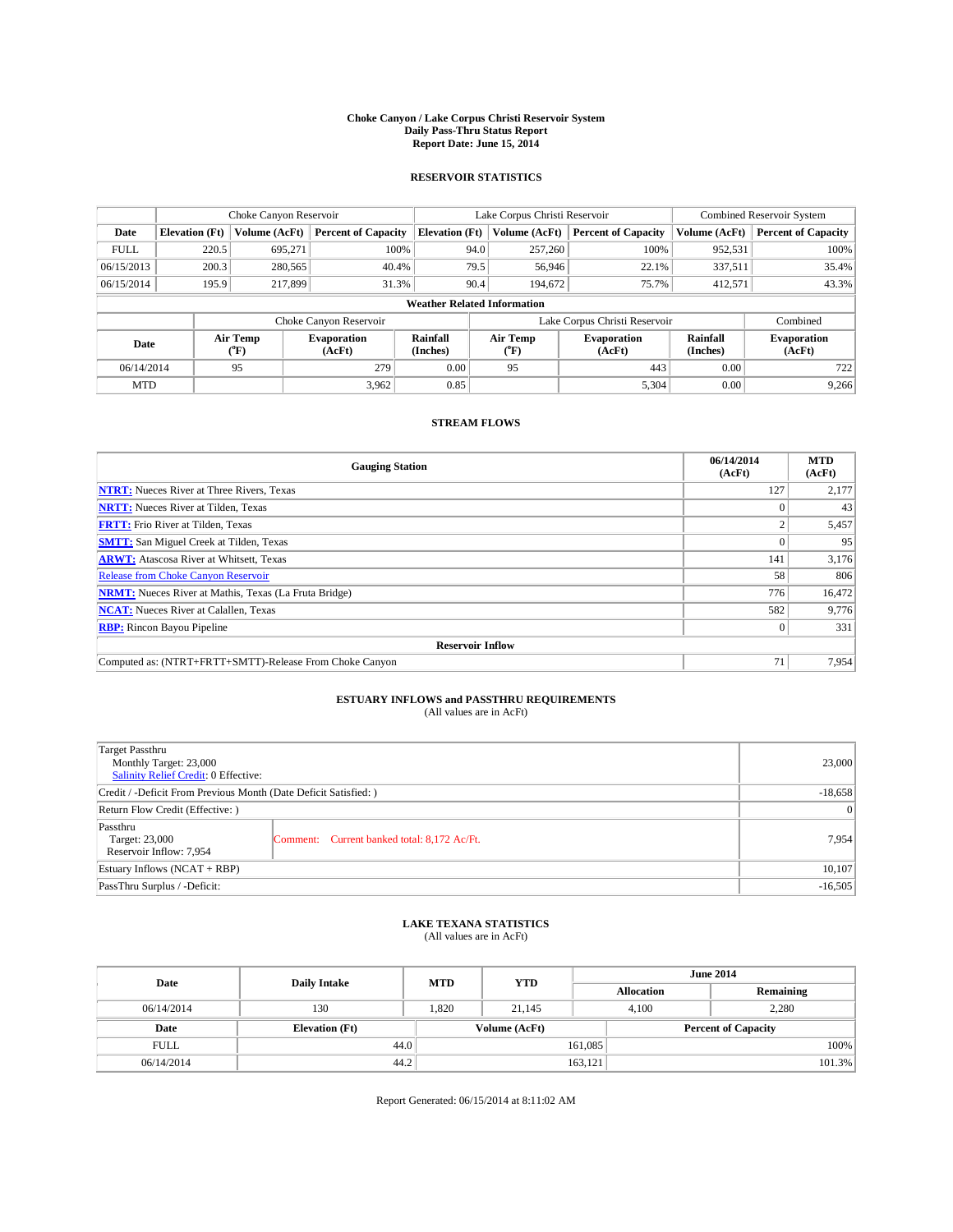#### **Choke Canyon / Lake Corpus Christi Reservoir System Daily Pass-Thru Status Report Report Date: June 16, 2014**

### **RESERVOIR STATISTICS**

|             | Choke Canyon Reservoir             |                  |                              |                       | Lake Corpus Christi Reservoir | <b>Combined Reservoir System</b> |                      |                              |  |
|-------------|------------------------------------|------------------|------------------------------|-----------------------|-------------------------------|----------------------------------|----------------------|------------------------------|--|
| Date        | <b>Elevation</b> (Ft)              | Volume (AcFt)    | <b>Percent of Capacity</b>   | <b>Elevation (Ft)</b> | Volume (AcFt)                 | <b>Percent of Capacity</b>       | Volume (AcFt)        | Percent of Capacity          |  |
| <b>FULL</b> | 220.5                              | 695,271          | 100%                         | 94.0                  | 257,260                       | 100%                             | 952,531              | 100%                         |  |
| 06/16/2013  | 200.4                              | 281,026          | 40.4%                        | 79.5                  | 57,182                        | 22.2%                            | 338,208              | 35.5%                        |  |
| 06/16/2014  | 195.9                              | 217,381          | 31.3%                        | 90.4                  | 193.491                       | 75.2%                            | 410,872              | $43.1\%$                     |  |
|             | <b>Weather Related Information</b> |                  |                              |                       |                               |                                  |                      |                              |  |
|             |                                    |                  | Choke Canyon Reservoir       |                       |                               | Lake Corpus Christi Reservoir    |                      | Combined                     |  |
| Date        |                                    | Air Temp<br>(°F) | <b>Evaporation</b><br>(AcFt) | Rainfall<br>(Inches)  | Air Temp<br>("F)              | <b>Evaporation</b><br>(AcFt)     | Rainfall<br>(Inches) | <b>Evaporation</b><br>(AcFt) |  |
| 06/15/2014  |                                    | 95               | 294                          | 0.00                  | 94                            | 599                              | 0.00                 | 893                          |  |
| <b>MTD</b>  |                                    |                  | 4,256                        | 0.85                  |                               | 5,903                            | 0.00                 | 10,159                       |  |

### **STREAM FLOWS**

| <b>Gauging Station</b>                                       | 06/15/2014<br>(AcFt) | <b>MTD</b><br>(AcFt) |  |  |  |  |
|--------------------------------------------------------------|----------------------|----------------------|--|--|--|--|
| <b>NTRT:</b> Nueces River at Three Rivers, Texas             | 169                  | 2,346                |  |  |  |  |
| <b>NRTT:</b> Nueces River at Tilden, Texas                   |                      | 43                   |  |  |  |  |
| <b>FRTT:</b> Frio River at Tilden, Texas                     |                      | 5,458                |  |  |  |  |
| <b>SMTT:</b> San Miguel Creek at Tilden, Texas               |                      | 95                   |  |  |  |  |
| <b>ARWT:</b> Atascosa River at Whitsett, Texas               | 187                  | 3,363                |  |  |  |  |
| <b>Release from Choke Canyon Reservoir</b>                   | 58                   | 863                  |  |  |  |  |
| <b>NRMT:</b> Nueces River at Mathis, Texas (La Fruta Bridge) | 705                  | 17,176               |  |  |  |  |
| <b>NCAT:</b> Nueces River at Calallen, Texas                 | 536                  | 10,312               |  |  |  |  |
| <b>RBP:</b> Rincon Bayou Pipeline                            |                      | 331                  |  |  |  |  |
| <b>Reservoir Inflow</b>                                      |                      |                      |  |  |  |  |
| Computed as: (NTRT+FRTT+SMTT)-Release From Choke Canyon      | 112                  | 8,066                |  |  |  |  |

# **ESTUARY INFLOWS and PASSTHRU REQUIREMENTS**<br>(All values are in AcFt)

| Target Passthru<br>Monthly Target: 23,000<br>Salinity Relief Credit: 0 Effective: |                                             | 23,000 |  |
|-----------------------------------------------------------------------------------|---------------------------------------------|--------|--|
| Credit / -Deficit From Previous Month (Date Deficit Satisfied: )                  |                                             |        |  |
| Return Flow Credit (Effective: )                                                  |                                             |        |  |
| Passthru<br>Target: 23,000<br>Reservoir Inflow: 8,066                             | Comment: Current banked total: 8,172 Ac/Ft. | 8,066  |  |
| Estuary Inflows (NCAT + RBP)                                                      |                                             |        |  |
| PassThru Surplus / -Deficit:                                                      |                                             |        |  |

## **LAKE TEXANA STATISTICS** (All values are in AcFt)

| Date        | <b>Daily Intake</b>   | <b>MTD</b> | <b>YTD</b>    | <b>June 2014</b>  |                            |  |
|-------------|-----------------------|------------|---------------|-------------------|----------------------------|--|
|             |                       |            |               | <b>Allocation</b> | Remaining                  |  |
| 06/15/2014  | 131                   | 1.951      | 21,275        | 4,100             | 2,149                      |  |
| Date        | <b>Elevation</b> (Ft) |            | Volume (AcFt) |                   | <b>Percent of Capacity</b> |  |
| <b>FULL</b> | 44.0                  |            |               | 161,085           | 100%                       |  |
| 06/15/2014  | 44.2                  |            |               | 163,121           | 101.3%                     |  |

Report Generated: 06/16/2014 at 8:06:39 AM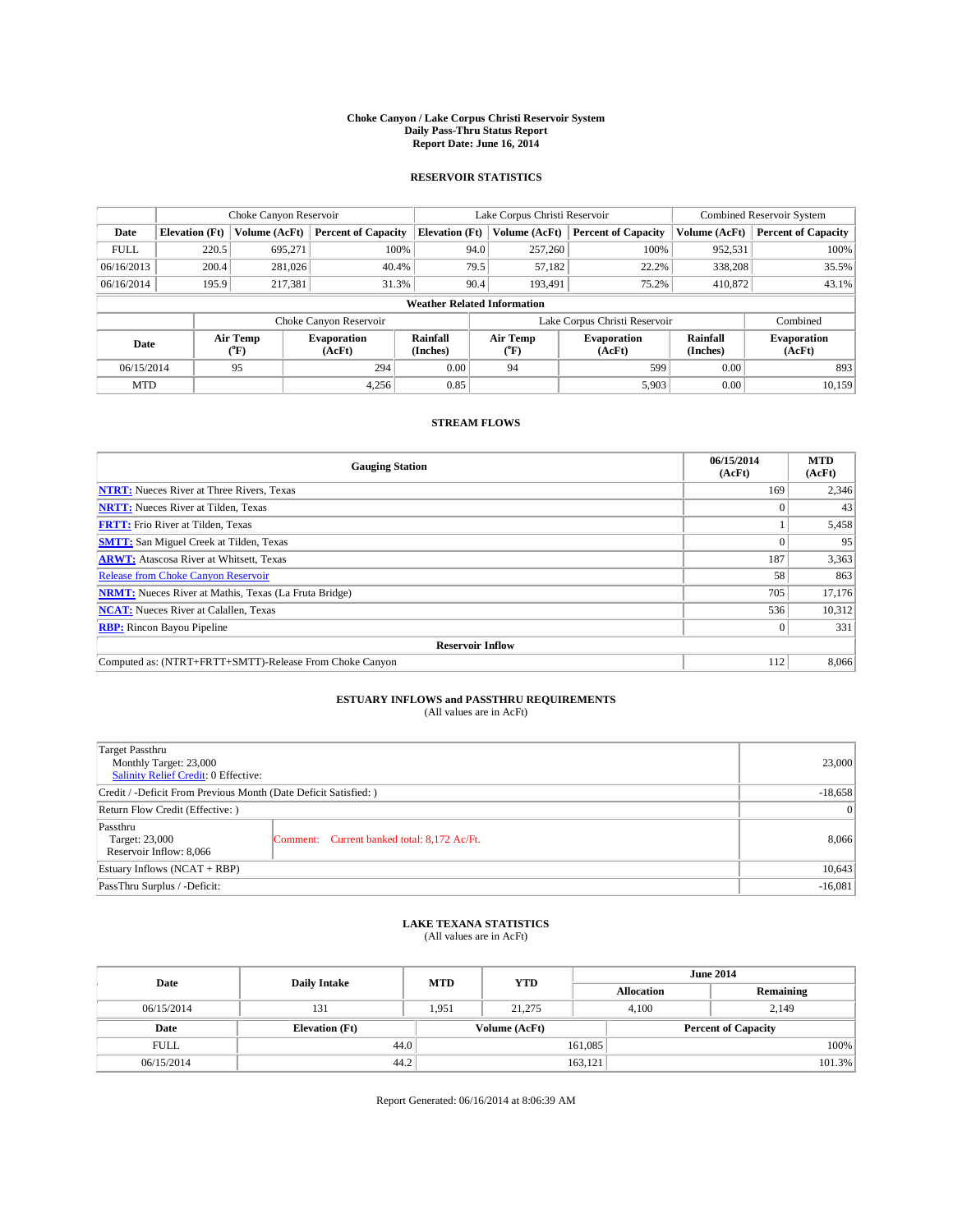#### **Choke Canyon / Lake Corpus Christi Reservoir System Daily Pass-Thru Status Report Report Date: June 17, 2014**

### **RESERVOIR STATISTICS**

|             | Choke Canyon Reservoir             |                  |                              |                       | Lake Corpus Christi Reservoir | <b>Combined Reservoir System</b> |                      |                              |  |
|-------------|------------------------------------|------------------|------------------------------|-----------------------|-------------------------------|----------------------------------|----------------------|------------------------------|--|
| Date        | <b>Elevation</b> (Ft)              | Volume (AcFt)    | <b>Percent of Capacity</b>   | <b>Elevation (Ft)</b> | Volume (AcFt)                 | <b>Percent of Capacity</b>       | Volume (AcFt)        | <b>Percent of Capacity</b>   |  |
| <b>FULL</b> | 220.5                              | 695,271          | 100%                         | 94.0                  | 257,260                       | 100%                             | 952,531              | 100%                         |  |
| 06/17/2013  | 200.3                              | 279,633          | 40.2%                        | 79.5                  | 57,340                        | 22.3%                            | 336,973              | 35.4%                        |  |
| 06/17/2014  | 195.9                              | 217,252          | 31.2%                        | 90.3                  | 192.312                       | 74.8%                            | 409.564              | 43.0%                        |  |
|             | <b>Weather Related Information</b> |                  |                              |                       |                               |                                  |                      |                              |  |
|             |                                    |                  | Choke Canyon Reservoir       |                       |                               | Lake Corpus Christi Reservoir    |                      | Combined                     |  |
| Date        |                                    | Air Temp<br>(°F) | <b>Evaporation</b><br>(AcFt) | Rainfall<br>(Inches)  | Air Temp<br>("F)              | <b>Evaporation</b><br>(AcFt)     | Rainfall<br>(Inches) | <b>Evaporation</b><br>(AcFt) |  |
| 06/16/2014  |                                    | 94               | 317                          | 0.00                  | 92                            | 235                              | 0.00                 | 552                          |  |
| <b>MTD</b>  |                                    |                  | 4,573                        | 0.85                  |                               | 6,138                            | 0.00                 | 10,711                       |  |

### **STREAM FLOWS**

| <b>Gauging Station</b>                                       | 06/16/2014<br>(AcFt) | <b>MTD</b><br>(AcFt) |  |  |  |  |
|--------------------------------------------------------------|----------------------|----------------------|--|--|--|--|
| <b>NTRT:</b> Nueces River at Three Rivers, Texas             | 171                  | 2,517                |  |  |  |  |
| <b>NRTT:</b> Nueces River at Tilden, Texas                   |                      | 43                   |  |  |  |  |
| <b>FRTT:</b> Frio River at Tilden, Texas                     |                      | 5,459                |  |  |  |  |
| <b>SMTT:</b> San Miguel Creek at Tilden, Texas               |                      | 95                   |  |  |  |  |
| <b>ARWT:</b> Atascosa River at Whitsett, Texas               | 97                   | 3,460                |  |  |  |  |
| <b>Release from Choke Canyon Reservoir</b>                   | 58                   | 921                  |  |  |  |  |
| <b>NRMT:</b> Nueces River at Mathis, Texas (La Fruta Bridge) | 663                  | 17,839               |  |  |  |  |
| <b>NCAT:</b> Nueces River at Calallen, Texas                 | 474                  | 10,786               |  |  |  |  |
| <b>RBP:</b> Rincon Bayou Pipeline                            | $\Omega$             | 331                  |  |  |  |  |
| <b>Reservoir Inflow</b>                                      |                      |                      |  |  |  |  |
| Computed as: (NTRT+FRTT+SMTT)-Release From Choke Canyon      | 114                  | 8,180                |  |  |  |  |

# **ESTUARY INFLOWS and PASSTHRU REQUIREMENTS**<br>(All values are in AcFt)

| Target Passthru<br>Monthly Target: 23,000<br>Salinity Relief Credit: 0 Effective: |                                             | 23,000 |  |
|-----------------------------------------------------------------------------------|---------------------------------------------|--------|--|
| Credit / -Deficit From Previous Month (Date Deficit Satisfied: )                  | $-18,658$                                   |        |  |
| Return Flow Credit (Effective: )                                                  | $\vert$ 0                                   |        |  |
| Passthru<br>Target: 23,000<br>Reservoir Inflow: 8,180                             | Comment: Current banked total: 8,172 Ac/Ft. | 8,180  |  |
| Estuary Inflows (NCAT + RBP)                                                      |                                             |        |  |
| PassThru Surplus / -Deficit:                                                      | $-15,721$                                   |        |  |

# **LAKE TEXANA STATISTICS** (All values are in AcFt)

| Date        | <b>Daily Intake</b>   | <b>MTD</b> | <b>YTD</b>    | <b>June 2014</b>  |                            |           |  |
|-------------|-----------------------|------------|---------------|-------------------|----------------------------|-----------|--|
|             |                       |            |               | <b>Allocation</b> |                            | Remaining |  |
| 06/16/2014  | 131                   | 2,082      | 21,406        | 4,100             |                            | 2,018     |  |
| Date        | <b>Elevation</b> (Ft) |            | Volume (AcFt) |                   | <b>Percent of Capacity</b> |           |  |
| <b>FULL</b> | 44.0                  |            |               | 161,085           |                            | 100%      |  |
| 06/16/2014  | 44.2                  |            |               | 163,121           |                            | 101.3%    |  |

Report Generated: 06/17/2014 at 7:59:06 AM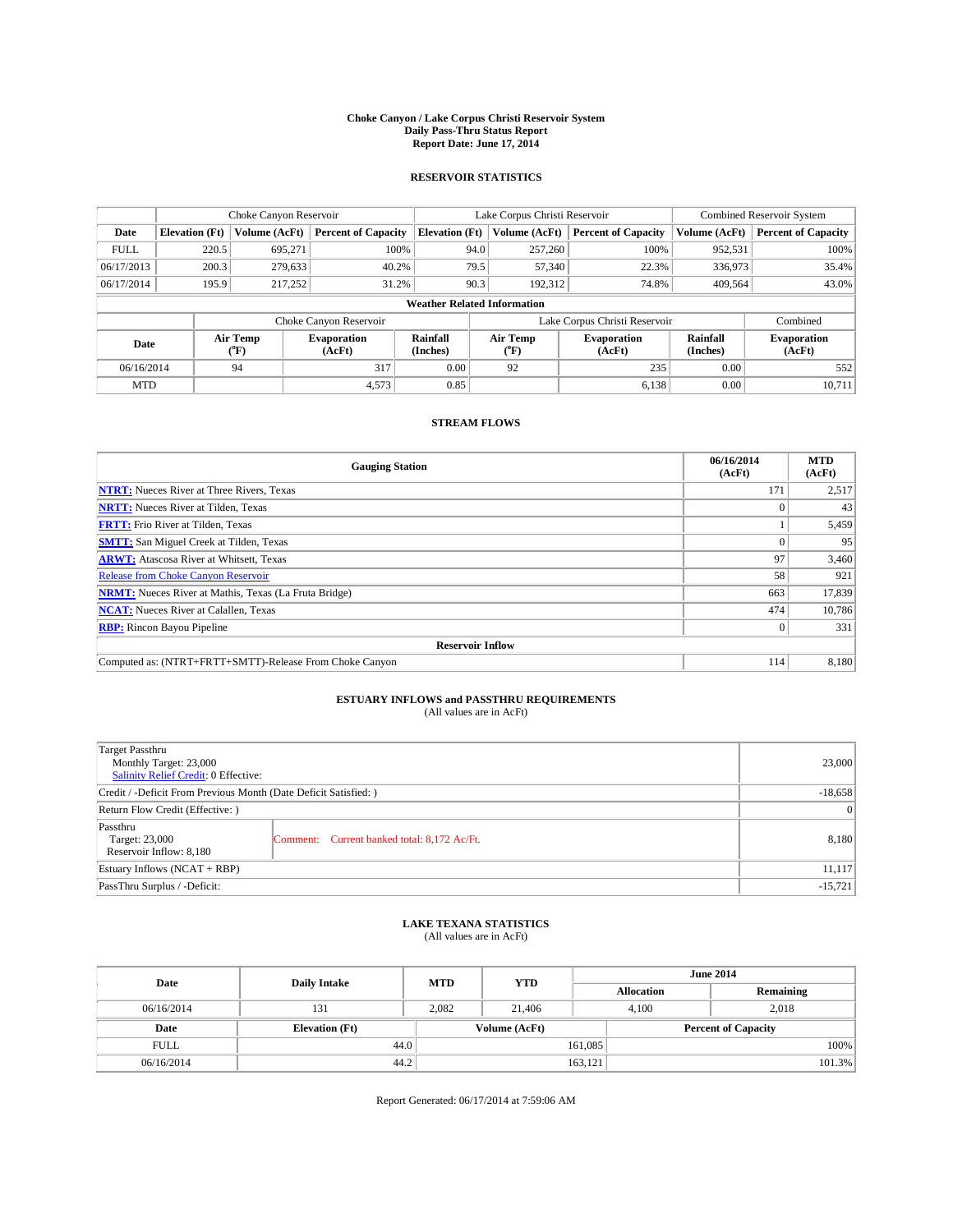#### **Choke Canyon / Lake Corpus Christi Reservoir System Daily Pass-Thru Status Report Report Date: June 18, 2014**

### **RESERVOIR STATISTICS**

|                          | Choke Canyon Reservoir             |                              |                            |                       | Lake Corpus Christi Reservoir | Combined Reservoir System     |                              |                            |  |
|--------------------------|------------------------------------|------------------------------|----------------------------|-----------------------|-------------------------------|-------------------------------|------------------------------|----------------------------|--|
| Date                     | <b>Elevation</b> (Ft)              | Volume (AcFt)                | <b>Percent of Capacity</b> | <b>Elevation (Ft)</b> | Volume (AcFt)                 | <b>Percent of Capacity</b>    | Volume (AcFt)                | <b>Percent of Capacity</b> |  |
| <b>FULL</b>              | 220.5                              | 695.271                      | 100%                       | 94.0                  | 257,260                       | 100%                          | 952,531                      | 100%                       |  |
| 06/18/2013               | 200.3                              | 279,633                      | 40.2%                      | 79.5                  | 57,182                        | 22.2%                         | 336,815                      | 35.4%                      |  |
| 06/18/2014               | 195.8                              | 216,347                      | 31.1%                      | 90.2                  | 191.304                       | 74.4%                         | 407.651                      | 42.8%                      |  |
|                          | <b>Weather Related Information</b> |                              |                            |                       |                               |                               |                              |                            |  |
|                          |                                    |                              | Choke Canyon Reservoir     |                       |                               | Lake Corpus Christi Reservoir |                              | Combined                   |  |
| Air Temp<br>Date<br>(°F) |                                    | <b>Evaporation</b><br>(AcFt) | Rainfall<br>(Inches)       | Air Temp<br>(°F)      | <b>Evaporation</b><br>(AcFt)  | Rainfall<br>(Inches)          | <b>Evaporation</b><br>(AcFt) |                            |  |
| 06/17/2014               |                                    | 96                           | 353                        | 0.00                  | 94                            | 479                           | 0.00                         | 832                        |  |
| <b>MTD</b>               |                                    |                              | 4.926                      | 0.85                  |                               | 6,617                         | 0.00                         | 11,543                     |  |

### **STREAM FLOWS**

| <b>Gauging Station</b>                                       | 06/17/2014<br>(AcFt) | <b>MTD</b><br>(AcFt) |  |  |  |  |
|--------------------------------------------------------------|----------------------|----------------------|--|--|--|--|
| <b>NTRT:</b> Nueces River at Three Rivers, Texas             | 133                  | 2,650                |  |  |  |  |
| <b>NRTT:</b> Nueces River at Tilden, Texas                   |                      | 43                   |  |  |  |  |
| <b>FRTT:</b> Frio River at Tilden, Texas                     |                      | 5,460                |  |  |  |  |
| <b>SMTT:</b> San Miguel Creek at Tilden, Texas               |                      | 95                   |  |  |  |  |
| <b>ARWT:</b> Atascosa River at Whitsett, Texas               | 75                   | 3,535                |  |  |  |  |
| <b>Release from Choke Canyon Reservoir</b>                   | 58                   | 979                  |  |  |  |  |
| <b>NRMT:</b> Nueces River at Mathis, Texas (La Fruta Bridge) | 498                  | 18,337               |  |  |  |  |
| <b>NCAT:</b> Nueces River at Calallen, Texas                 | 445                  | 11,231               |  |  |  |  |
| <b>RBP:</b> Rincon Bayou Pipeline                            |                      | 331                  |  |  |  |  |
| <b>Reservoir Inflow</b>                                      |                      |                      |  |  |  |  |
| Computed as: (NTRT+FRTT+SMTT)-Release From Choke Canyon      | 77                   | 8,256                |  |  |  |  |

# **ESTUARY INFLOWS and PASSTHRU REQUIREMENTS**<br>(All values are in AcFt)

| Target Passthru<br>Monthly Target: 23,000<br>Salinity Relief Credit: 0 Effective: |                                             | 23,000 |  |
|-----------------------------------------------------------------------------------|---------------------------------------------|--------|--|
| Credit / -Deficit From Previous Month (Date Deficit Satisfied: )                  |                                             |        |  |
| Return Flow Credit (Effective: )                                                  |                                             |        |  |
| Passthru<br>Target: 23,000<br>Reservoir Inflow: 8,256                             | Comment: Current banked total: 8,172 Ac/Ft. | 8,256  |  |
| Estuary Inflows (NCAT + RBP)                                                      |                                             | 11,562 |  |
| PassThru Surplus / -Deficit:                                                      |                                             |        |  |

# **LAKE TEXANA STATISTICS** (All values are in AcFt)

| Date        | <b>Daily Intake</b>   | <b>MTD</b> | <b>YTD</b>    | <b>June 2014</b>  |                            |           |  |
|-------------|-----------------------|------------|---------------|-------------------|----------------------------|-----------|--|
|             |                       |            |               | <b>Allocation</b> |                            | Remaining |  |
| 06/17/2014  | 88                    | 2,170      | 21,495        |                   | 1,930<br>4,100             |           |  |
| Date        | <b>Elevation</b> (Ft) |            | Volume (AcFt) |                   | <b>Percent of Capacity</b> |           |  |
| <b>FULL</b> | 44.0                  |            |               | 161,085           |                            | 100%      |  |
| 06/17/2014  | 44.2                  |            |               | 163,121           |                            | 101.3%    |  |

Report Generated: 06/18/2014 at 7:59:06 AM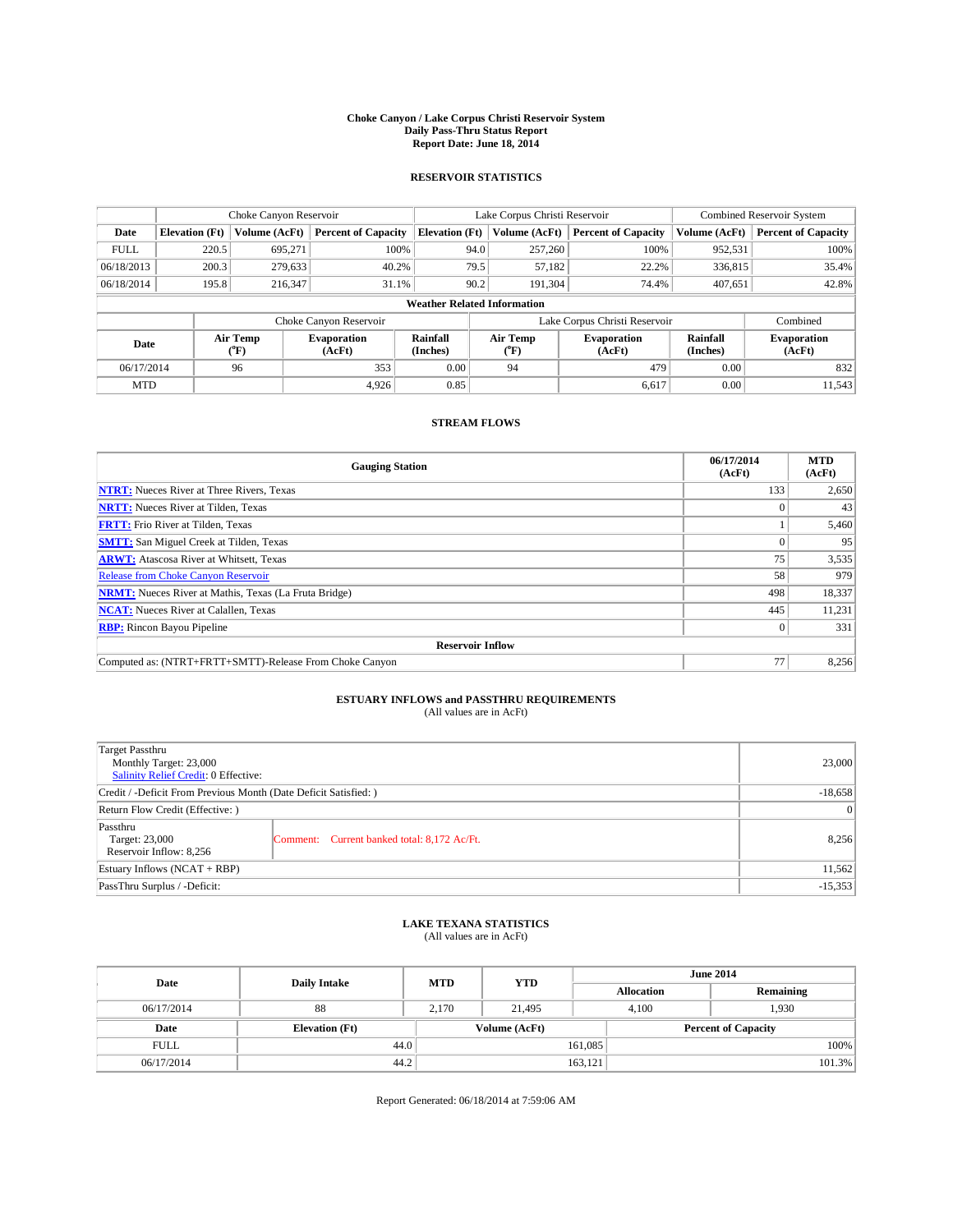#### **Choke Canyon / Lake Corpus Christi Reservoir System Daily Pass-Thru Status Report Report Date: June 19, 2014**

### **RESERVOIR STATISTICS**

|             |                                    | Choke Canyon Reservoir |                              |                       | Lake Corpus Christi Reservoir | <b>Combined Reservoir System</b> |                      |                              |  |
|-------------|------------------------------------|------------------------|------------------------------|-----------------------|-------------------------------|----------------------------------|----------------------|------------------------------|--|
| Date        | <b>Elevation</b> (Ft)              | Volume (AcFt)          | <b>Percent of Capacity</b>   | <b>Elevation (Ft)</b> | Volume (AcFt)                 | <b>Percent of Capacity</b>       | Volume (AcFt)        | <b>Percent of Capacity</b>   |  |
| <b>FULL</b> | 220.5                              | 695,271                | 100%                         | 94.0                  | 257,260                       | 100%                             | 952,531              | 100%                         |  |
| 06/19/2013  | 200.2                              | 278,542                | 40.1%                        | 79.5                  | 57,103                        | 22.2%                            | 335,645              | 35.2%                        |  |
| 06/19/2014  | 195.7                              | 215,703                | 31.0%                        | 90.2                  | 190.465                       | 74.0%                            | 406.168              | 42.6%                        |  |
|             | <b>Weather Related Information</b> |                        |                              |                       |                               |                                  |                      |                              |  |
|             |                                    |                        | Choke Canyon Reservoir       |                       |                               | Lake Corpus Christi Reservoir    |                      | Combined                     |  |
| Date        |                                    | Air Temp<br>(°F)       | <b>Evaporation</b><br>(AcFt) | Rainfall<br>(Inches)  | Air Temp<br>(°F)              | <b>Evaporation</b><br>(AcFt)     | Rainfall<br>(Inches) | <b>Evaporation</b><br>(AcFt) |  |
| 06/18/2014  |                                    | 97                     | 315                          | 0.00                  | 93                            | 508                              | 0.00                 | 823                          |  |
| <b>MTD</b>  |                                    |                        | 5,241                        | 0.85                  |                               | 7,125                            | 0.00                 | 12,366                       |  |

### **STREAM FLOWS**

| <b>Gauging Station</b>                                       | 06/18/2014<br>(AcFt) | <b>MTD</b><br>(AcFt) |  |  |  |  |
|--------------------------------------------------------------|----------------------|----------------------|--|--|--|--|
| <b>NTRT:</b> Nueces River at Three Rivers, Texas             | 107                  | 2,757                |  |  |  |  |
| <b>NRTT:</b> Nueces River at Tilden, Texas                   |                      | 43                   |  |  |  |  |
| <b>FRTT:</b> Frio River at Tilden, Texas                     |                      | 5,461                |  |  |  |  |
| <b>SMTT:</b> San Miguel Creek at Tilden, Texas               |                      | 95                   |  |  |  |  |
| <b>ARWT:</b> Atascosa River at Whitsett, Texas               | 62                   | 3,597                |  |  |  |  |
| <b>Release from Choke Canyon Reservoir</b>                   | 58                   | 1,036                |  |  |  |  |
| <b>NRMT:</b> Nueces River at Mathis, Texas (La Fruta Bridge) | 300                  | 18,637               |  |  |  |  |
| <b>NCAT:</b> Nueces River at Calallen, Texas                 | 357                  | 11,588               |  |  |  |  |
| <b>RBP:</b> Rincon Bayou Pipeline                            | $\Omega$             | 331                  |  |  |  |  |
| <b>Reservoir Inflow</b>                                      |                      |                      |  |  |  |  |
| Computed as: (NTRT+FRTT+SMTT)-Release From Choke Canyon      | 51                   | 8,307                |  |  |  |  |

# **ESTUARY INFLOWS and PASSTHRU REQUIREMENTS**<br>(All values are in AcFt)

| Target Passthru<br>Monthly Target: 23,000<br>Salinity Relief Credit: 0 Effective: | 23,000                                      |       |  |  |
|-----------------------------------------------------------------------------------|---------------------------------------------|-------|--|--|
| Credit / -Deficit From Previous Month (Date Deficit Satisfied: )                  |                                             |       |  |  |
| Return Flow Credit (Effective: )                                                  | $\vert$ 0                                   |       |  |  |
| Passthru<br>Target: 23,000<br>Reservoir Inflow: 8,307                             | Comment: Current banked total: 8,172 Ac/Ft. | 8,307 |  |  |
| Estuary Inflows (NCAT + RBP)                                                      | 11,919                                      |       |  |  |
| PassThru Surplus / -Deficit:                                                      | $-15,046$                                   |       |  |  |

# **LAKE TEXANA STATISTICS** (All values are in AcFt)

| Date        | <b>Daily Intake</b>   | <b>MTD</b> | <b>YTD</b>    | <b>June 2014</b>  |                            |           |  |
|-------------|-----------------------|------------|---------------|-------------------|----------------------------|-----------|--|
|             |                       |            |               | <b>Allocation</b> |                            | Remaining |  |
| 06/18/2014  | 92                    | 2,262      | 21,587        |                   | 1,838<br>4,100             |           |  |
| Date        | <b>Elevation</b> (Ft) |            | Volume (AcFt) |                   | <b>Percent of Capacity</b> |           |  |
| <b>FULL</b> | 44.0                  |            |               | 161,085           |                            | 100%      |  |
| 06/18/2014  | 44.2                  |            |               | 163,121           |                            | 101.3%    |  |

Report Generated: 06/19/2014 at 8:13:06 AM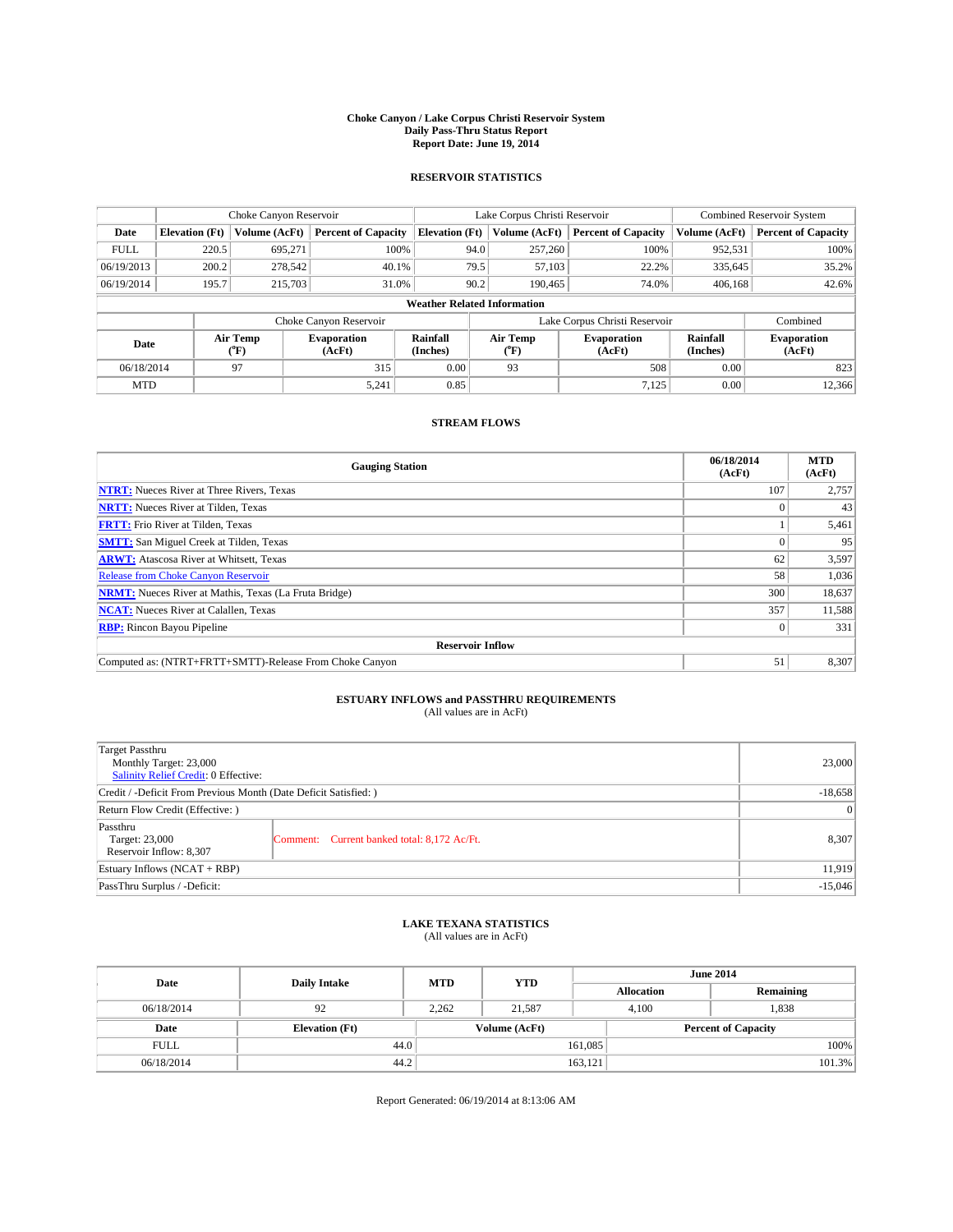#### **Choke Canyon / Lake Corpus Christi Reservoir System Daily Pass-Thru Status Report Report Date: June 20, 2014**

### **RESERVOIR STATISTICS**

|             |                                    | Choke Canyon Reservoir |                              |                       | Lake Corpus Christi Reservoir | <b>Combined Reservoir System</b> |                      |                              |  |
|-------------|------------------------------------|------------------------|------------------------------|-----------------------|-------------------------------|----------------------------------|----------------------|------------------------------|--|
| Date        | <b>Elevation</b> (Ft)              | Volume (AcFt)          | <b>Percent of Capacity</b>   | <b>Elevation (Ft)</b> | Volume (AcFt)                 | <b>Percent of Capacity</b>       | Volume (AcFt)        | <b>Percent of Capacity</b>   |  |
| <b>FULL</b> | 220.5                              | 695,271                | 100%                         | 94.0                  | 257,260                       | 100%                             | 952,531              | 100%                         |  |
| 06/20/2013  | 200.2                              | 278,081                | 40.0%                        | 79.5                  | 57,182                        | 22.2%                            | 335,263              | 35.2%                        |  |
| 06/20/2014  | 195.8                              | 216,090                | 31.1%                        | 90.2                  | 190,297                       | 74.0%                            | 406,387              | 42.7%                        |  |
|             | <b>Weather Related Information</b> |                        |                              |                       |                               |                                  |                      |                              |  |
|             |                                    |                        | Choke Canyon Reservoir       |                       |                               | Lake Corpus Christi Reservoir    |                      | Combined                     |  |
| Date        |                                    | Air Temp<br>(°F)       | <b>Evaporation</b><br>(AcFt) | Rainfall<br>(Inches)  | Air Temp<br>(°F)              | <b>Evaporation</b><br>(AcFt)     | Rainfall<br>(Inches) | <b>Evaporation</b><br>(AcFt) |  |
| 06/19/2014  |                                    | 90                     | 242                          | 0.00                  | 90                            | 420                              | 0.00                 | 662                          |  |
| <b>MTD</b>  |                                    |                        | 5,483                        | 0.85                  |                               | 7,545                            | 0.00                 | 13,028                       |  |

### **STREAM FLOWS**

| <b>Gauging Station</b>                                       | 06/19/2014<br>(AcFt) | <b>MTD</b><br>(AcFt) |  |  |  |  |
|--------------------------------------------------------------|----------------------|----------------------|--|--|--|--|
| <b>NTRT:</b> Nueces River at Three Rivers, Texas             | 91                   | 2,848                |  |  |  |  |
| <b>NRTT:</b> Nueces River at Tilden, Texas                   |                      | 43                   |  |  |  |  |
| <b>FRTT:</b> Frio River at Tilden, Texas                     |                      | 5,462                |  |  |  |  |
| <b>SMTT:</b> San Miguel Creek at Tilden, Texas               |                      | 95                   |  |  |  |  |
| <b>ARWT:</b> Atascosa River at Whitsett, Texas               | 54                   | 3,650                |  |  |  |  |
| <b>Release from Choke Canyon Reservoir</b>                   | 58                   | 1,094                |  |  |  |  |
| <b>NRMT:</b> Nueces River at Mathis, Texas (La Fruta Bridge) | 292                  | 18,929               |  |  |  |  |
| <b>NCAT:</b> Nueces River at Calallen, Texas                 | 191                  | 11,779               |  |  |  |  |
| <b>RBP:</b> Rincon Bayou Pipeline                            | $\Omega$             | 331                  |  |  |  |  |
| <b>Reservoir Inflow</b>                                      |                      |                      |  |  |  |  |
| Computed as: (NTRT+FRTT+SMTT)-Release From Choke Canyon      | 34                   | 8,341                |  |  |  |  |

# **ESTUARY INFLOWS and PASSTHRU REQUIREMENTS**<br>(All values are in AcFt)

| Target Passthru<br>Monthly Target: 23,000<br>Salinity Relief Credit: 0 Effective: | 23,000                                      |       |
|-----------------------------------------------------------------------------------|---------------------------------------------|-------|
| Credit / -Deficit From Previous Month (Date Deficit Satisfied: )                  | $-18,658$                                   |       |
| Return Flow Credit (Effective: )                                                  | $\vert$ 0                                   |       |
| Passthru<br>Target: 23,000<br>Reservoir Inflow: 8,341                             | Comment: Current banked total: 8,172 Ac/Ft. | 8,341 |
| Estuary Inflows (NCAT + RBP)                                                      | 12,110                                      |       |
| PassThru Surplus / -Deficit:                                                      | $-14,890$                                   |       |

# **LAKE TEXANA STATISTICS** (All values are in AcFt)

| Date        | <b>Daily Intake</b>   | <b>MTD</b> | <b>YTD</b>    | <b>June 2014</b>  |                            |           |  |
|-------------|-----------------------|------------|---------------|-------------------|----------------------------|-----------|--|
|             |                       |            |               | <b>Allocation</b> |                            | Remaining |  |
| 06/19/2014  | 133                   | 2,396      | 21,720        |                   | 1,704<br>4,100             |           |  |
| Date        | <b>Elevation</b> (Ft) |            | Volume (AcFt) |                   | <b>Percent of Capacity</b> |           |  |
| <b>FULL</b> | 44.0                  |            |               | 161,085           |                            | 100%      |  |
| 06/19/2014  | 44.2                  |            |               | 163,121           |                            | 101.3%    |  |

Report Generated: 06/20/2014 at 7:59:07 AM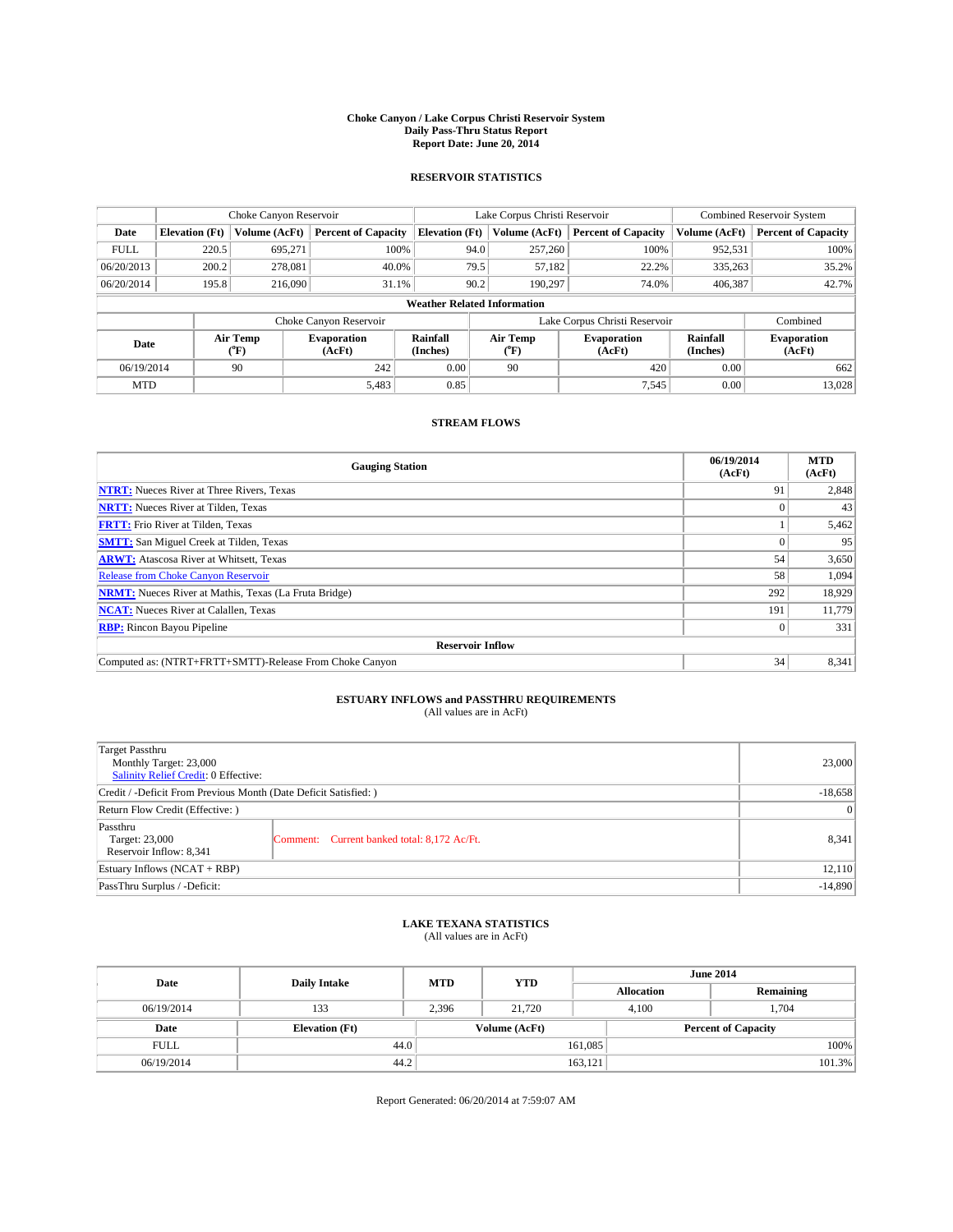#### **Choke Canyon / Lake Corpus Christi Reservoir System Daily Pass-Thru Status Report Report Date: June 21, 2014**

### **RESERVOIR STATISTICS**

|             |                                    | Choke Canyon Reservoir |                            |                       | Lake Corpus Christi Reservoir | <b>Combined Reservoir System</b> |                      |                              |  |
|-------------|------------------------------------|------------------------|----------------------------|-----------------------|-------------------------------|----------------------------------|----------------------|------------------------------|--|
| Date        | <b>Elevation</b> (Ft)              | Volume (AcFt)          | <b>Percent of Capacity</b> | <b>Elevation (Ft)</b> | Volume (AcFt)                 | <b>Percent of Capacity</b>       | Volume (AcFt)        | Percent of Capacity          |  |
| <b>FULL</b> | 220.5                              | 695,271                | 100%                       | 94.0                  | 257,260                       | 100%                             | 952,531              | 100%                         |  |
| 06/21/2013  | 200.2                              | 278,388                | 40.0%                      | 79.5                  | 57,419                        | 22.3%                            | 335,807              | 35.3%                        |  |
| 06/21/2014  | 195.7                              | 215,446                | 31.0%                      | 90.2                  | 189.794                       | 73.8%                            | 405,240              | 42.5%                        |  |
|             | <b>Weather Related Information</b> |                        |                            |                       |                               |                                  |                      |                              |  |
|             |                                    |                        | Choke Canyon Reservoir     |                       |                               | Lake Corpus Christi Reservoir    |                      | Combined                     |  |
| Date        |                                    | Air Temp<br>(°F)       | Evaporation<br>(AcFt)      | Rainfall<br>(Inches)  | Air Temp<br>("F)              | <b>Evaporation</b><br>(AcFt)     | Rainfall<br>(Inches) | <b>Evaporation</b><br>(AcFt) |  |
| 06/20/2014  |                                    | 292<br>0.00<br>95      |                            | 93                    | 410<br>0.00                   |                                  | 702                  |                              |  |
| <b>MTD</b>  |                                    |                        | 5,775                      | 0.85                  |                               | 7,955                            | 0.00                 | 13,730                       |  |

### **STREAM FLOWS**

| <b>Gauging Station</b>                                       | 06/20/2014<br>(AcFt) | <b>MTD</b><br>(AcFt) |  |  |  |  |
|--------------------------------------------------------------|----------------------|----------------------|--|--|--|--|
| <b>NTRT:</b> Nueces River at Three Rivers, Texas             | 83                   | 2,931                |  |  |  |  |
| <b>NRTT:</b> Nueces River at Tilden, Texas                   |                      | 43                   |  |  |  |  |
| <b>FRTT:</b> Frio River at Tilden, Texas                     |                      | 5,462                |  |  |  |  |
| <b>SMTT:</b> San Miguel Creek at Tilden, Texas               |                      | 95                   |  |  |  |  |
| <b>ARWT:</b> Atascosa River at Whitsett, Texas               | 48                   | 3,698                |  |  |  |  |
| <b>Release from Choke Canyon Reservoir</b>                   | 58                   | 1,151                |  |  |  |  |
| <b>NRMT:</b> Nueces River at Mathis, Texas (La Fruta Bridge) | 284                  | 19,213               |  |  |  |  |
| <b>NCAT:</b> Nueces River at Calallen, Texas                 |                      |                      |  |  |  |  |
| <b>RBP:</b> Rincon Bayou Pipeline                            | $\Omega$             | 331                  |  |  |  |  |
| <b>Reservoir Inflow</b>                                      |                      |                      |  |  |  |  |
| Computed as: (NTRT+FRTT+SMTT)-Release From Choke Canyon      | 26                   | 8,368                |  |  |  |  |

# **ESTUARY INFLOWS and PASSTHRU REQUIREMENTS**<br>(All values are in AcFt)

| Target Passthru<br>Monthly Target: 23,000<br>Salinity Relief Credit: 0 Effective: | 23,000                                      |       |  |  |
|-----------------------------------------------------------------------------------|---------------------------------------------|-------|--|--|
| Credit / -Deficit From Previous Month (Date Deficit Satisfied: )                  |                                             |       |  |  |
| Return Flow Credit (Effective: )                                                  |                                             |       |  |  |
| Passthru<br>Target: 23,000<br>Reservoir Inflow: 8,368                             | Comment: Current banked total: 8,172 Ac/Ft. | 8,368 |  |  |
| Estuary Inflows (NCAT + RBP)                                                      |                                             |       |  |  |
| PassThru Surplus / -Deficit:                                                      | $-14,789$                                   |       |  |  |

## **LAKE TEXANA STATISTICS** (All values are in AcFt)

| Date        | <b>Daily Intake</b>   | <b>MTD</b> | <b>YTD</b>    | <b>June 2014</b>  |                            |           |  |
|-------------|-----------------------|------------|---------------|-------------------|----------------------------|-----------|--|
|             |                       |            |               | <b>Allocation</b> |                            | Remaining |  |
| 06/20/2014  | 133                   | 2,529      | 21,854        |                   | 4,100<br>1,571             |           |  |
| Date        | <b>Elevation</b> (Ft) |            | Volume (AcFt) |                   | <b>Percent of Capacity</b> |           |  |
| <b>FULL</b> | 44.0                  |            |               | 161,085           |                            | 100%      |  |
| 06/20/2014  | 44.1                  |            |               | 163,121           |                            | 101.3%    |  |

Report Generated: 06/21/2014 at 7:36:33 AM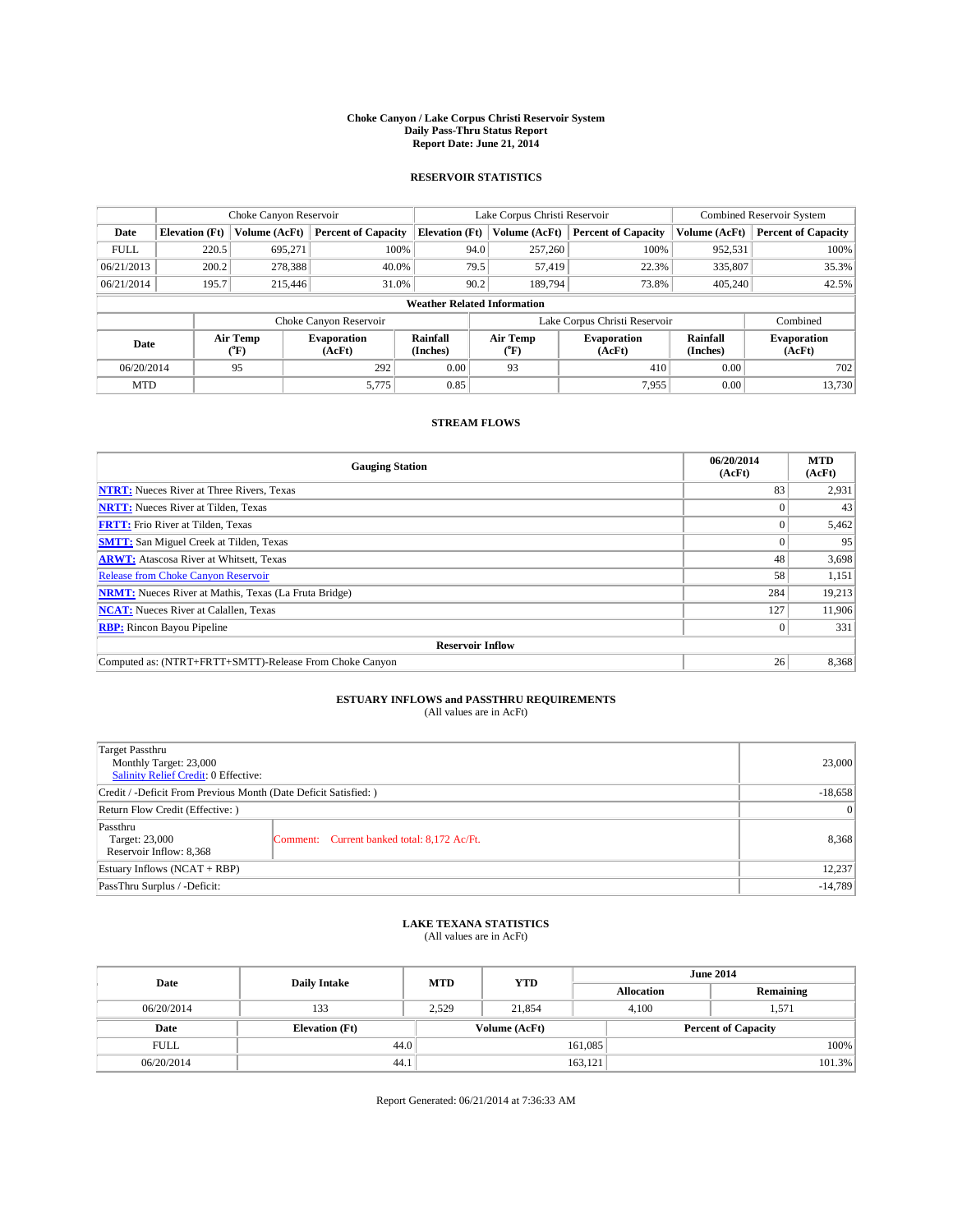#### **Choke Canyon / Lake Corpus Christi Reservoir System Daily Pass-Thru Status Report Report Date: June 22, 2014**

### **RESERVOIR STATISTICS**

|                                    |                       | Choke Canyon Reservoir |                              |                       | Lake Corpus Christi Reservoir | <b>Combined Reservoir System</b> |                      |                              |
|------------------------------------|-----------------------|------------------------|------------------------------|-----------------------|-------------------------------|----------------------------------|----------------------|------------------------------|
| Date                               | <b>Elevation</b> (Ft) | Volume (AcFt)          | <b>Percent of Capacity</b>   | <b>Elevation (Ft)</b> | Volume (AcFt)                 | <b>Percent of Capacity</b>       | Volume (AcFt)        | Percent of Capacity          |
| <b>FULL</b>                        | 220.5                 | 695,271                | 100%                         | 94.0                  | 257,260                       | 100%                             | 952,531              | 100%                         |
| 06/22/2013                         | 200.1                 | 277,466                | 39.9%                        | 79.6                  | 57,735                        | 22.4%                            | 335,201              | $35.2\%$                     |
| 06/22/2014                         | 195.7                 | 214,674                | 30.9%                        | 90.1                  | 188,456                       | 73.3%                            | 403.130              | 42.3%                        |
| <b>Weather Related Information</b> |                       |                        |                              |                       |                               |                                  |                      |                              |
|                                    |                       |                        | Choke Canyon Reservoir       |                       | Lake Corpus Christi Reservoir | Combined                         |                      |                              |
| Date                               |                       | Air Temp<br>(°F)       | <b>Evaporation</b><br>(AcFt) | Rainfall<br>(Inches)  | Air Temp<br>("F)              | <b>Evaporation</b><br>(AcFt)     | Rainfall<br>(Inches) | <b>Evaporation</b><br>(AcFt) |
| 06/21/2014                         |                       | 96                     | 322                          | 0.00                  | 93                            | 428                              | 0.00                 | 750                          |
| <b>MTD</b>                         |                       |                        | 6.097                        | 0.85                  |                               | 8,383                            | 0.00                 | 14.480                       |

### **STREAM FLOWS**

| <b>Gauging Station</b>                                       | 06/21/2014<br>(AcFt) | <b>MTD</b><br>(AcFt) |  |  |  |  |
|--------------------------------------------------------------|----------------------|----------------------|--|--|--|--|
| <b>NTRT:</b> Nueces River at Three Rivers, Texas             | 79                   | 3,011                |  |  |  |  |
| <b>NRTT:</b> Nueces River at Tilden, Texas                   |                      | 43                   |  |  |  |  |
| <b>FRTT:</b> Frio River at Tilden, Texas                     |                      | 5,462                |  |  |  |  |
| <b>SMTT:</b> San Miguel Creek at Tilden, Texas               |                      | 95                   |  |  |  |  |
| <b>ARWT:</b> Atascosa River at Whitsett, Texas               | 44                   | 3,742                |  |  |  |  |
| <b>Release from Choke Canyon Reservoir</b>                   | 58                   | 1,209                |  |  |  |  |
| <b>NRMT:</b> Nueces River at Mathis, Texas (La Fruta Bridge) | 268                  | 19,481               |  |  |  |  |
| <b>NCAT:</b> Nueces River at Calallen, Texas                 | 95                   | 12,001               |  |  |  |  |
| <b>RBP:</b> Rincon Bayou Pipeline                            | $\Omega$             | 331                  |  |  |  |  |
| <b>Reservoir Inflow</b>                                      |                      |                      |  |  |  |  |
| Computed as: (NTRT+FRTT+SMTT)-Release From Choke Canyon      | 22                   | 8,390                |  |  |  |  |

# **ESTUARY INFLOWS and PASSTHRU REQUIREMENTS**<br>(All values are in AcFt)

| Target Passthru<br>Monthly Target: 23,000<br>Salinity Relief Credit: 0 Effective: |                                             | 23,000 |  |  |
|-----------------------------------------------------------------------------------|---------------------------------------------|--------|--|--|
| Credit / -Deficit From Previous Month (Date Deficit Satisfied: )                  |                                             |        |  |  |
| Return Flow Credit (Effective: )                                                  | $\vert$ 0                                   |        |  |  |
| Passthru<br>Target: 23,000<br>Reservoir Inflow: 8,390                             | Comment: Current banked total: 8,172 Ac/Ft. | 8,390  |  |  |
| Estuary Inflows (NCAT + RBP)                                                      |                                             |        |  |  |
| PassThru Surplus / -Deficit:                                                      | $-14,716$                                   |        |  |  |

# **LAKE TEXANA STATISTICS** (All values are in AcFt)

| Date        | <b>Daily Intake</b>   | <b>MTD</b> | <b>YTD</b>    | <b>June 2014</b> |                            |           |  |
|-------------|-----------------------|------------|---------------|------------------|----------------------------|-----------|--|
|             |                       |            |               |                  | <b>Allocation</b>          | Remaining |  |
| 06/21/2014  | 133                   | 2.662      | 21.987        |                  | 1,438<br>4.100             |           |  |
| Date        | <b>Elevation</b> (Ft) |            | Volume (AcFt) |                  | <b>Percent of Capacity</b> |           |  |
| <b>FULL</b> | 44.0                  |            |               | 161,085          |                            | 100%      |  |
| 06/21/2014  | 44.1                  |            |               | 163,121          |                            | 101.3%    |  |

Report Generated: 06/22/2014 at 7:30:57 AM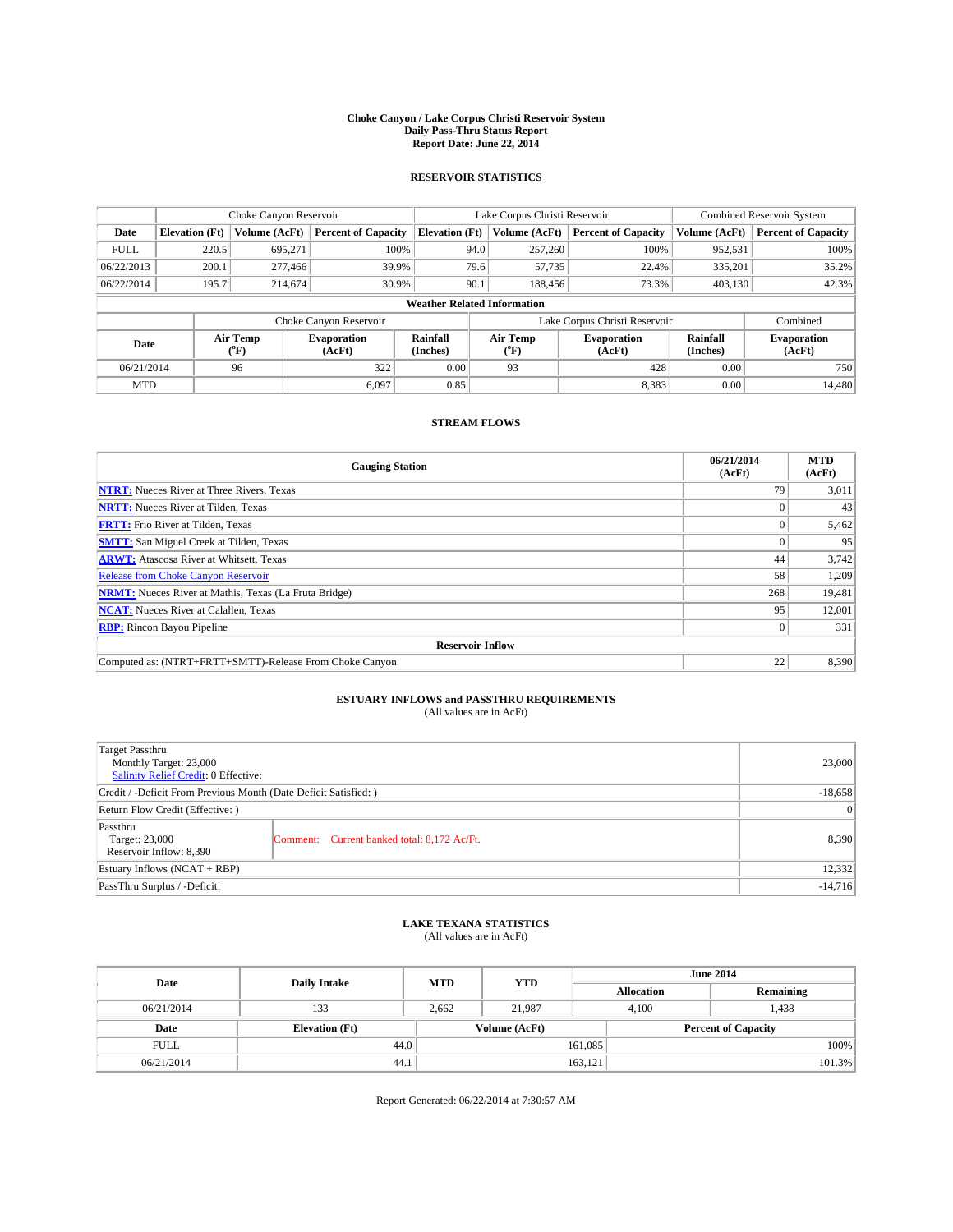#### **Choke Canyon / Lake Corpus Christi Reservoir System Daily Pass-Thru Status Report Report Date: June 23, 2014**

### **RESERVOIR STATISTICS**

|                                    |                       | Choke Canyon Reservoir |                              |                       | Lake Corpus Christi Reservoir | <b>Combined Reservoir System</b> |                      |                              |
|------------------------------------|-----------------------|------------------------|------------------------------|-----------------------|-------------------------------|----------------------------------|----------------------|------------------------------|
| Date                               | <b>Elevation</b> (Ft) | Volume (AcFt)          | <b>Percent of Capacity</b>   | <b>Elevation (Ft)</b> | Volume (AcFt)                 | <b>Percent of Capacity</b>       | Volume (AcFt)        | Percent of Capacity          |
| <b>FULL</b>                        | 220.5                 | 695,271                | 100%                         | 94.0                  | 257,260                       | 100%                             | 952,531              | 100%                         |
| 06/23/2013                         | 200.1                 | 277,312                | 39.9%                        | 79.6                  | 58,052                        | 22.6%                            | 335,364              | $35.2\%$                     |
| 06/23/2014                         | 195.7                 | 214,674                | 30.9%                        | 90.1                  | 188,288                       | 73.2%                            | 402.962              | 42.3%                        |
| <b>Weather Related Information</b> |                       |                        |                              |                       |                               |                                  |                      |                              |
|                                    |                       |                        | Choke Canyon Reservoir       |                       |                               | Lake Corpus Christi Reservoir    |                      | Combined                     |
| Date                               |                       | Air Temp<br>(°F)       | <b>Evaporation</b><br>(AcFt) | Rainfall<br>(Inches)  | Air Temp<br>("F)              | <b>Evaporation</b><br>(AcFt)     | Rainfall<br>(Inches) | <b>Evaporation</b><br>(AcFt) |
|                                    | 06/22/2014<br>92      |                        | 224                          | 0.00                  | 92                            | 399                              | 0.00                 | 623                          |
| <b>MTD</b>                         |                       |                        | 6,321                        | 0.85                  |                               | 8,782                            | 0.00                 | 15,103                       |

### **STREAM FLOWS**

| <b>Gauging Station</b>                                       | 06/22/2014<br>(AcFt) | <b>MTD</b><br>(AcFt) |  |  |  |  |
|--------------------------------------------------------------|----------------------|----------------------|--|--|--|--|
| <b>NTRT:</b> Nueces River at Three Rivers, Texas             | 73                   | 3,084                |  |  |  |  |
| <b>NRTT:</b> Nueces River at Tilden, Texas                   |                      | 43                   |  |  |  |  |
| <b>FRTT:</b> Frio River at Tilden, Texas                     |                      | 5,463                |  |  |  |  |
| <b>SMTT:</b> San Miguel Creek at Tilden, Texas               |                      | 95                   |  |  |  |  |
| <b>ARWT:</b> Atascosa River at Whitsett, Texas               | 44                   | 3,785                |  |  |  |  |
| <b>Release from Choke Canyon Reservoir</b>                   | 58                   | 1,266                |  |  |  |  |
| <b>NRMT:</b> Nueces River at Mathis, Texas (La Fruta Bridge) | 246                  | 19,727               |  |  |  |  |
| <b>NCAT:</b> Nueces River at Calallen, Texas                 | 101                  | 12,103               |  |  |  |  |
| <b>RBP:</b> Rincon Bayou Pipeline                            | $\Omega$             | 331                  |  |  |  |  |
| <b>Reservoir Inflow</b>                                      |                      |                      |  |  |  |  |
| Computed as: (NTRT+FRTT+SMTT)-Release From Choke Canyon      | 16                   | 8,406                |  |  |  |  |

# **ESTUARY INFLOWS and PASSTHRU REQUIREMENTS**<br>(All values are in AcFt)

| Target Passthru<br>Monthly Target: 23,000<br>Salinity Relief Credit: 0 Effective: |                                             | 23,000 |  |  |
|-----------------------------------------------------------------------------------|---------------------------------------------|--------|--|--|
| Credit / -Deficit From Previous Month (Date Deficit Satisfied: )                  |                                             |        |  |  |
| Return Flow Credit (Effective: )                                                  |                                             |        |  |  |
| Passthru<br>Target: 23,000<br>Reservoir Inflow: 8,406                             | Comment: Current banked total: 8,172 Ac/Ft. | 8,406  |  |  |
| Estuary Inflows (NCAT + RBP)                                                      |                                             |        |  |  |
| PassThru Surplus / -Deficit:                                                      | $-14,631$                                   |        |  |  |

# **LAKE TEXANA STATISTICS** (All values are in AcFt)

| Date        | <b>Daily Intake</b>   | <b>MTD</b> | <b>YTD</b>    | <b>June 2014</b>  |                            |           |  |
|-------------|-----------------------|------------|---------------|-------------------|----------------------------|-----------|--|
|             |                       |            |               | <b>Allocation</b> |                            | Remaining |  |
| 06/22/2014  | 133                   | 2.796      | 22.120        |                   | 1,304<br>4.100             |           |  |
| Date        | <b>Elevation</b> (Ft) |            | Volume (AcFt) |                   | <b>Percent of Capacity</b> |           |  |
| <b>FULL</b> | 44.0                  |            |               | 161,085           |                            | 100%      |  |
| 06/22/2014  | 44.0                  |            |               | 163,121           |                            | 101.3%    |  |

Report Generated: 06/23/2014 at 9:33:17 AM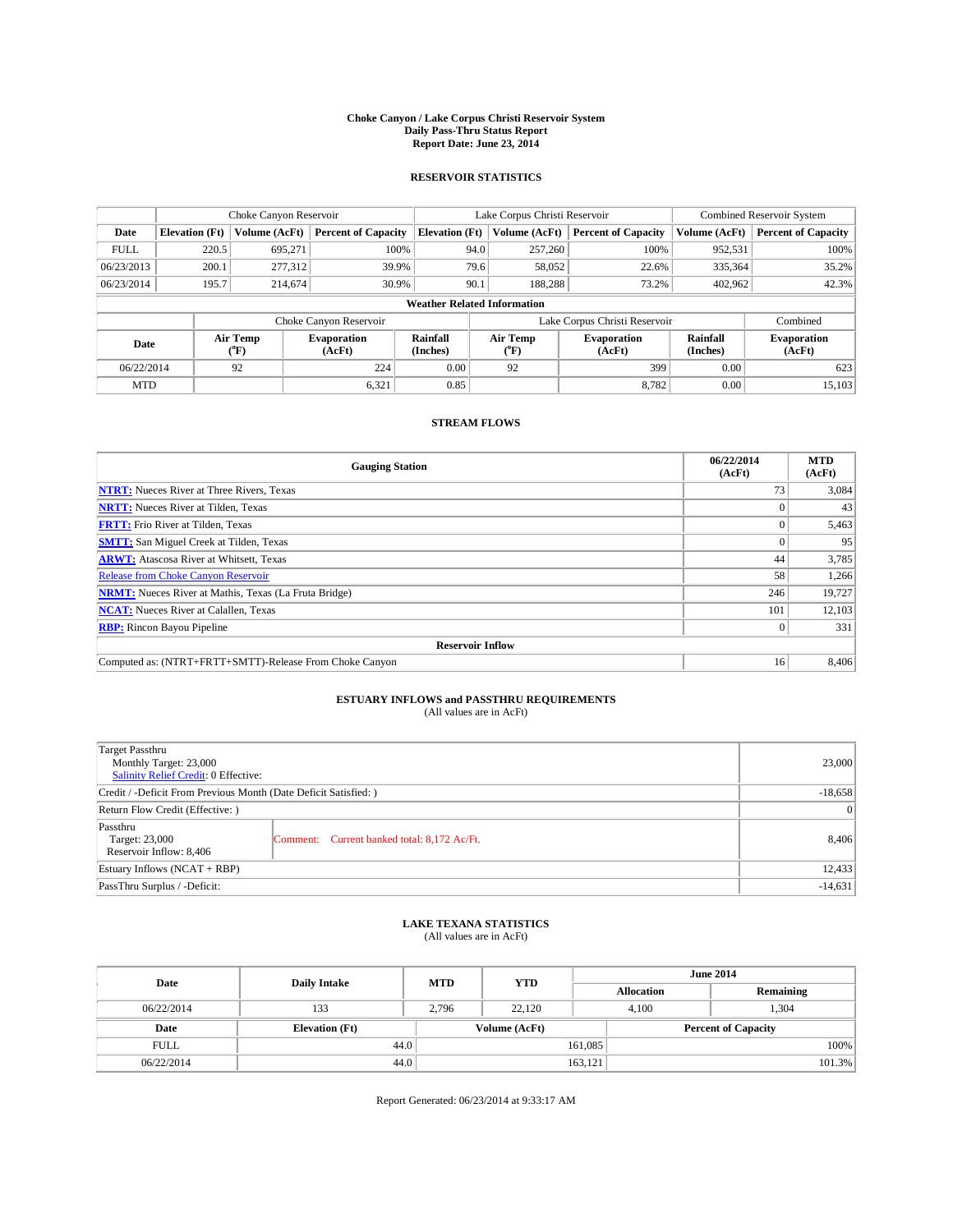#### **Choke Canyon / Lake Corpus Christi Reservoir System Daily Pass-Thru Status Report Report Date: June 24, 2014**

### **RESERVOIR STATISTICS**

|                                    |                       | Choke Canyon Reservoir |                              |                       | Lake Corpus Christi Reservoir | <b>Combined Reservoir System</b> |               |                              |  |
|------------------------------------|-----------------------|------------------------|------------------------------|-----------------------|-------------------------------|----------------------------------|---------------|------------------------------|--|
| Date                               | <b>Elevation</b> (Ft) | Volume (AcFt)          | <b>Percent of Capacity</b>   | <b>Elevation (Ft)</b> | Volume (AcFt)                 | <b>Percent of Capacity</b>       | Volume (AcFt) | Percent of Capacity          |  |
| <b>FULL</b>                        | 220.5                 | 695,271                | 100%                         | 94.0                  | 257,260                       | 100%                             | 952,531       | 100%                         |  |
| 06/24/2013                         | 200.1                 | 276,389                | 39.8%                        | 79.7                  | 58,530                        | 22.8%                            | 334,919       | $35.2\%$                     |  |
| 06/24/2014                         | 195.7                 | 215,317                | 31.0%                        | 90.0                  | 187,954                       | 73.1%                            | 403.271       | 42.3%                        |  |
| <b>Weather Related Information</b> |                       |                        |                              |                       |                               |                                  |               |                              |  |
|                                    |                       |                        | Choke Canyon Reservoir       |                       | Lake Corpus Christi Reservoir |                                  | Combined      |                              |  |
| Date                               | Air Temp<br>(°F)      |                        | <b>Evaporation</b><br>(AcFt) | Rainfall<br>(Inches)  | Air Temp<br>("F)              | <b>Evaporation</b><br>(AcFt)     |               | <b>Evaporation</b><br>(AcFt) |  |
| 06/23/2014                         |                       | 97                     | 360                          | 0.00                  | 94                            | 399                              | 0.00          | 759                          |  |
| <b>MTD</b>                         |                       |                        | 6,681                        | 0.85                  |                               | 9,181                            | 0.00          | 15,862                       |  |

### **STREAM FLOWS**

| <b>Gauging Station</b>                                       | 06/23/2014<br>(AcFt) | <b>MTD</b><br>(AcFt) |  |  |  |  |
|--------------------------------------------------------------|----------------------|----------------------|--|--|--|--|
| <b>NTRT:</b> Nueces River at Three Rivers, Texas             | 73                   | 3,158                |  |  |  |  |
| <b>NRTT:</b> Nueces River at Tilden, Texas                   |                      | 43                   |  |  |  |  |
| <b>FRTT:</b> Frio River at Tilden, Texas                     |                      | 5,463                |  |  |  |  |
| <b>SMTT:</b> San Miguel Creek at Tilden, Texas               |                      | 95                   |  |  |  |  |
| <b>ARWT:</b> Atascosa River at Whitsett, Texas               | 40                   | 3,825                |  |  |  |  |
| <b>Release from Choke Canyon Reservoir</b>                   | 58                   | 1,324                |  |  |  |  |
| <b>NRMT:</b> Nueces River at Mathis, Texas (La Fruta Bridge) | 266                  | 19,993               |  |  |  |  |
| <b>NCAT:</b> Nueces River at Calallen, Texas<br>91           |                      |                      |  |  |  |  |
| <b>RBP:</b> Rincon Bayou Pipeline<br>60                      |                      |                      |  |  |  |  |
| <b>Reservoir Inflow</b>                                      |                      |                      |  |  |  |  |
| Computed as: (NTRT+FRTT+SMTT)-Release From Choke Canyon      | 16                   | 8,422                |  |  |  |  |

# **ESTUARY INFLOWS and PASSTHRU REQUIREMENTS**<br>(All values are in AcFt)

| Target Passthru<br>Monthly Target: 23,000<br>Salinity Relief Credit: 0 Effective: |                                             | 23,000 |  |
|-----------------------------------------------------------------------------------|---------------------------------------------|--------|--|
| Credit / -Deficit From Previous Month (Date Deficit Satisfied: )                  | $-18,658$                                   |        |  |
| Return Flow Credit (Effective: )                                                  | $\vert$ 0                                   |        |  |
| Passthru<br>Target: 23,000<br>Reservoir Inflow: 8,422                             | Comment: Current banked total: 8,172 Ac/Ft. | 8,422  |  |
| Estuary Inflows (NCAT + RBP)                                                      |                                             |        |  |
| PassThru Surplus / -Deficit:                                                      | $-14,496$                                   |        |  |

# **LAKE TEXANA STATISTICS** (All values are in AcFt)

| Date        | <b>Daily Intake</b>   | <b>MTD</b> | <b>YTD</b>    | <b>June 2014</b>  |                            |           |  |
|-------------|-----------------------|------------|---------------|-------------------|----------------------------|-----------|--|
|             |                       |            |               | <b>Allocation</b> |                            | Remaining |  |
| 06/23/2014  | 133                   | 2.929      | 22.254        | 4.100             |                            | 1.171     |  |
| Date        | <b>Elevation</b> (Ft) |            | Volume (AcFt) |                   | <b>Percent of Capacity</b> |           |  |
| <b>FULL</b> | 44.0                  |            |               | 161,085           |                            | 100%      |  |
| 06/23/2014  | 44.0                  |            |               | 163,121           |                            | 101.3%    |  |

Report Generated: 06/24/2014 at 9:49:47 AM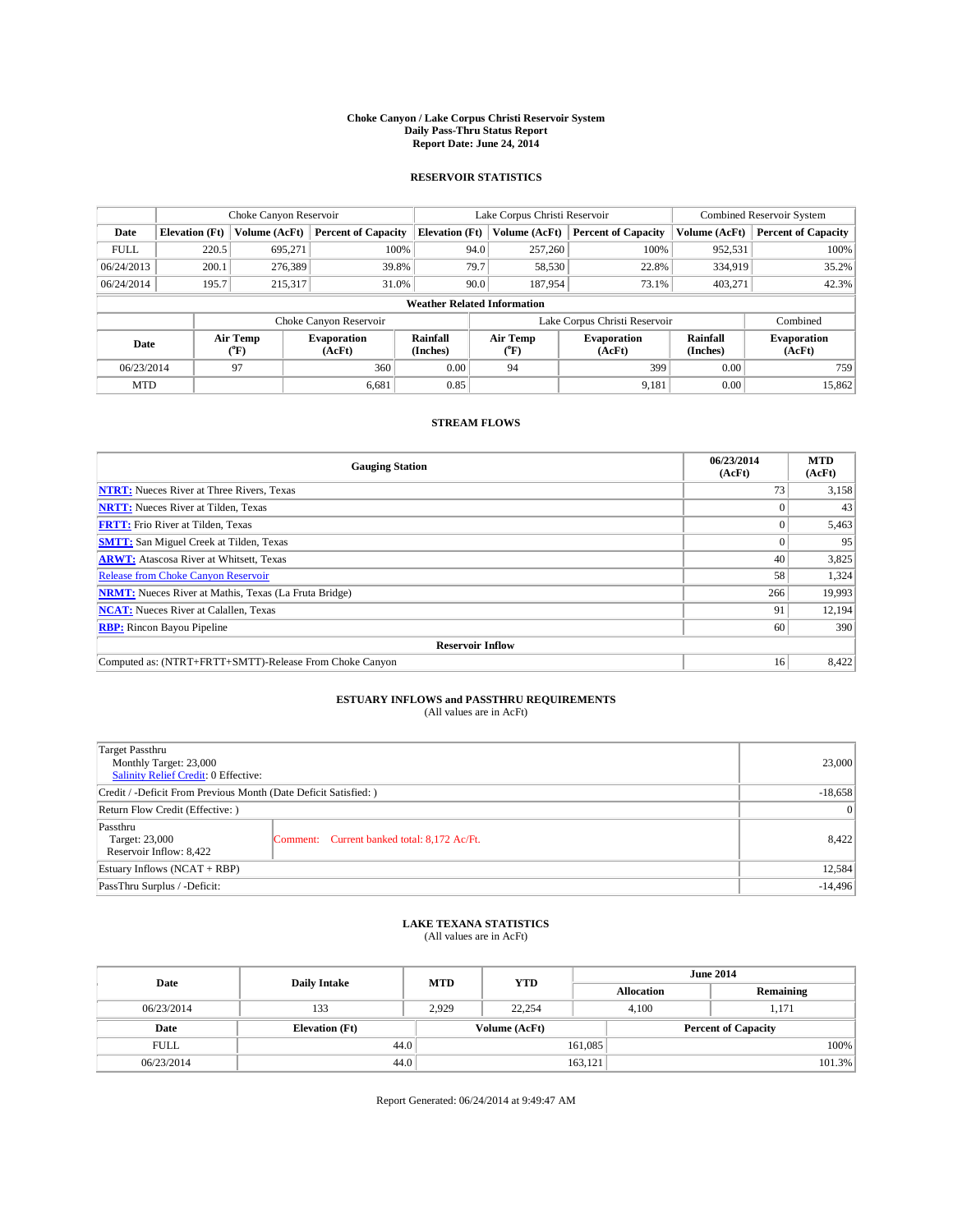#### **Choke Canyon / Lake Corpus Christi Reservoir System Daily Pass-Thru Status Report Report Date: June 25, 2014**

### **RESERVOIR STATISTICS**

|             | Choke Canyon Reservoir             |               |                              |                       | Lake Corpus Christi Reservoir | <b>Combined Reservoir System</b> |               |                              |  |
|-------------|------------------------------------|---------------|------------------------------|-----------------------|-------------------------------|----------------------------------|---------------|------------------------------|--|
| Date        | <b>Elevation</b> (Ft)              | Volume (AcFt) | <b>Percent of Capacity</b>   | <b>Elevation (Ft)</b> | Volume (AcFt)                 | <b>Percent of Capacity</b>       | Volume (AcFt) | <b>Percent of Capacity</b>   |  |
| <b>FULL</b> | 220.5                              | 695,271       | 100%                         | 94.0                  | 257,260                       | 100%                             | 952,531       | 100%                         |  |
| 06/25/2013  | 200.0                              | 275,469       | 39.6%                        | 79.7                  | 59,091                        | 23.0%                            | 334,560       | 35.1%                        |  |
| 06/25/2014  | 195.7                              | 215,060       | 30.9%                        |                       | 90.0<br>187,620               | 72.9%                            | 402.680       | 42.3%                        |  |
|             | <b>Weather Related Information</b> |               |                              |                       |                               |                                  |               |                              |  |
|             |                                    |               | Choke Canyon Reservoir       |                       |                               | Lake Corpus Christi Reservoir    |               | Combined                     |  |
| Date        | Air Temp<br>(°F)                   |               | <b>Evaporation</b><br>(AcFt) | Rainfall<br>(Inches)  | Air Temp<br>(°F)              | <b>Evaporation</b><br>(AcFt)     |               | <b>Evaporation</b><br>(AcFt) |  |
| 06/24/2014  |                                    | 93            | 247                          | 0.92                  | 91                            | 185                              | 0.16          | 432                          |  |
| <b>MTD</b>  |                                    |               | 6.928                        | 1.77                  |                               | 9,366                            | 0.16          | 16,294                       |  |

### **STREAM FLOWS**

| <b>Gauging Station</b>                                       | 06/24/2014<br>(AcFt) | <b>MTD</b><br>(AcFt) |  |  |  |  |
|--------------------------------------------------------------|----------------------|----------------------|--|--|--|--|
| <b>NTRT:</b> Nueces River at Three Rivers, Texas             | 77                   | 3,235                |  |  |  |  |
| <b>NRTT:</b> Nueces River at Tilden, Texas                   |                      | 43                   |  |  |  |  |
| <b>FRTT:</b> Frio River at Tilden, Texas                     |                      | 5,463                |  |  |  |  |
| <b>SMTT:</b> San Miguel Creek at Tilden, Texas               |                      | 95                   |  |  |  |  |
| <b>ARWT:</b> Atascosa River at Whitsett, Texas               | 38                   | 3,863                |  |  |  |  |
| Release from Choke Canyon Reservoir                          | 58                   | 1,382                |  |  |  |  |
| <b>NRMT:</b> Nueces River at Mathis, Texas (La Fruta Bridge) | 335                  | 20,328               |  |  |  |  |
| <b>NCAT:</b> Nueces River at Calallen, Texas                 |                      | 12,194               |  |  |  |  |
| <b>RBP:</b> Rincon Bayou Pipeline                            | 108                  | 498                  |  |  |  |  |
| <b>Reservoir Inflow</b>                                      |                      |                      |  |  |  |  |
| Computed as: (NTRT+FRTT+SMTT)-Release From Choke Canyon      | 20                   | 8,442                |  |  |  |  |

# **ESTUARY INFLOWS and PASSTHRU REQUIREMENTS**<br>(All values are in AcFt)

| Target Passthru<br>Monthly Target: 23,000<br>Salinity Relief Credit: 0 Effective: |                                             | 23,000 |
|-----------------------------------------------------------------------------------|---------------------------------------------|--------|
| Credit / -Deficit From Previous Month (Date Deficit Satisfied: )                  | $-18,658$                                   |        |
| Return Flow Credit (Effective: )                                                  |                                             |        |
| Passthru<br>Target: 23,000<br>Reservoir Inflow: 8,442                             | Comment: Current banked total: 8,172 Ac/Ft. | 8,442  |
| Estuary Inflows (NCAT + RBP)                                                      |                                             | 12,692 |
| PassThru Surplus / -Deficit:                                                      | $-14,408$                                   |        |

## **LAKE TEXANA STATISTICS** (All values are in AcFt)

| Date        | <b>Daily Intake</b>   | <b>MTD</b> | <b>YTD</b>    | <b>June 2014</b> |                            |           |  |
|-------------|-----------------------|------------|---------------|------------------|----------------------------|-----------|--|
|             |                       |            |               |                  | <b>Allocation</b>          | Remaining |  |
| 06/24/2014  | 133                   | 3,062      | 22,387        |                  | 1,038<br>4,100             |           |  |
| Date        | <b>Elevation</b> (Ft) |            | Volume (AcFt) |                  | <b>Percent of Capacity</b> |           |  |
| <b>FULL</b> | 44.0                  |            |               | 161,085          |                            | 100%      |  |
| 06/24/2014  | 44.0                  |            |               | 161,085          |                            | 100.0%    |  |

Report Generated: 06/25/2014 at 9:21:58 AM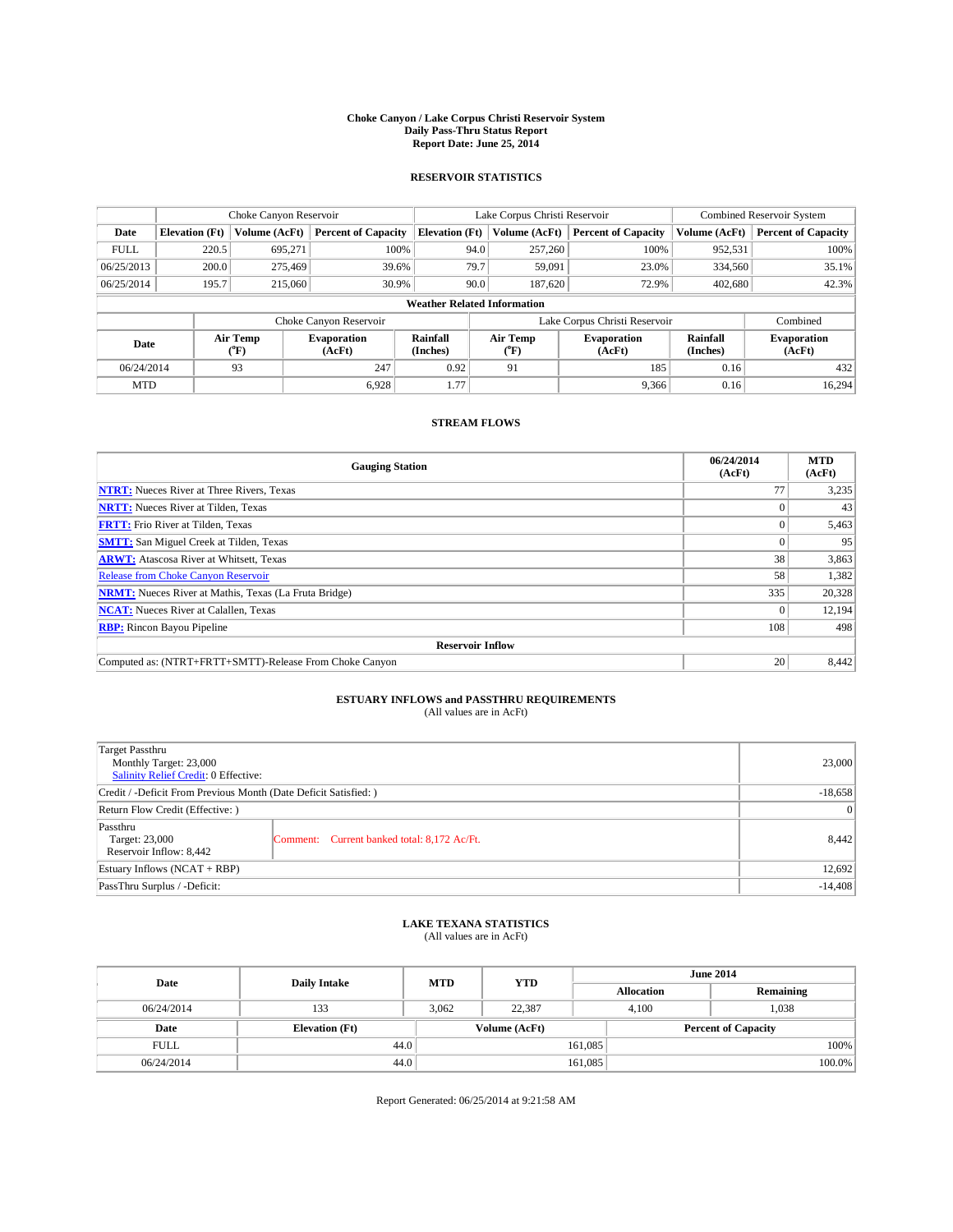#### **Choke Canyon / Lake Corpus Christi Reservoir System Daily Pass-Thru Status Report Report Date: June 26, 2014**

### **RESERVOIR STATISTICS**

|                                    | Choke Canyon Reservoir |                  |                            |                       | Lake Corpus Christi Reservoir | <b>Combined Reservoir System</b> |                      |                              |
|------------------------------------|------------------------|------------------|----------------------------|-----------------------|-------------------------------|----------------------------------|----------------------|------------------------------|
| Date                               | <b>Elevation</b> (Ft)  | Volume (AcFt)    | <b>Percent of Capacity</b> | <b>Elevation (Ft)</b> | Volume (AcFt)                 | <b>Percent of Capacity</b>       | Volume (AcFt)        | Percent of Capacity          |
| <b>FULL</b>                        | 220.5                  | 695,271          | 100%                       | 94.0                  | 257,260                       | 100%                             | 952,531              | 100%                         |
| 06/26/2013                         | 200.0                  | 275,620          | 39.6%                      | 79.8                  | 59,332                        | 23.1%                            | 334,952              | $35.2\%$                     |
| 06/26/2014                         | 195.8                  | 216,090          | 31.1%                      | 90.0                  | 186,453                       | 72.5%                            | 402,543              | 42.3%                        |
| <b>Weather Related Information</b> |                        |                  |                            |                       |                               |                                  |                      |                              |
|                                    |                        |                  | Choke Canyon Reservoir     |                       | Lake Corpus Christi Reservoir | Combined                         |                      |                              |
| Date                               |                        | Air Temp<br>(°F) | Evaporation<br>(AcFt)      | Rainfall<br>(Inches)  | Air Temp<br>("F)              | <b>Evaporation</b><br>(AcFt)     | Rainfall<br>(Inches) | <b>Evaporation</b><br>(AcFt) |
| 06/25/2014                         |                        | 95               | 212                        | 0.49                  | 97                            | 73                               | 0.10                 | 285                          |
| <b>MTD</b>                         |                        |                  | 7.140                      | 2.26                  |                               | 9.439                            | 0.26                 | 16,579                       |

### **STREAM FLOWS**

| <b>Gauging Station</b>                                       | 06/25/2014<br>(AcFt) | <b>MTD</b><br>(AcFt) |  |  |  |  |
|--------------------------------------------------------------|----------------------|----------------------|--|--|--|--|
| <b>NTRT:</b> Nueces River at Three Rivers, Texas             | 103                  | 3,338                |  |  |  |  |
| <b>NRTT:</b> Nueces River at Tilden, Texas                   |                      | 43                   |  |  |  |  |
| <b>FRTT:</b> Frio River at Tilden, Texas                     | $\Omega$             | 5,463                |  |  |  |  |
| <b>SMTT:</b> San Miguel Creek at Tilden, Texas               |                      | 95                   |  |  |  |  |
| <b>ARWT:</b> Atascosa River at Whitsett, Texas               | 123                  | 3,986                |  |  |  |  |
| <b>Release from Choke Canyon Reservoir</b>                   | 58                   | 1,439                |  |  |  |  |
| <b>NRMT:</b> Nueces River at Mathis, Texas (La Fruta Bridge) | 931                  | 21,259               |  |  |  |  |
| <b>NCAT:</b> Nueces River at Calallen, Texas                 |                      | 12,194               |  |  |  |  |
| <b>RBP:</b> Rincon Bayou Pipeline                            | 108                  | 607                  |  |  |  |  |
| <b>Reservoir Inflow</b>                                      |                      |                      |  |  |  |  |
| Computed as: (NTRT+FRTT+SMTT)-Release From Choke Canyon      | 46                   | 8,488                |  |  |  |  |

# **ESTUARY INFLOWS and PASSTHRU REQUIREMENTS**<br>(All values are in AcFt)

| Target Passthru<br>Monthly Target: 23,000<br>Salinity Relief Credit: 0 Effective: |                                             | 23,000 |  |
|-----------------------------------------------------------------------------------|---------------------------------------------|--------|--|
| Credit / -Deficit From Previous Month (Date Deficit Satisfied: )                  |                                             |        |  |
| Return Flow Credit (Effective: )                                                  |                                             |        |  |
| Passthru<br>Target: 23,000<br>Reservoir Inflow: 8,488                             | Comment: Current banked total: 8,172 Ac/Ft. | 8,488  |  |
| Estuary Inflows (NCAT + RBP)                                                      |                                             |        |  |
| PassThru Surplus / -Deficit:                                                      | $-14,345$                                   |        |  |

## **LAKE TEXANA STATISTICS** (All values are in AcFt)

| Date        | <b>Daily Intake</b>   | <b>MTD</b> | <b>YTD</b>    | <b>June 2014</b>  |                            |           |  |
|-------------|-----------------------|------------|---------------|-------------------|----------------------------|-----------|--|
|             |                       |            |               | <b>Allocation</b> |                            | Remaining |  |
| 06/25/2014  | 133                   | 3,196      | 22,520        | 4,100             |                            | 904       |  |
| Date        | <b>Elevation</b> (Ft) |            | Volume (AcFt) |                   | <b>Percent of Capacity</b> |           |  |
| <b>FULL</b> | 44.0                  |            |               | 161,085           |                            | 100%      |  |
| 06/25/2014  | 44.0                  |            |               | 161,085           |                            | 100.0%    |  |

Report Generated: 06/26/2014 at 9:21:33 AM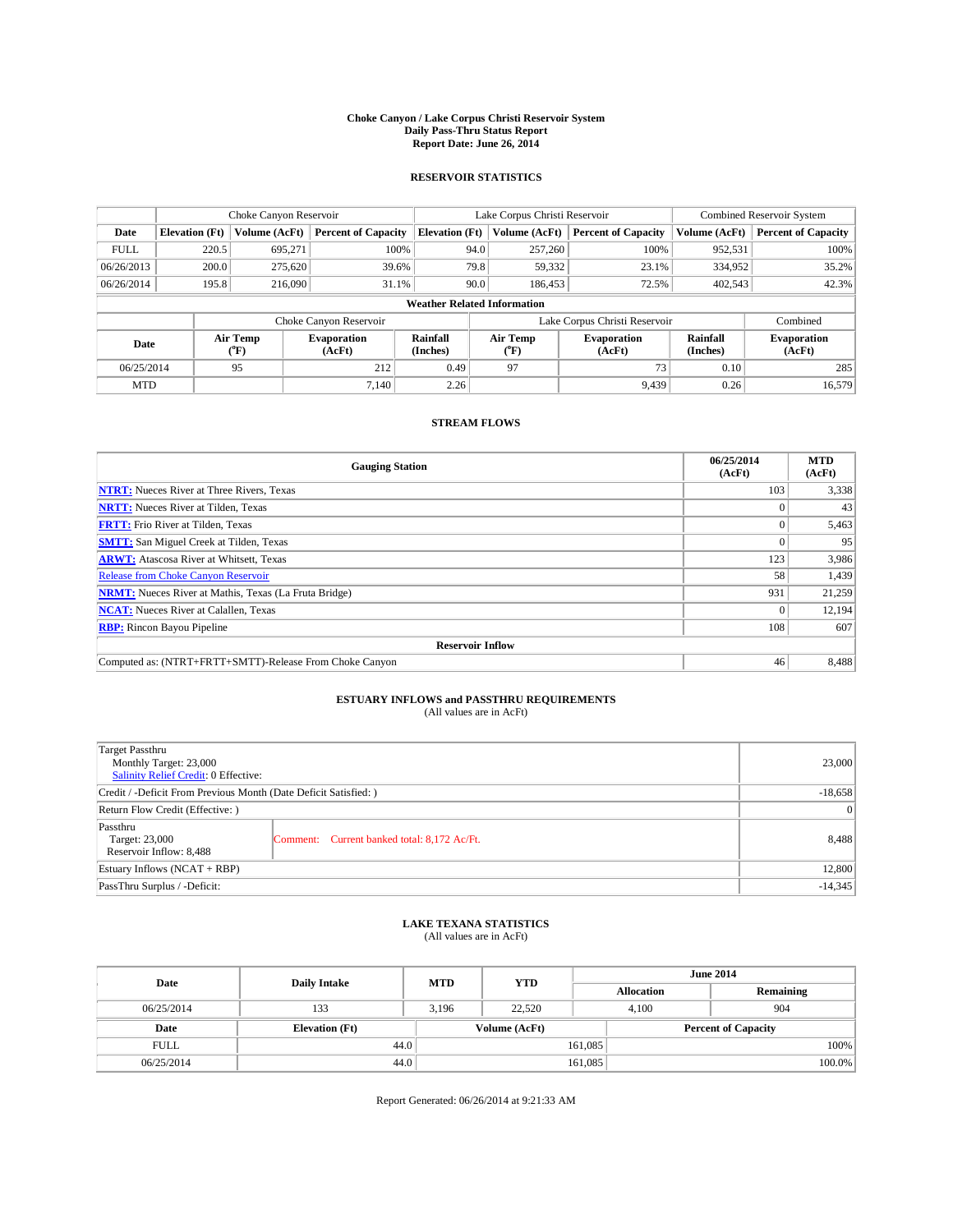#### **Choke Canyon / Lake Corpus Christi Reservoir System Daily Pass-Thru Status Report Report Date: June 27, 2014**

### **RESERVOIR STATISTICS**

|                                    | Choke Canyon Reservoir |                  |                              |                       | Lake Corpus Christi Reservoir | <b>Combined Reservoir System</b> |               |                              |
|------------------------------------|------------------------|------------------|------------------------------|-----------------------|-------------------------------|----------------------------------|---------------|------------------------------|
| Date                               | <b>Elevation</b> (Ft)  | Volume (AcFt)    | <b>Percent of Capacity</b>   | <b>Elevation (Ft)</b> | Volume (AcFt)                 | <b>Percent of Capacity</b>       | Volume (AcFt) | <b>Percent of Capacity</b>   |
| <b>FULL</b>                        | 220.5                  | 695,271          | 100%                         | 94.0                  | 257,260                       | 100%                             | 952,531       | 100%                         |
| 06/27/2013                         | 200.0                  | 274,863          | 39.5%                        |                       | 79.9<br>60,303                | 23.4%                            | 335,166       | 35.2%                        |
| 06/27/2014                         | 195.7                  | 214,674          | 30.9%                        | 89.9                  | 185.454                       | 72.1%                            | 400.128       | 42.0%                        |
| <b>Weather Related Information</b> |                        |                  |                              |                       |                               |                                  |               |                              |
|                                    |                        |                  | Choke Canyon Reservoir       |                       |                               | Lake Corpus Christi Reservoir    |               | Combined                     |
| Date                               |                        | Air Temp<br>(°F) | <b>Evaporation</b><br>(AcFt) | Rainfall<br>(Inches)  | Air Temp<br>("F)              | <b>Evaporation</b><br>(AcFt)     |               | <b>Evaporation</b><br>(AcFt) |
| 06/26/2014                         |                        | 90               | 187                          | 0.00                  | 90                            | 358                              | 0.12          | 545                          |
| <b>MTD</b>                         |                        |                  | 7.327                        | 2.26                  |                               | 9.797                            | 0.38          | 17,124                       |

### **STREAM FLOWS**

| <b>Gauging Station</b>                                       | 06/26/2014<br>(AcFt) | <b>MTD</b><br>(AcFt) |  |  |  |  |
|--------------------------------------------------------------|----------------------|----------------------|--|--|--|--|
| <b>NTRT:</b> Nueces River at Three Rivers, Texas             | 1,493                | 4,831                |  |  |  |  |
| <b>NRTT:</b> Nueces River at Tilden, Texas                   |                      | 43                   |  |  |  |  |
| <b>FRTT:</b> Frio River at Tilden, Texas                     |                      | 5,464                |  |  |  |  |
| <b>SMTT:</b> San Miguel Creek at Tilden, Texas               |                      | 95                   |  |  |  |  |
| <b>ARWT:</b> Atascosa River at Whitsett, Texas               | 1,062                | 5,048                |  |  |  |  |
| <b>Release from Choke Canyon Reservoir</b>                   | 58                   | 1,497                |  |  |  |  |
| <b>NRMT:</b> Nueces River at Mathis, Texas (La Fruta Bridge) | 1,969                | 23,228               |  |  |  |  |
| <b>NCAT:</b> Nueces River at Calallen, Texas                 | 330                  | 12,523               |  |  |  |  |
| <b>RBP:</b> Rincon Bayou Pipeline                            | 106                  | 713                  |  |  |  |  |
| <b>Reservoir Inflow</b>                                      |                      |                      |  |  |  |  |
| Computed as: (NTRT+FRTT+SMTT)-Release From Choke Canyon      | 1,436                | 9,923                |  |  |  |  |

# **ESTUARY INFLOWS and PASSTHRU REQUIREMENTS**<br>(All values are in AcFt)

| Target Passthru<br>Monthly Target: 23,000<br>Salinity Relief Credit: 0 Effective: |                                             | 23,000    |
|-----------------------------------------------------------------------------------|---------------------------------------------|-----------|
| Credit / -Deficit From Previous Month (Date Deficit Satisfied: )                  | $-18,658$                                   |           |
| Return Flow Credit (Effective: )                                                  |                                             | $\vert$ 0 |
| Passthru<br>Target: 23,000<br>Reservoir Inflow: 9,923                             | Comment: Current banked total: 8,172 Ac/Ft. | 9,923     |
| Estuary Inflows (NCAT + RBP)                                                      |                                             | 13,236    |
| PassThru Surplus / -Deficit:                                                      | $-15,345$                                   |           |

## **LAKE TEXANA STATISTICS** (All values are in AcFt)

| Date        | <b>Daily Intake</b>   | <b>MTD</b> | <b>YTD</b>    | <b>June 2014</b>  |                            |  |  |
|-------------|-----------------------|------------|---------------|-------------------|----------------------------|--|--|
|             |                       |            |               | <b>Allocation</b> | Remaining                  |  |  |
| 06/26/2014  | 134                   | 3,329      | 22,654        | 4,100             | 771                        |  |  |
| Date        | <b>Elevation</b> (Ft) |            | Volume (AcFt) |                   | <b>Percent of Capacity</b> |  |  |
| <b>FULL</b> | 44.0                  |            |               | 161,085           | 100%                       |  |  |
| 06/26/2014  | 44.2                  |            |               | 163,121           | 101.3%                     |  |  |

Report Generated: 06/27/2014 at 9:38:30 AM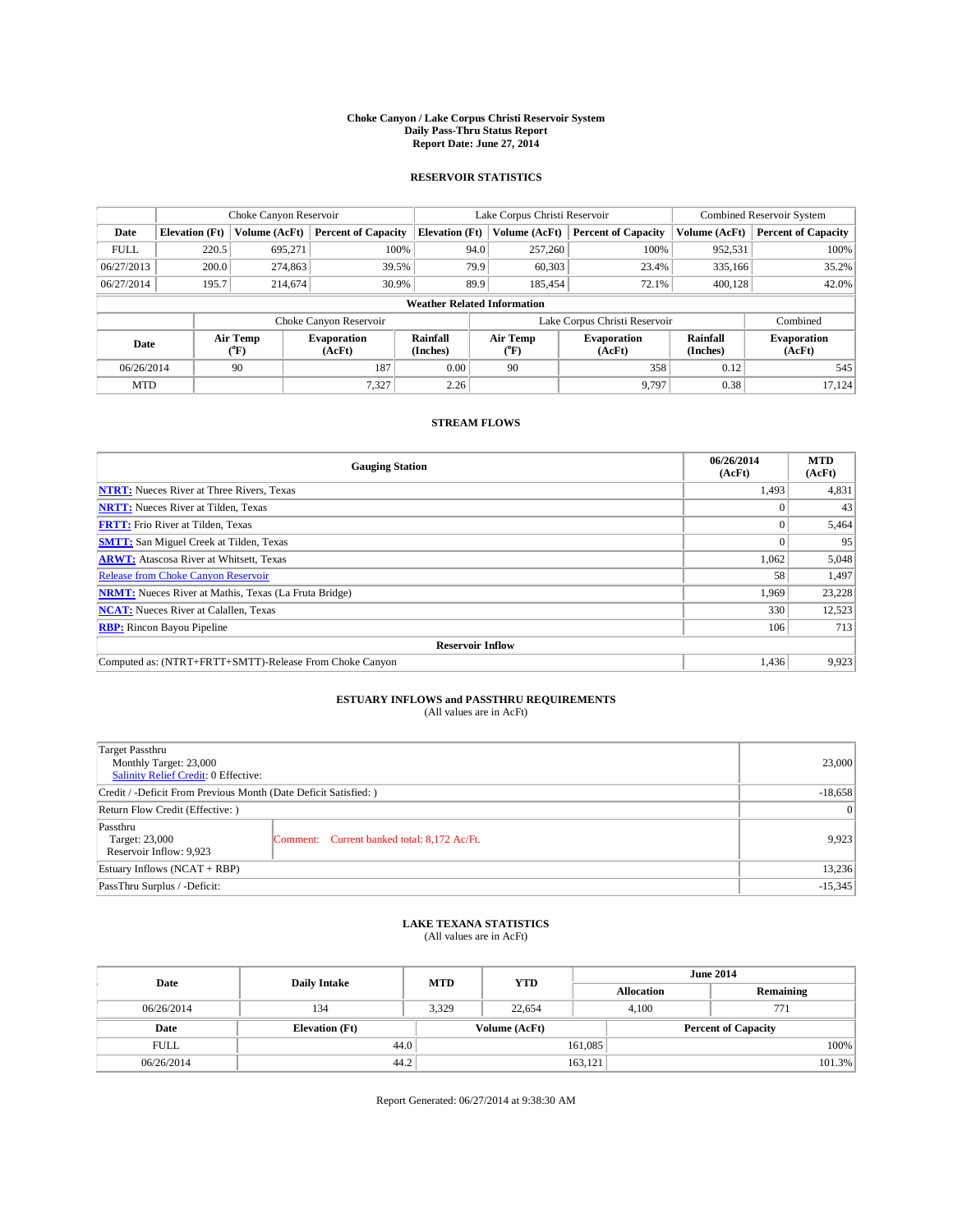#### **Choke Canyon / Lake Corpus Christi Reservoir System Daily Pass-Thru Status Report Report Date: June 28, 2014**

### **RESERVOIR STATISTICS**

|             |                                    | Choke Canyon Reservoir |                            |                       | Lake Corpus Christi Reservoir | <b>Combined Reservoir System</b> |               |                              |  |
|-------------|------------------------------------|------------------------|----------------------------|-----------------------|-------------------------------|----------------------------------|---------------|------------------------------|--|
| Date        | <b>Elevation</b> (Ft)              | Volume (AcFt)          | <b>Percent of Capacity</b> | <b>Elevation (Ft)</b> | Volume (AcFt)                 | <b>Percent of Capacity</b>       | Volume (AcFt) | Percent of Capacity          |  |
| <b>FULL</b> | 220.5                              | 695,271                | 100%                       | 94.0                  | 257,260                       | 100%                             | 952,531       | 100%                         |  |
| 06/28/2013  | 200.0                              | 275,774                | 39.7%                      | 80.0                  | 60,792                        | 23.6%                            | 336,566       | 35.3%                        |  |
| 06/28/2014  | 195.6                              | 213,903                | 30.8%                      | 89.9                  | 184,790                       | 71.8%                            | 398,693       | 41.9%                        |  |
|             | <b>Weather Related Information</b> |                        |                            |                       |                               |                                  |               |                              |  |
|             |                                    |                        | Choke Canyon Reservoir     |                       |                               | Lake Corpus Christi Reservoir    |               | Combined                     |  |
| Date        |                                    | Air Temp<br>(°F)       | Evaporation<br>(AcFt)      | Rainfall<br>(Inches)  | Air Temp<br>("F)              | <b>Evaporation</b><br>(AcFt)     |               | <b>Evaporation</b><br>(AcFt) |  |
|             | 06/27/2014<br>92                   |                        | 209                        | 0.00                  | 90                            | 368                              |               | 577                          |  |
| <b>MTD</b>  |                                    |                        | 7.536                      | 2.26                  |                               | 10.165                           | 0.45          | 17.701                       |  |

### **STREAM FLOWS**

| <b>Gauging Station</b>                                       | 06/27/2014<br>(AcFt) | <b>MTD</b><br>(AcFt) |  |  |  |  |
|--------------------------------------------------------------|----------------------|----------------------|--|--|--|--|
| <b>NTRT:</b> Nueces River at Three Rivers, Texas             | 2,283                | 7,114                |  |  |  |  |
| <b>NRTT:</b> Nueces River at Tilden, Texas                   |                      | 43                   |  |  |  |  |
| <b>FRTT:</b> Frio River at Tilden, Texas                     |                      | 5,464                |  |  |  |  |
| <b>SMTT:</b> San Miguel Creek at Tilden, Texas               |                      | 95                   |  |  |  |  |
| <b>ARWT:</b> Atascosa River at Whitsett, Texas               | 1,233                | 6,281                |  |  |  |  |
| <b>Release from Choke Canyon Reservoir</b>                   | 58                   | 1,554                |  |  |  |  |
| <b>NRMT:</b> Nueces River at Mathis, Texas (La Fruta Bridge) | 2,144                | 25,372               |  |  |  |  |
| <b>NCAT:</b> Nueces River at Calallen, Texas                 | 1,054                | 13,577               |  |  |  |  |
| <b>RBP:</b> Rincon Bayou Pipeline                            | 109                  | 821                  |  |  |  |  |
| <b>Reservoir Inflow</b>                                      |                      |                      |  |  |  |  |
| Computed as: (NTRT+FRTT+SMTT)-Release From Choke Canyon      | 2,225                | 12,149               |  |  |  |  |

# **ESTUARY INFLOWS and PASSTHRU REQUIREMENTS**<br>(All values are in AcFt)

| Target Passthru<br>Monthly Target: 23,000<br>Salinity Relief Credit: 0 Effective: |                                             |        |
|-----------------------------------------------------------------------------------|---------------------------------------------|--------|
| Credit / -Deficit From Previous Month (Date Deficit Satisfied: )                  | $-18,658$                                   |        |
| Return Flow Credit (Effective: )                                                  |                                             |        |
| Passthru<br>Target: 23,000<br>Reservoir Inflow: 12,149                            | Comment: Current banked total: 8,172 Ac/Ft. | 12,149 |
| Estuary Inflows (NCAT + RBP)                                                      |                                             |        |
| PassThru Surplus / -Deficit:                                                      | $-16,408$                                   |        |

# **LAKE TEXANA STATISTICS** (All values are in AcFt)

| Date        | <b>Daily Intake</b>   | <b>MTD</b> | <b>YTD</b>    | <b>June 2014</b>  |                            |           |  |
|-------------|-----------------------|------------|---------------|-------------------|----------------------------|-----------|--|
|             |                       |            |               | <b>Allocation</b> |                            | Remaining |  |
| 06/27/2014  | 134                   | 3,463      | 22,788        | 4,100             | 637                        |           |  |
| Date        | <b>Elevation</b> (Ft) |            | Volume (AcFt) |                   | <b>Percent of Capacity</b> |           |  |
| <b>FULL</b> | 44.0                  |            |               | 161,085           |                            | 100%      |  |
| 06/27/2014  | 44.2                  |            |               | 163,121           |                            | 101.3%    |  |

Report Generated: 06/28/2014 at 8:08:56 AM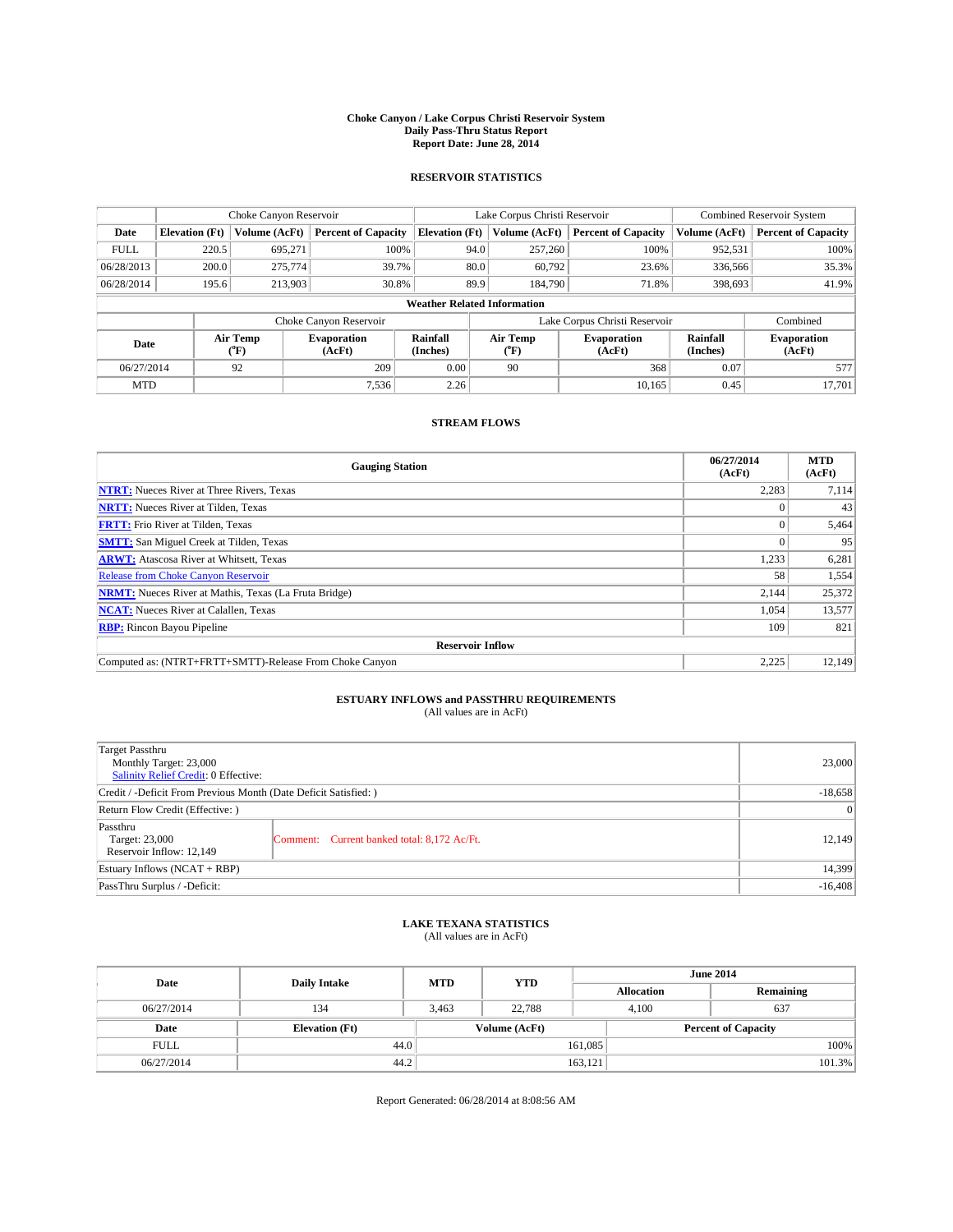#### **Choke Canyon / Lake Corpus Christi Reservoir System Daily Pass-Thru Status Report Report Date: June 29, 2014**

### **RESERVOIR STATISTICS**

|             |                                    | Choke Canyon Reservoir |                              |                       | Lake Corpus Christi Reservoir | <b>Combined Reservoir System</b> |               |                              |  |
|-------------|------------------------------------|------------------------|------------------------------|-----------------------|-------------------------------|----------------------------------|---------------|------------------------------|--|
| Date        | <b>Elevation</b> (Ft)              | Volume (AcFt)          | <b>Percent of Capacity</b>   | <b>Elevation (Ft)</b> | Volume (AcFt)                 | <b>Percent of Capacity</b>       | Volume (AcFt) | Percent of Capacity          |  |
| <b>FULL</b> | 220.5                              | 695,271                | 100%                         | 94.0                  | 257,260                       | 100%                             | 952,531       | 100%                         |  |
| 06/29/2013  | 199.9                              | 274,711                | 39.5%                        | 80.0                  | 61,531                        | 23.9%                            | 336,242       | 35.3%                        |  |
| 06/29/2014  | 195.6                              | 213,775                | 30.7%                        | 89.8                  | 183,960                       | 71.5%                            | 397,735       | 41.8%                        |  |
|             | <b>Weather Related Information</b> |                        |                              |                       |                               |                                  |               |                              |  |
|             |                                    |                        | Choke Canyon Reservoir       |                       |                               | Lake Corpus Christi Reservoir    |               | Combined                     |  |
| Date        |                                    | Air Temp<br>(°F)       | <b>Evaporation</b><br>(AcFt) | Rainfall<br>(Inches)  | Air Temp<br>("F)              | <b>Evaporation</b><br>(AcFt)     |               | <b>Evaporation</b><br>(AcFt) |  |
| 06/28/2014  |                                    | 96                     | 313                          | 0.00                  | 95                            | 435                              | 0.00          | 748                          |  |
| <b>MTD</b>  |                                    |                        | 7.849                        | 2.26                  |                               | 10.600                           | 0.45          | 18,449                       |  |

### **STREAM FLOWS**

| <b>Gauging Station</b>                                       | 06/28/2014<br>(AcFt) | <b>MTD</b><br>(AcFt) |  |  |  |  |
|--------------------------------------------------------------|----------------------|----------------------|--|--|--|--|
| <b>NTRT:</b> Nueces River at Three Rivers, Texas             | 1,489                | 8,603                |  |  |  |  |
| <b>NRTT:</b> Nueces River at Tilden, Texas                   | 36                   | 78                   |  |  |  |  |
| <b>FRTT:</b> Frio River at Tilden, Texas                     |                      | 5,464                |  |  |  |  |
| <b>SMTT:</b> San Miguel Creek at Tilden, Texas               |                      | 95                   |  |  |  |  |
| <b>ARWT:</b> Atascosa River at Whitsett, Texas               | 391                  | 6,672                |  |  |  |  |
| <b>Release from Choke Canyon Reservoir</b>                   | 58                   | 1,612                |  |  |  |  |
| <b>NRMT:</b> Nueces River at Mathis, Texas (La Fruta Bridge) | 2,263                | 27,635               |  |  |  |  |
| <b>NCAT:</b> Nueces River at Calallen, Texas                 | 1,243                | 14,820               |  |  |  |  |
| <b>RBP:</b> Rincon Bayou Pipeline                            | 178                  | 1,000                |  |  |  |  |
| <b>Reservoir Inflow</b>                                      |                      |                      |  |  |  |  |
| Computed as: (NTRT+FRTT+SMTT)-Release From Choke Canyon      | 1,431                | 13,580               |  |  |  |  |

# **ESTUARY INFLOWS and PASSTHRU REQUIREMENTS**<br>(All values are in AcFt)

| Target Passthru<br>Monthly Target: 23,000<br>Salinity Relief Credit: 0 Effective: | 23,000                                      |        |
|-----------------------------------------------------------------------------------|---------------------------------------------|--------|
| Credit / -Deficit From Previous Month (Date Deficit Satisfied: )                  | $-18,658$                                   |        |
| Return Flow Credit (Effective: )                                                  | $\vert$ 0                                   |        |
| Passthru<br>Target: 23,000<br>Reservoir Inflow: 13,580                            | Comment: Current banked total: 8,172 Ac/Ft. | 13,580 |
| Estuary Inflows (NCAT + RBP)                                                      |                                             |        |
| PassThru Surplus / -Deficit:                                                      | $-16,419$                                   |        |

# **LAKE TEXANA STATISTICS** (All values are in AcFt)

| Date        | <b>Daily Intake</b>   | <b>MTD</b> | <b>YTD</b>    | <b>June 2014</b>  |                            |  |  |
|-------------|-----------------------|------------|---------------|-------------------|----------------------------|--|--|
|             |                       |            |               | <b>Allocation</b> | Remaining                  |  |  |
| 06/28/2014  | 134                   | 3,598      | 22,922        | 4,100             | 502                        |  |  |
| Date        | <b>Elevation</b> (Ft) |            | Volume (AcFt) |                   | <b>Percent of Capacity</b> |  |  |
| <b>FULL</b> | 44.0                  |            |               | 161,085           | 100%                       |  |  |
| 06/28/2014  | 44.2                  |            |               | 163,121           | 101.3%                     |  |  |

Report Generated: 06/29/2014 at 7:51:49 AM